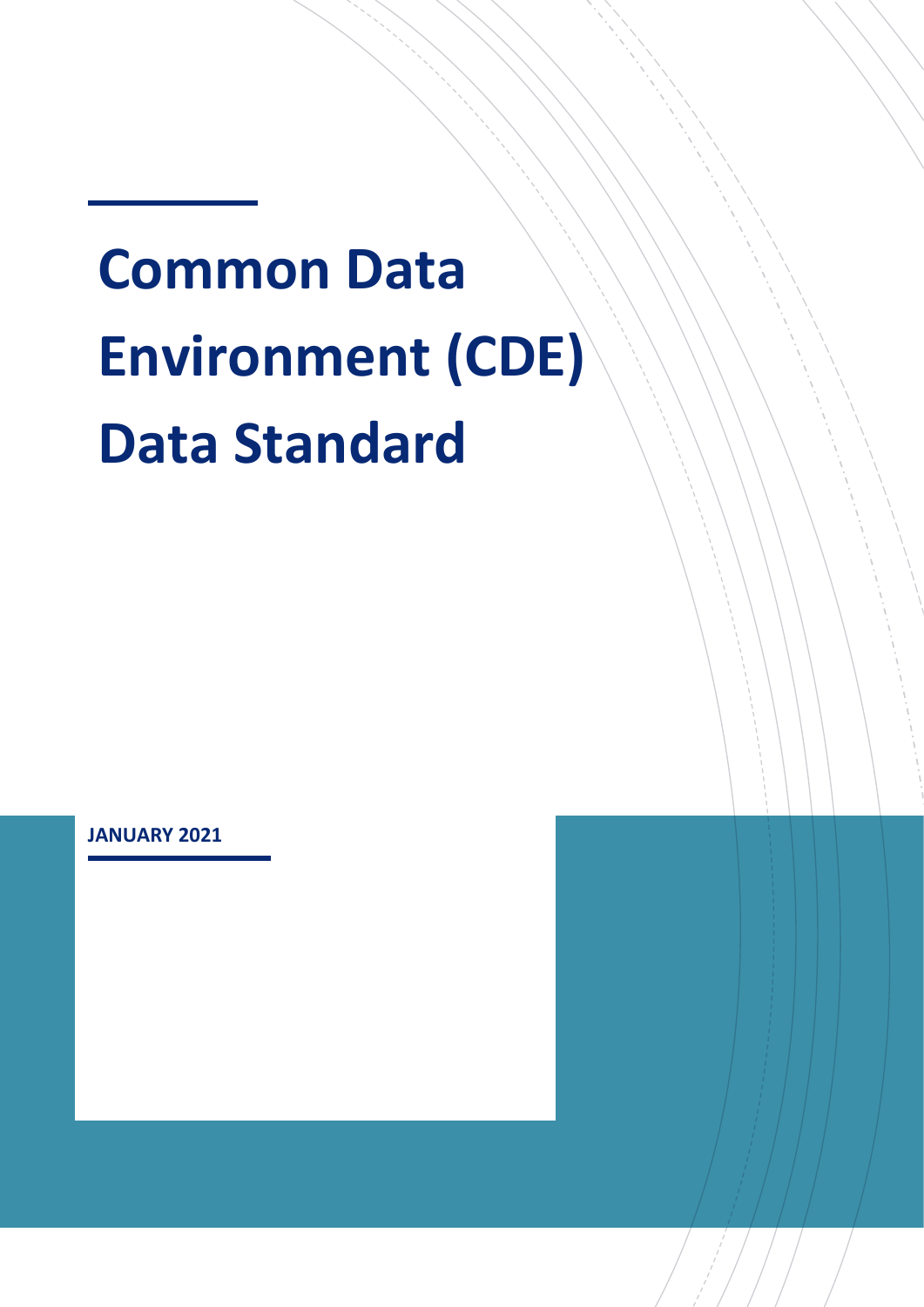### **Acknowledgements**

This Standard was prepared by Housing and Development Board (HDB), JTC Corporation (JTC), Defence Science and Technology Agency (DSTA) and Building and Construction Authority (BCA) with inputs from the industry.

While every effort has been made to ensure the accuracy and quality of information contained in this publication, the Building and Construction Authority, its employees, agents and industry partners involved in this publication can take no responsibility for the subsequent use of this information, nor for any errors or omissions that it may contain.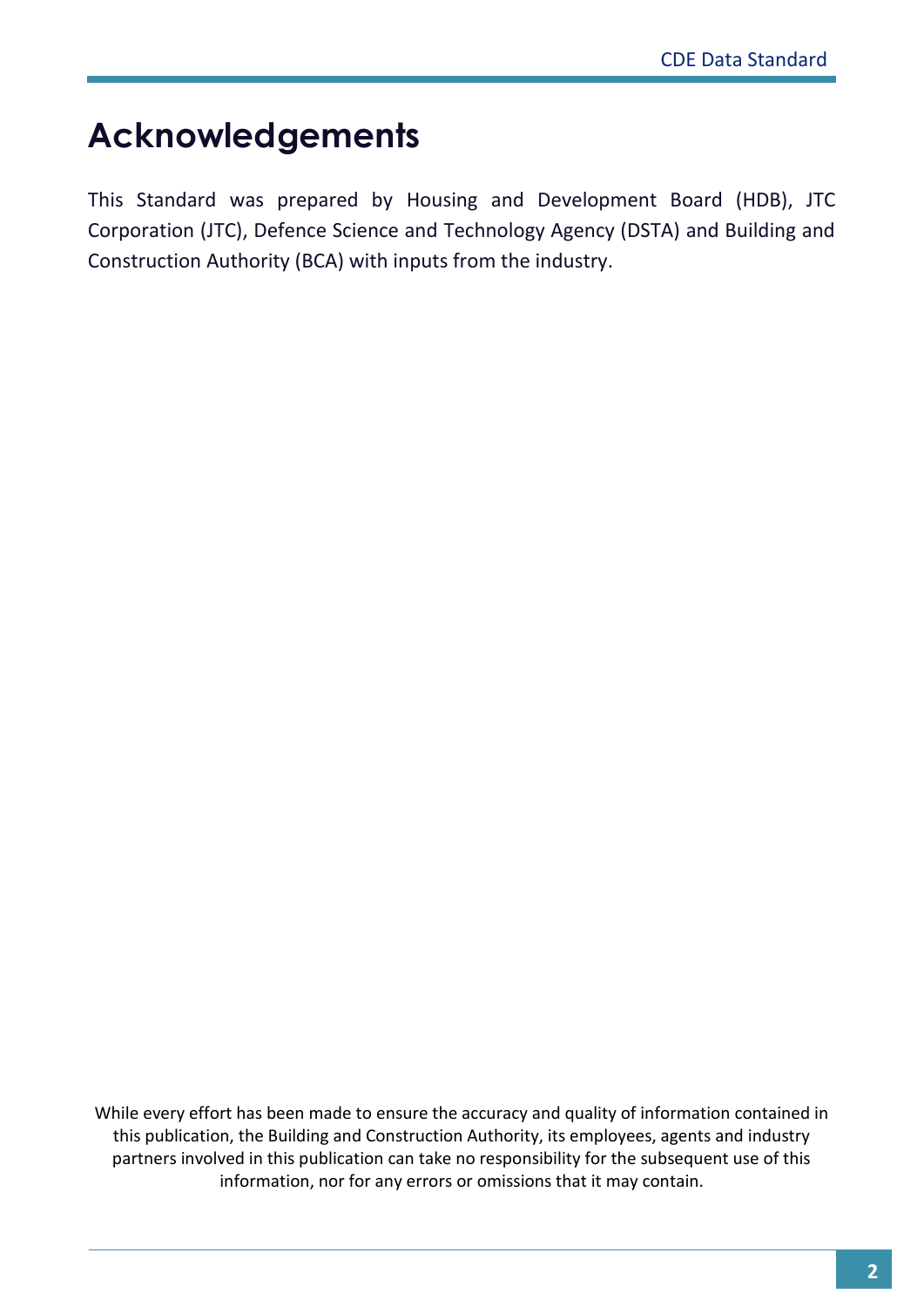### **Contents**

| $\mathbf{1}$   |                                                                                                                                                                                                                                       |
|----------------|---------------------------------------------------------------------------------------------------------------------------------------------------------------------------------------------------------------------------------------|
| $\overline{2}$ | Definition & Components of Common Data Environment (CDE) 5                                                                                                                                                                            |
| 3              |                                                                                                                                                                                                                                       |
| 4              |                                                                                                                                                                                                                                       |
| 5              |                                                                                                                                                                                                                                       |
| 6              | Key Principle: Common vs Organisation-Specific Requirements  9                                                                                                                                                                        |
| 7              |                                                                                                                                                                                                                                       |
| 8              | Project Activities, Digital and CDE Use Cases, Deliverables and<br>8.1 Definitions of Digital Use Cases and Requirements for the Deliverables and<br>8.2 Example: Project Activities at IDD Stages and *Organisation-Specific Project |
| 9              | Model Element Parameters, Data Type and Units  25                                                                                                                                                                                     |
|                | 9.1 Requirements for Model Elements, Parameters, Data Type and Units  26                                                                                                                                                              |
|                | 9.2 Example: Common vs Organisation-Specific Model Elements and Parameters                                                                                                                                                            |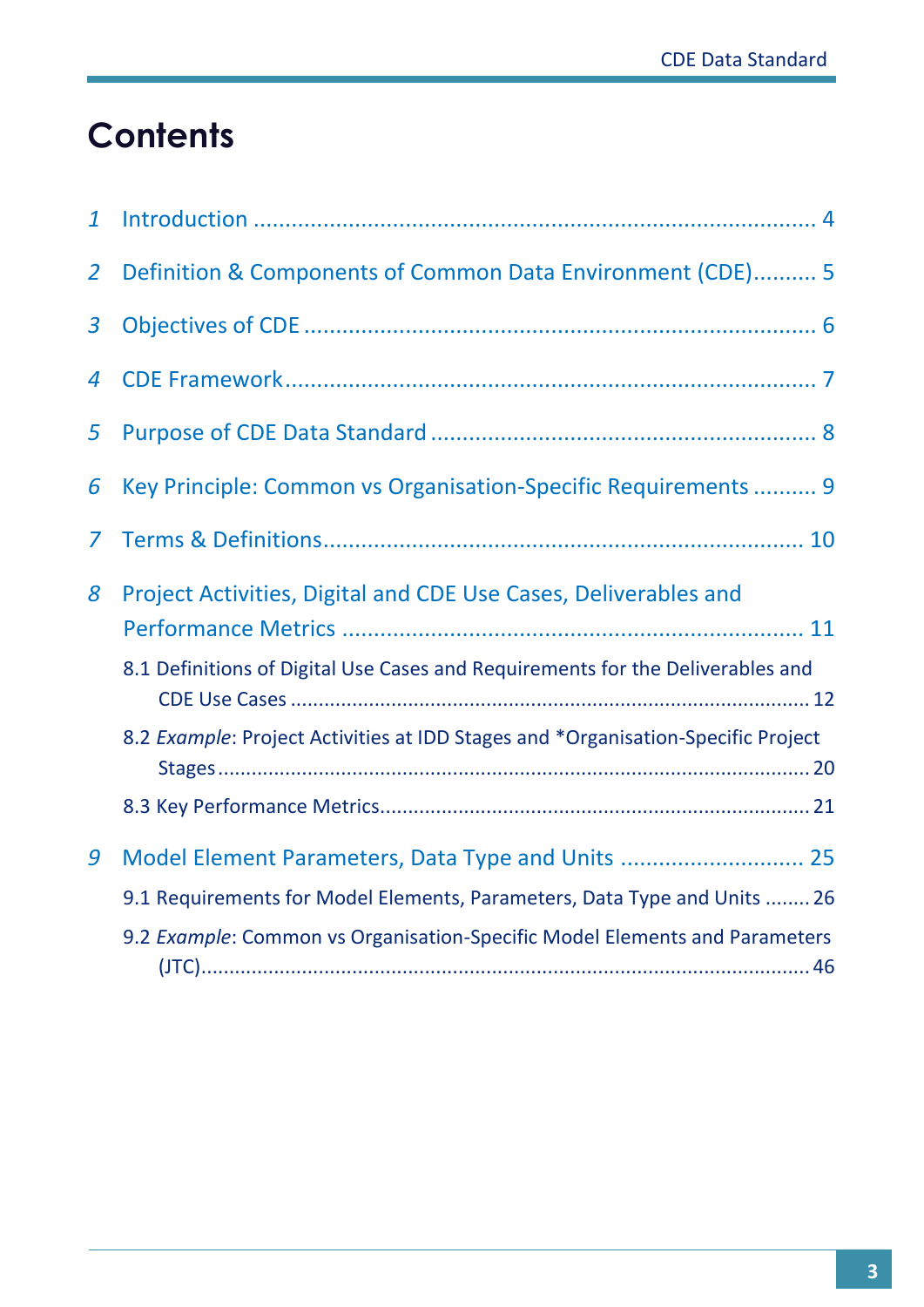## <span id="page-3-0"></span>*1* **Introduction**

Building projects involve many parties from the developer to consultants to contractors, sub-contractors and to facility managers. It also involves communication of large amount of information along the value chain in the execution of the project. The timeliness, accuracy and completeness of information over the various stages of the value chain is key to successful completion of the project on time and within budget.

To better integrate work processes and connect stakeholders working on the same project throughout the construction and building life-cycle, there is a strong need to put in place Common Data Environment (CDE) to enable a more structured manner to create, organise and communicate information for project collaboration and lifecycle management of delivered facilities.

Today, project teams often have to deal with different information requirements from different developers. This is not ideal as it would mean having to deal with different data sets and standards, making process changes within project and enterprise, and spending time understanding the information requirement specifications for each new project.

Hence, the various government agencies – Housing and Development Board (HDB), JTC Corporation (JTC), Defence Science and Technology Agency (DSTA) and Building and Construction Authority (BCA) had worked together with the industry to establish the information requirements in a common data environment for projects to ensure consistency in information requirements to support the project delivery and life-cycle management of assets.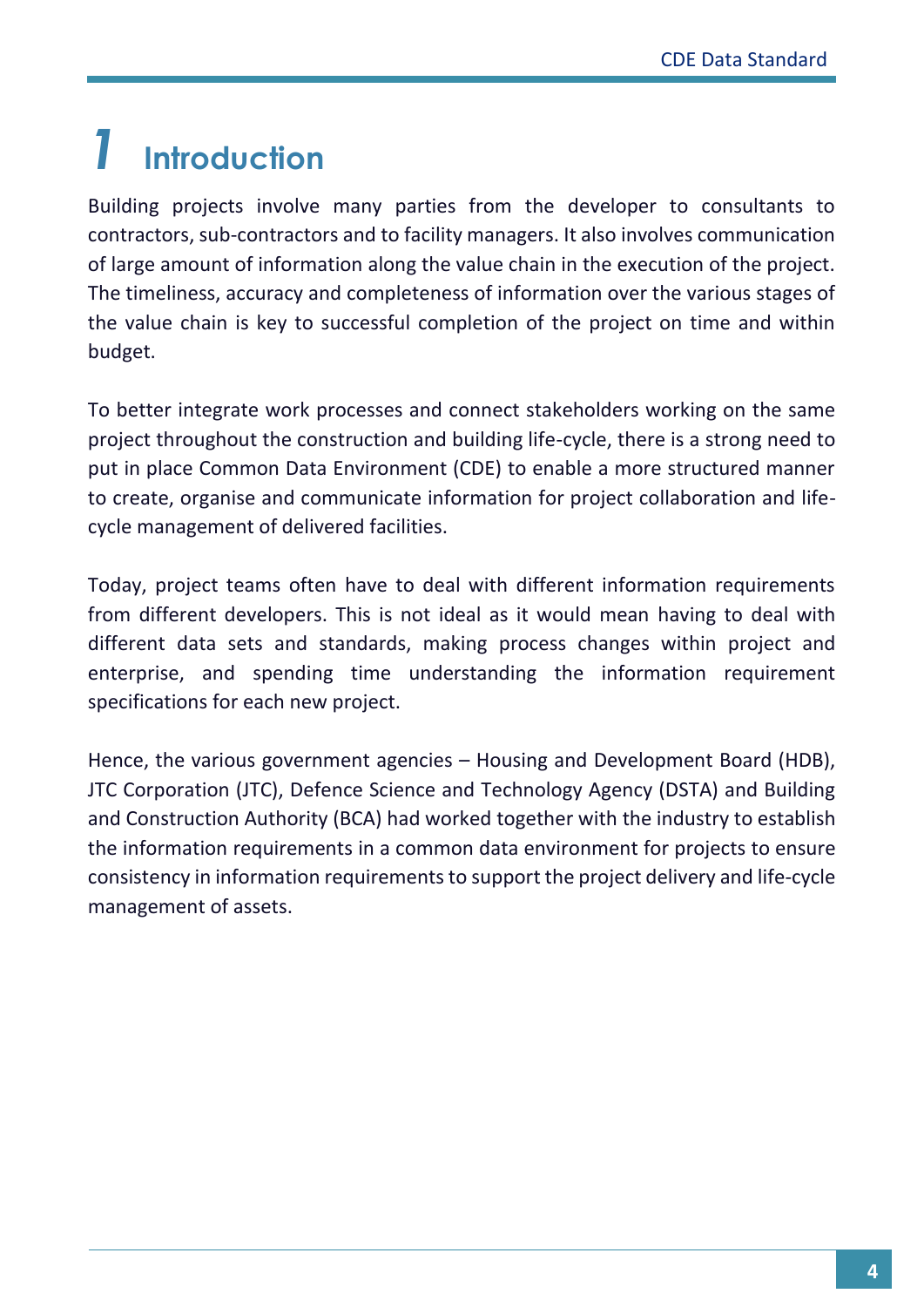### <span id="page-4-0"></span>*2* **Definition & Components of Common Data Environment (CDE)**



#### **Definition of Common Data Environment:**

Common digital space that hosts the relevant information for collaboration, exchange and communication to deliver a project.

#### **Components:**

CDE comprises two components – the Data Standard and the Data Platform.

- **Data Standard** defines *what* are the *information required* and *how* the information is *structured* for sharing and collaboration within a common data environment to deliver a project.
- **Data Platform** refers to the *computer system* or *technology platform* that the data and information is stored, shared and collaborated on in a CDE.

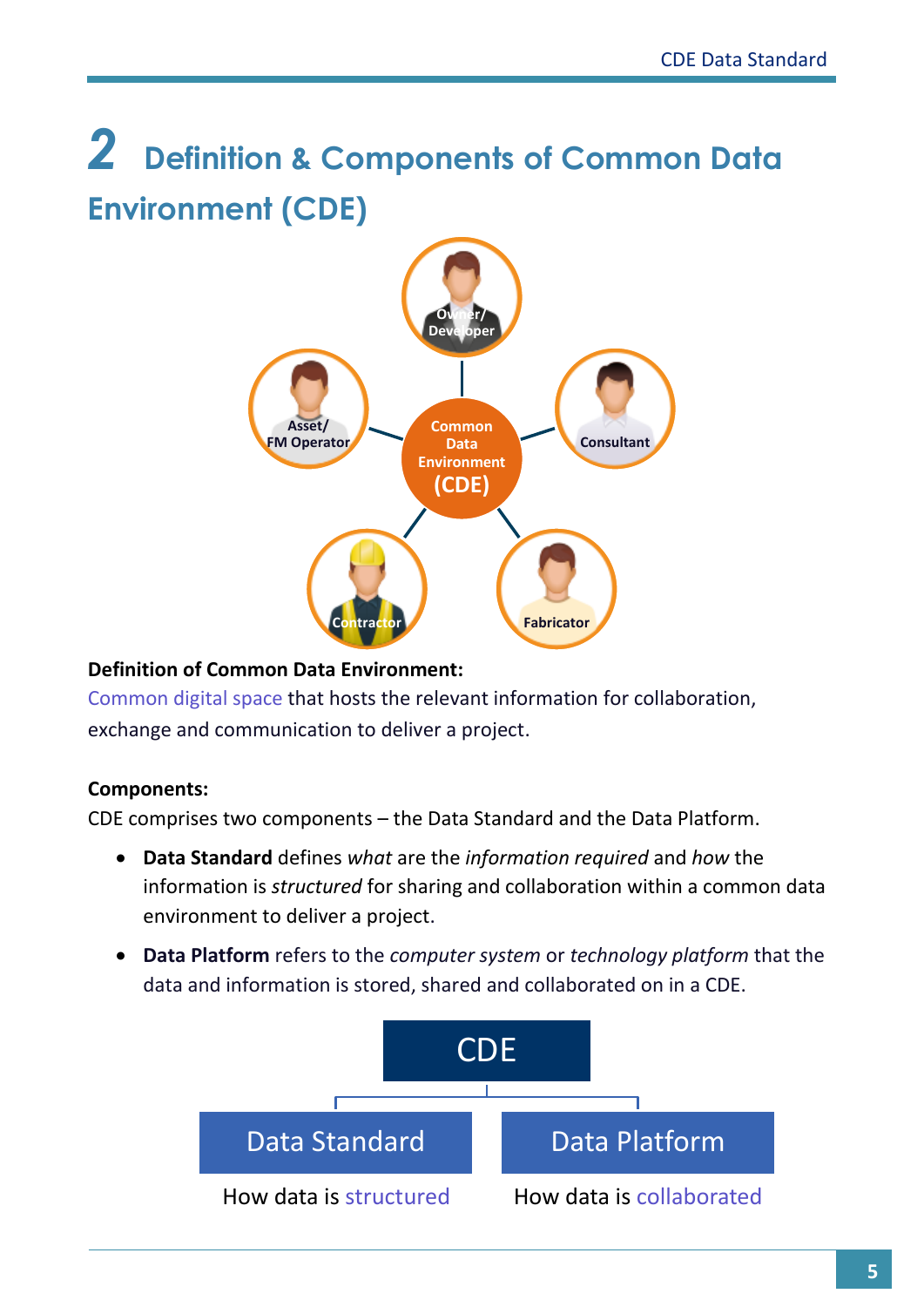## <span id="page-5-0"></span>*3* **Objectives of CDE**

The Common Data Environment (CDE) aims to:

- Ensure consistent and better managed project information and process for projects.
- Allow project team members timely access to up-to-date, relevant and reliable project information in a common and structured environment for the delivery of a project.
- Facilitate close collaboration among project team members through sharing, exchanging, communicating and managing the project information in a common space.
- Enable project teams to derive useful project performance insights for trending purpose.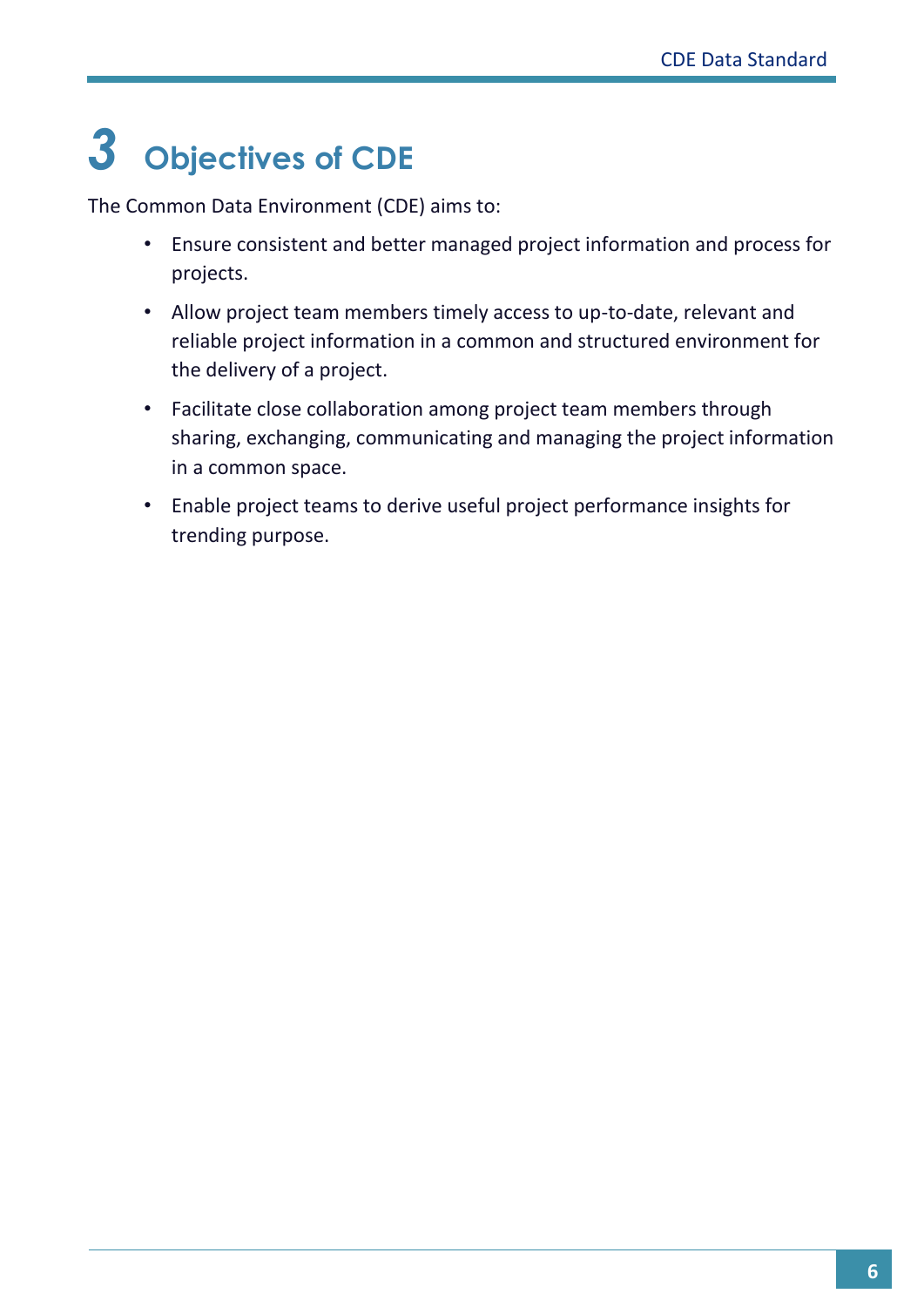## <span id="page-6-0"></span>*4* **CDE Framework**

The CDE focuses on the coordination and review states of the data and information at the shared and published states to support collaboration, information exchange and management and the project delivery process.



Based on the international standard *ISO 19650: Organization and digitization of information about buildings and civil engineering works, including building information modelling (BIM) — Information management using building information modelling* – Common Data Environment Workflow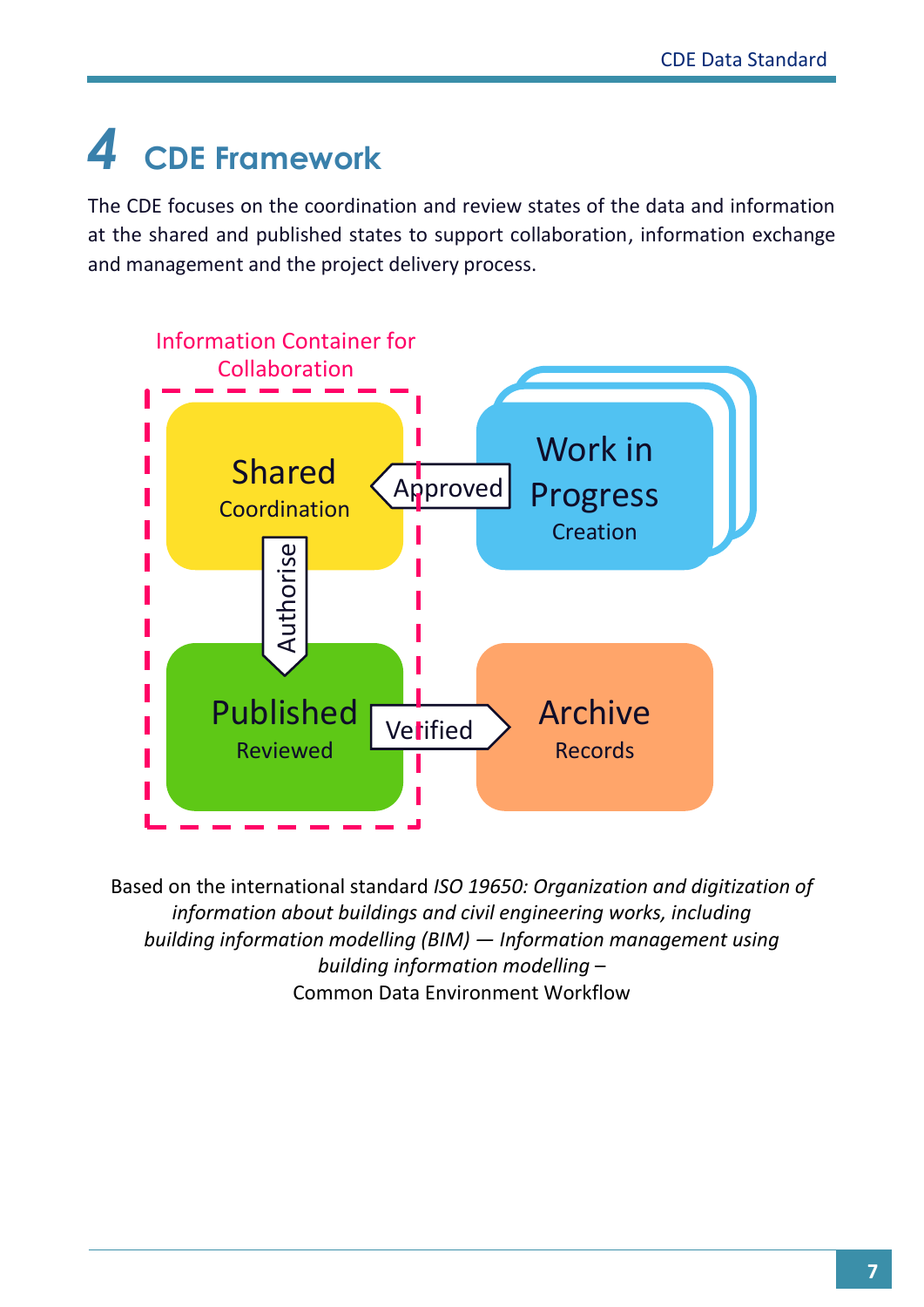## <span id="page-7-0"></span>*5* **Purpose of CDE Data Standard**

This document focuses only on the Data Standard of the CDE and sets out the information requirements for the various digital use cases in a common data environment for projects. The data captured within the CDE can also be used to monitor the health of individual projects e.g. monitor delays and to benchmark the performance across different projects e.g. performance of contractors for different projects.

Organisations can select the relevant use cases and related data requirements from this Data Standard and add on agency-specific requirements according to specific project needs.

Private sector firms can also adopt the standard and manage their project information in a structured and collaborative environment.

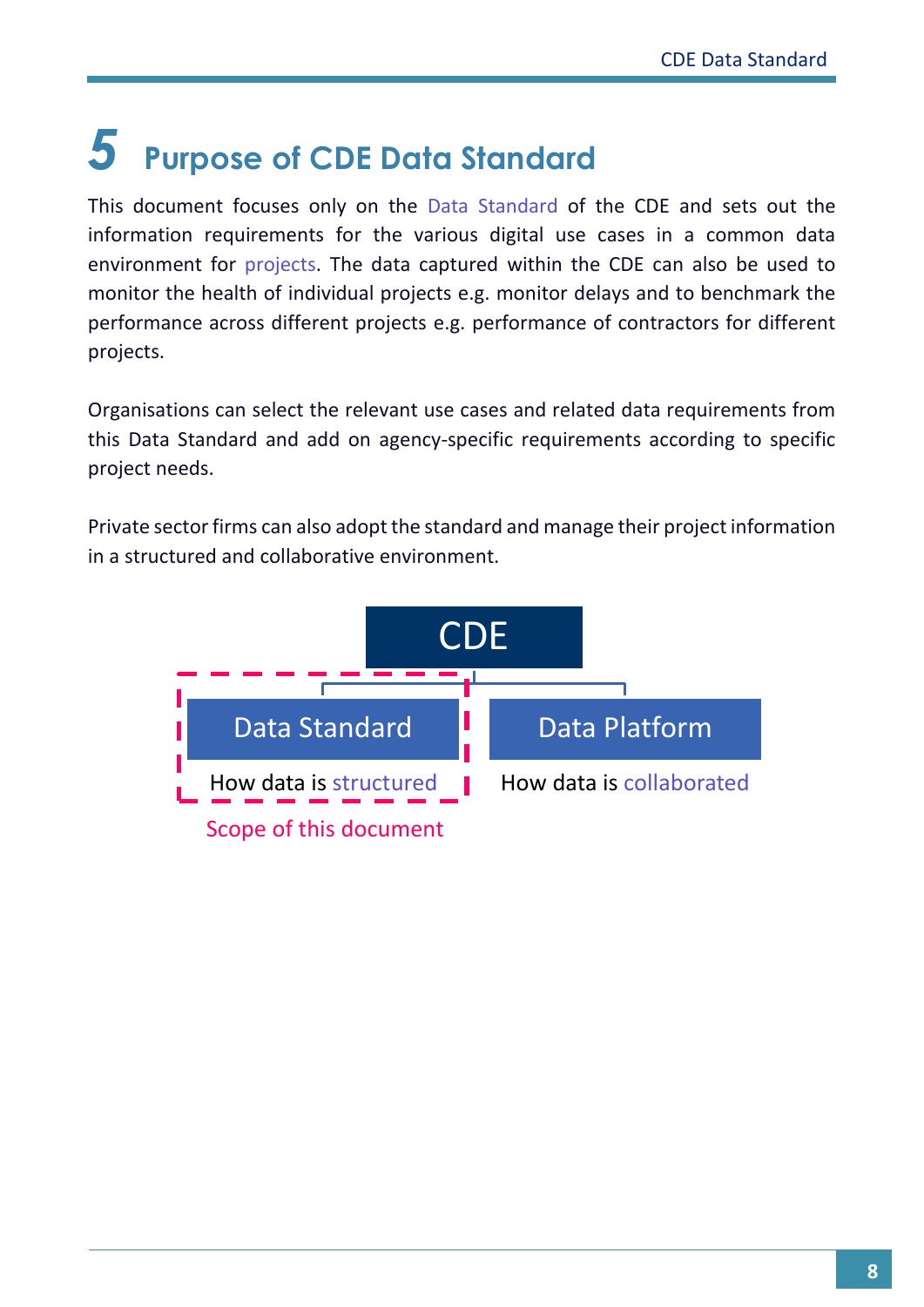### <span id="page-8-0"></span>*6* **Key Principle: Common vs Organisation-Specific Requirements**

Organisations can select from the list of common Digital Use Cases as specified in the Data Standard based on their project needs and can add on to cater to specific project requirements.

#### CDE Data Standard Scope

| <b>COMMON INFORMATION REQUIREMENTS (ORGANISATIONS CAN SELECT)</b>                                                            |                                                                                     |                                       |  |  |  |
|------------------------------------------------------------------------------------------------------------------------------|-------------------------------------------------------------------------------------|---------------------------------------|--|--|--|
| Activities<br>• List of Digital Use Cases &<br>Definitions<br>• CDE Use Cases<br>• Deliverables for each<br>Digital Use Case | 2. Content: Model<br>• Common Elements<br>• Common Parameters, Data<br>Type & Units | 3. Performance<br>• Benchmark Metrics |  |  |  |

|                                                                                                     | <b>ORGANISATION-SPECIFIC INFORMATION REQUIREMENTS (ADD-ONS)</b> |                                    |                                  |                                      |                        |  |
|-----------------------------------------------------------------------------------------------------|-----------------------------------------------------------------|------------------------------------|----------------------------------|--------------------------------------|------------------------|--|
| ORG <sub>1</sub>                                                                                    | ORG <sub>2</sub>                                                | ORG <sub>3</sub>                   | ORG <sub>4</sub>                 | ORG <sub>5</sub>                     |                        |  |
| 1a. Project<br><b>Stages</b><br>1b. Use Cases for<br>each stage<br>1c. Deliverables<br>for each Use | $1a. \dots$<br>$1b$<br>$1c.$<br>$2. \dots$                      | $1a.$<br>$1b$<br>1c.<br>$2. \dots$ | $1a. \dots$<br>$1b$<br>1c.<br>2. | $1a.$<br>$1b$<br>$1c.$<br>$2. \dots$ |                        |  |
| Case<br>2. Elements and<br>Attributes for<br>each stage                                             | 3.                                                              | 3.<br>$\sim$                       | $\mathbf{R}$<br>$\sim$           | 3.<br>$\sim$                         | Other<br>organisations |  |
| 3. Benchmark<br><b>Metrics</b>                                                                      |                                                                 |                                    |                                  |                                      |                        |  |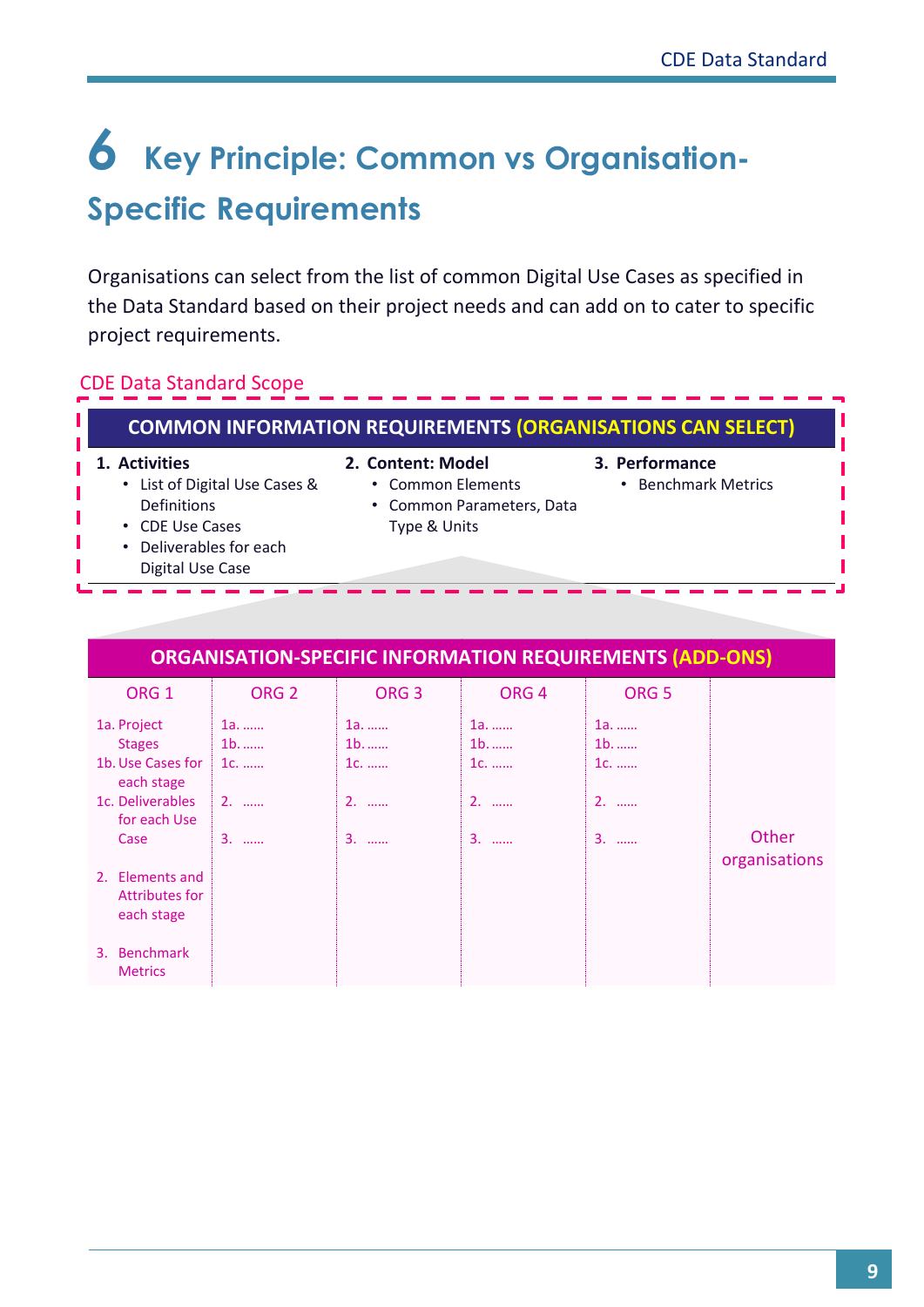## <span id="page-9-0"></span>*7* **Terms & Definitions**

For the purpose of this document, the following terms and definitions apply:

#### **CDE Use Case**

Implementation of a Digital Use Case in the context of information management in a common data environment.

#### **Deliverables**

End product or results to be generated from the common data environment use cases.

#### **Digital Use Case**

A project sub-task that can be digitised.

#### **Integrated Digital Delivery (IDD)**

The use of digital technologies to integrate work processes and connect stakeholders working on the same project throughout the construction and building life-cycle.

#### **Performance Metric**

Quantifiable measure that gauges how well a specific action or activity performs.

#### **Project Activity**

Typical tasks performed for a project.

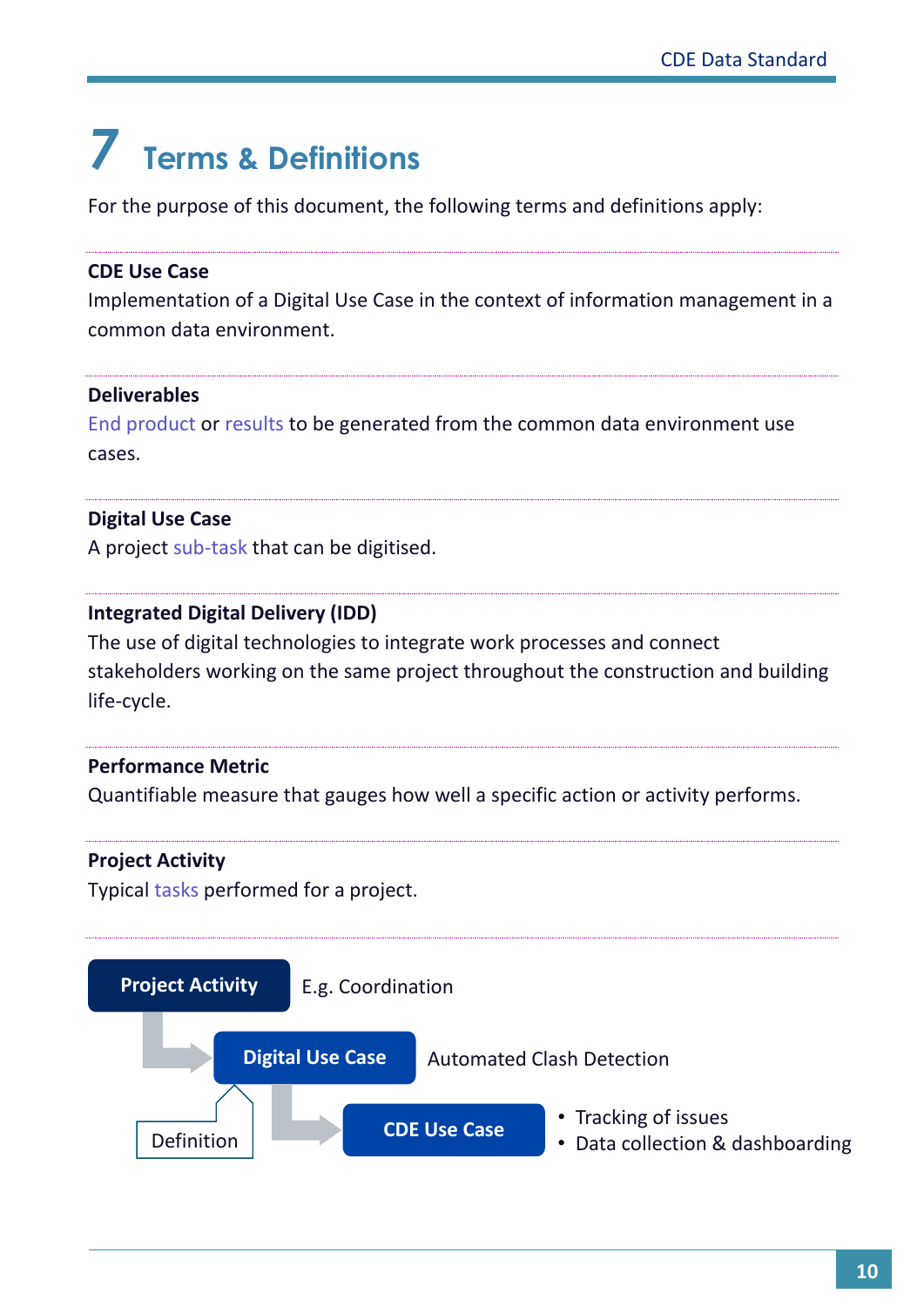## *8* **Project Activities, Digital and CDE Use Cases, Deliverables and Performance Metrics**

This section outlines the Project Activities involved to deliver a typical building and construction project. With each activity, various Digital Use Cases have been identified and the corresponding Digital Deliverables and CDE Use Cases are also included.

<span id="page-10-0"></span>Project Activities may be applied at specific Project Stage or across various Project Stages, depending on the project needs and as specified by the client. The list is not exhaustive and organisations may add on project-specific activities and use cases.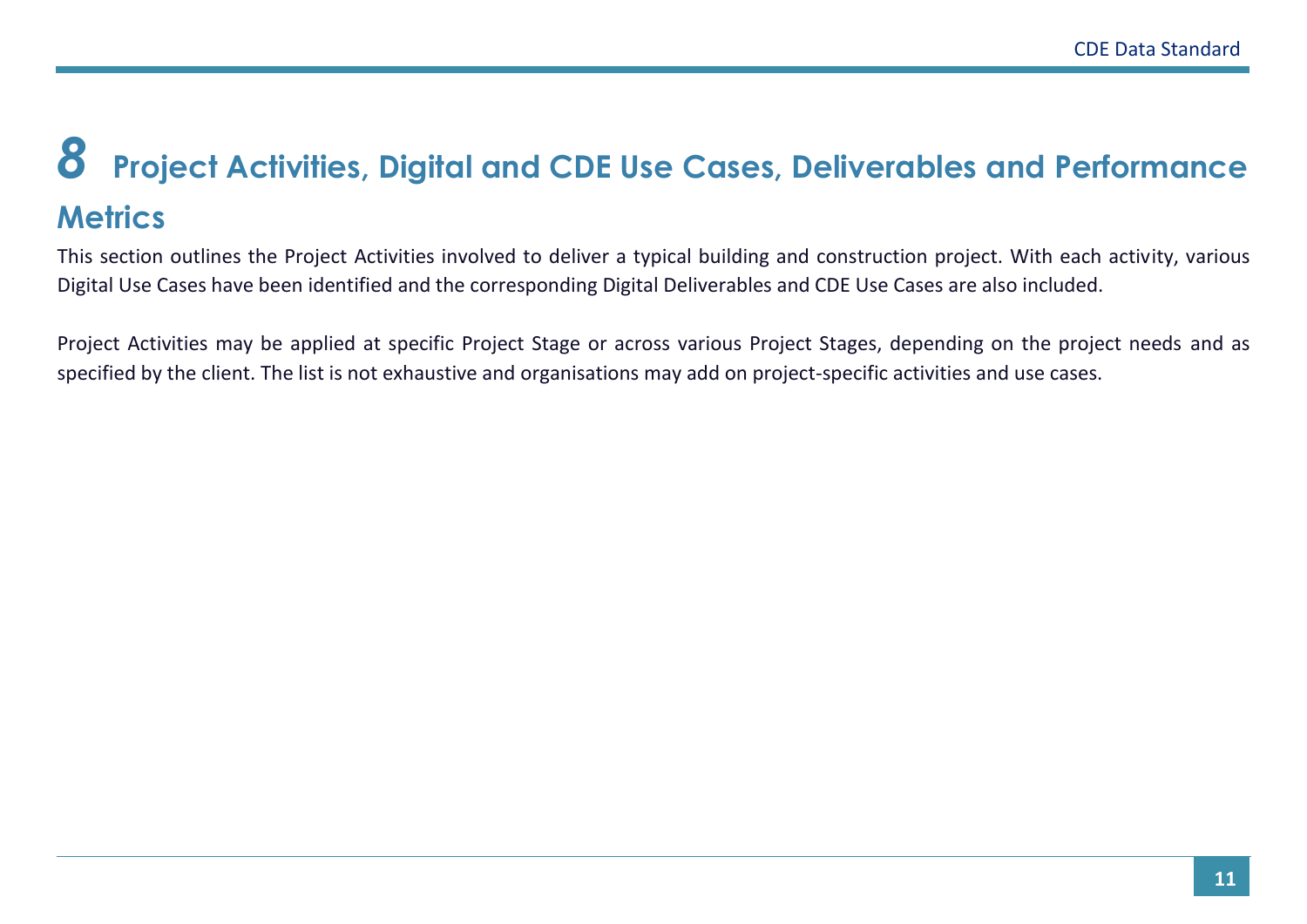#### **8.1 Definitions of Digital Use Cases and Requirements for the Deliverables and CDE Use Cases**

The use of a digital platform as the Common Data Environment is recommended to maximise the benefits of the Digital Use Cases. The CDE Use Cases listed here are non-exhaustive and will depend on the functionalities of the digital platform.

<span id="page-11-0"></span>

| <b>PROJECT</b><br><b>ACTIVITY</b> | <b>DIGITAL USE</b><br><b>CASE</b> | <b>DEFINITION</b>                                                                                                                                       | <b>DIGITAL</b><br><b>DELIVERABLES</b> | <b>CDE USE CASE</b>                                                                                                                                                                                                                                                                  |
|-----------------------------------|-----------------------------------|---------------------------------------------------------------------------------------------------------------------------------------------------------|---------------------------------------|--------------------------------------------------------------------------------------------------------------------------------------------------------------------------------------------------------------------------------------------------------------------------------------|
| <b>Design Generation</b>          | Design authoring                  | Create BIM models and 2D drawings for<br>design exploration, design iterations<br>and communication and specific<br>purposes as specified by the client | • BIM models<br>• Drawings            | • Tracking of file versions and status<br>• Tracking of changes made to files (e.g. person<br>making the change, date and time of change etc.)<br>• Collection of data for analysis (at project or<br>organisational level)<br>• Maintenance of relationships between model<br>files |
|                                   | Design for Safety                 | Develop designs that integrate safety<br>considerations and risk management<br>and into the BIM models                                                  | • BIM models<br>• Drawings            | • Tracking of file versions and status<br>• Tracking of changes made to files (e.g. person<br>making the change, date and time of change etc.)<br>• Collection of data for analysis (at project or<br>organisational level)<br>• Maintenance of relationships between model<br>files |
|                                   | Computational design              | Develop algorithms to generate and<br>manipulate 3D models and information<br>for optimisation, automation and<br>validation                            | • Scripts and algorithms              | • Tracking of file versions and status<br>• Tracking of changes made to files (e.g. person<br>making the change, date and time of change etc.)<br>• Maintenance of relationships between model<br>files                                                                              |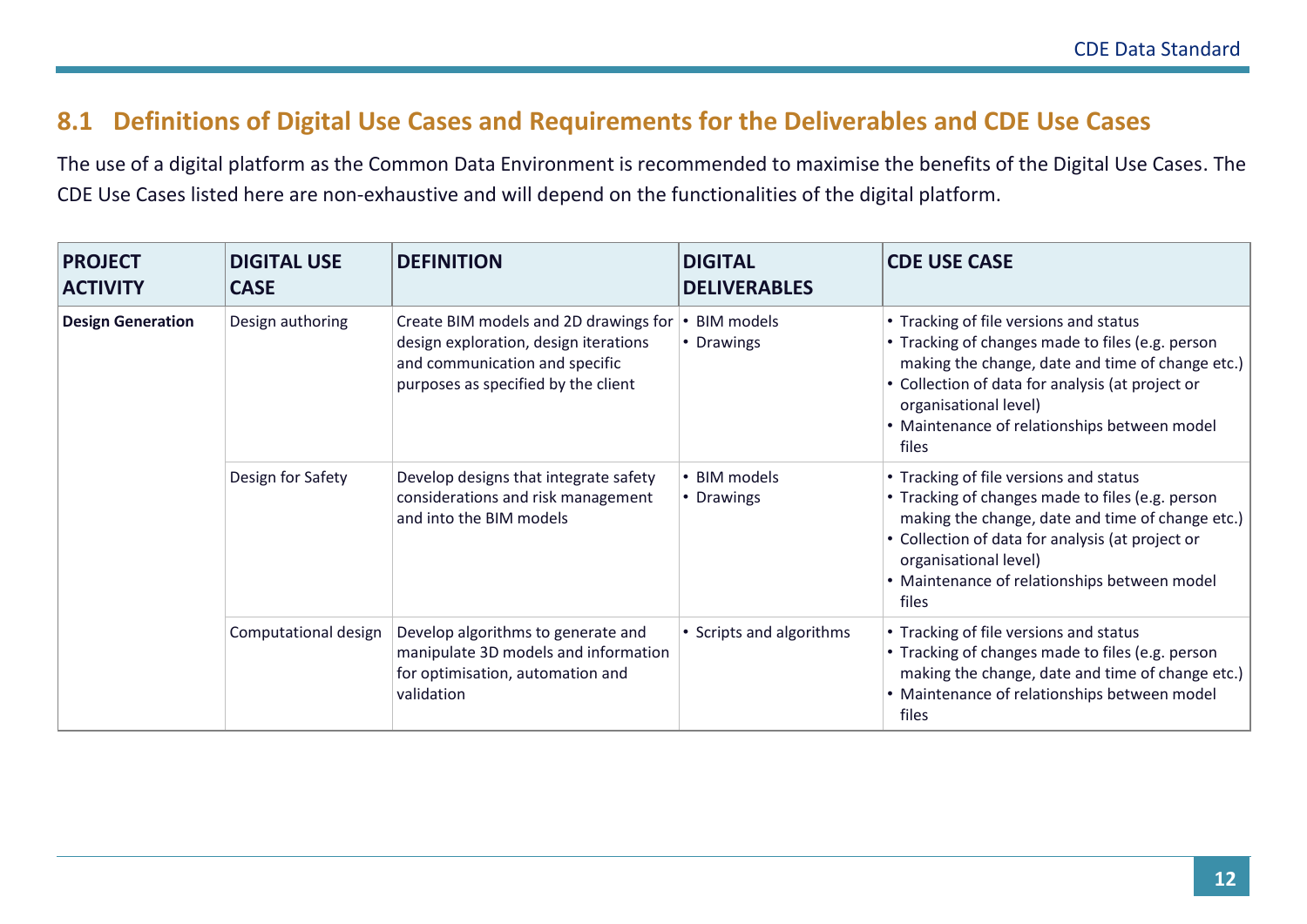| <b>PROJECT</b><br><b>ACTIVITY</b>                   | <b>DIGITAL USE</b><br><b>CASE</b>                             | <b>DEFINITION</b>                                                                                                                                                                                                                                                                   | <b>DIGITAL</b><br><b>DELIVERABLES</b>                                                                     | <b>CDE USE CASE</b>                                                                                                                                                                                                                                                                              |
|-----------------------------------------------------|---------------------------------------------------------------|-------------------------------------------------------------------------------------------------------------------------------------------------------------------------------------------------------------------------------------------------------------------------------------|-----------------------------------------------------------------------------------------------------------|--------------------------------------------------------------------------------------------------------------------------------------------------------------------------------------------------------------------------------------------------------------------------------------------------|
| <b>Quality Assurance/</b><br><b>Quality Control</b> | Model quality<br>assurance                                    | Establish a set of quality metrics and<br>use model checking tools to automate<br>and perform quality checks of BIM<br>models based on model content<br>requirements for different stages of<br>project (e.g. design, fabrication,<br>construction and asset management<br>$etc.$ ) | • Verified models<br>• Reports on compliance                                                              | • Tracking of versions<br>• Tracking of changes to model quality from<br>previous version<br>• Tracking of approvals<br>• Collection of data on model quality for analysis<br>(at project or organisational level)<br>• Maintenance of relationship between BIM<br>models and compliance reports |
| Coordination                                        | 3D visualisation                                              | Utilise 3D models to communicate the<br>visual, spatial or functional qualities<br>through renderings,<br>fly-throughs, scenography and<br>holography                                                                                                                               | • Digital 3D models<br>(can be further processed<br>according to project<br>needs)<br>• Rendered models   | • Tracking of file versions<br>• Tracking of changes made to files (e.g. person<br>making the change, date and time of change etc.)<br>• Maintenance of relationships between design<br>and visualisation models                                                                                 |
|                                                     | Automated clash<br>detection                                  | Automatically identify possible<br>clashes/conflicts of building elements<br>between the different disciplines using<br>digital models and clash detection<br>tools/platform prior to actual<br>fabrication or construction                                                         | • Clash detection reports<br>• Digital notes of<br>discussions<br>• Coordinated BIM models                | • Tracking of individual issue (e.g. person<br>responsible to follow up, due date, status)<br>• Collection of data for analysis (at project or<br>organisational level)<br>• Maintenance of relationships between files used                                                                     |
|                                                     | Digital Request for<br>Information (RFI)                      | Raise, communicate and track issues<br>through digital means to facilitate<br>resolution                                                                                                                                                                                            | • Issues and resolution<br>dashboards<br>• Digital notes of discussion<br>• Updated BIM models            | • Tracking of requests (e.g. person responsible to<br>follow up, due date, status)<br>Collection of data for analysis (at project or<br>organisational level)                                                                                                                                    |
|                                                     | <b>Integrated Concurrent</b><br>Engineering (ICE)<br>meetings | Conduct meetings (technical, review,<br>coordination etc.) with the relevant<br>project team members in a<br>collaborative way and enabled by<br>digital technologies and BIM                                                                                                       | • Digital records of decision<br>(e.g. federated models),<br>actions to be taken and<br>party responsible | • Central repository of information required for<br>coordination and follow-ups                                                                                                                                                                                                                  |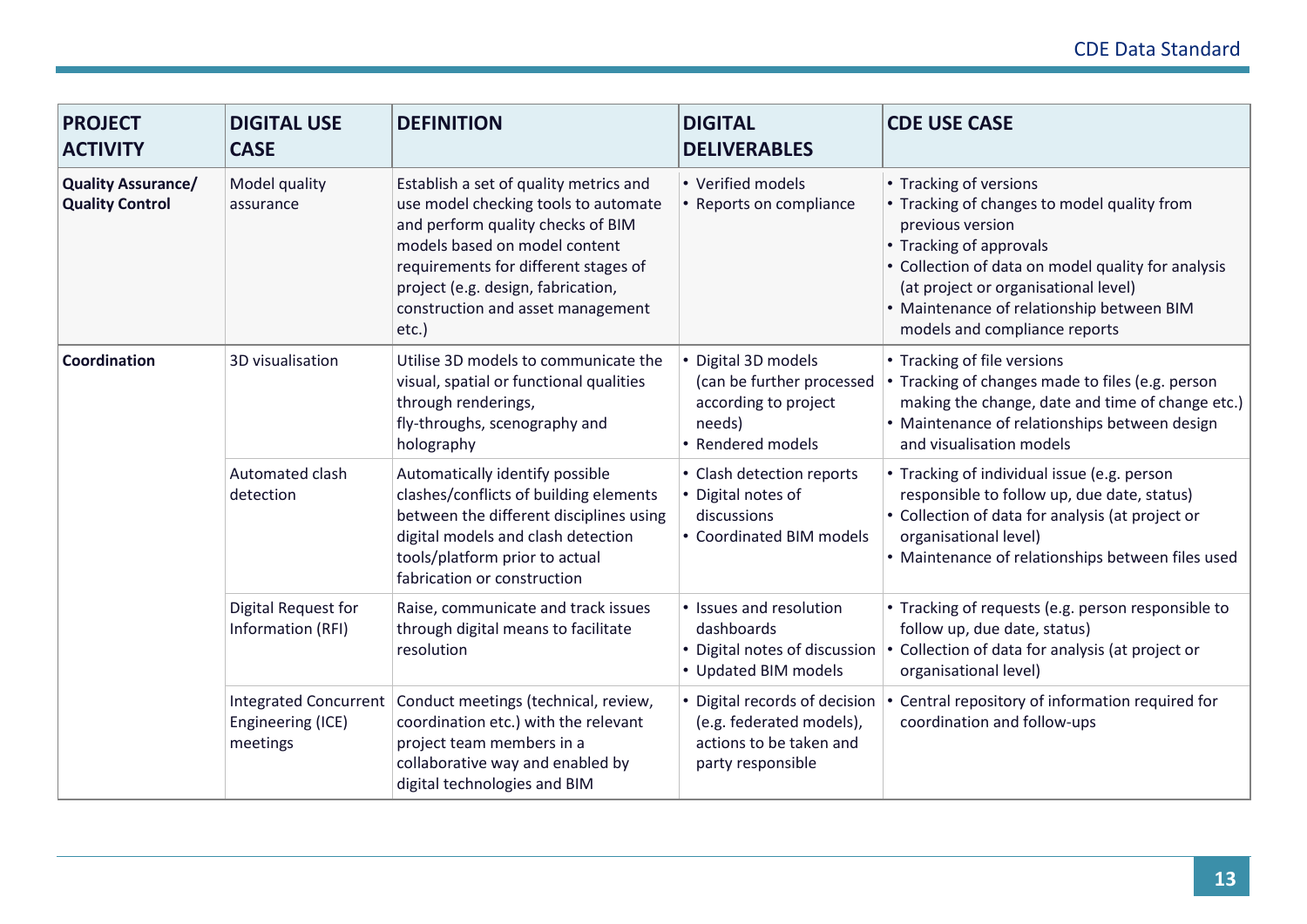| <b>PROJECT</b><br><b>ACTIVITY</b>         | <b>DIGITAL USE</b><br><b>CASE</b>                             | <b>DEFINITION</b>                                                                                                                                                                                                                                                                                                                         | <b>DIGITAL</b><br><b>DELIVERABLES</b>                                                                                        | <b>CDE USE CASE</b>                                                                                                                                                                                                                        |
|-------------------------------------------|---------------------------------------------------------------|-------------------------------------------------------------------------------------------------------------------------------------------------------------------------------------------------------------------------------------------------------------------------------------------------------------------------------------------|------------------------------------------------------------------------------------------------------------------------------|--------------------------------------------------------------------------------------------------------------------------------------------------------------------------------------------------------------------------------------------|
| <b>Design Review</b>                      | Visualisation and<br>design checks                            | Utilise BIM models or other digital 3D<br>models or immersive technologies like<br>Augmented Reality (AR) <sup>1</sup> / Virtual<br>Reality (VR) <sup>2</sup> / Mixed Reality (MR) <sup>3</sup> to<br>seek feedback and validate design<br>aspects, space requirements and other<br>settings such as buildability and<br>constructability | • BIM models or other<br>digital 3D models (can be<br>further processed<br>according to project<br>needs)<br>Rendered models | • Tracking of comments<br>• Tracking of file versions and status<br>• Maintenance of relationships between files used<br>for reviews                                                                                                       |
|                                           | Digital submission &<br>approval                              | Submit deliverables required by various<br>stakeholders for decision through<br>digital means                                                                                                                                                                                                                                             | Information required for<br>tracking<br>• Decision records                                                                   | • Digital endorsement through electronic<br>signatures, QR Codes and access IDs<br>• Tracking of comments<br>• Tracking of submission status<br>• Collection of data on design issues for analysis (at<br>project or organisational level) |
| <b>Simulations and</b><br><b>Analysis</b> | Structural analysis                                           | Perform simulations and analysis using<br>3D models and analysis tools to<br>optimise the design of the structural<br>system for better buildability and<br>constructability                                                                                                                                                              | Simulation models<br>• Simulation and analysis<br>reports                                                                    | • Maintenance of relationship between design and<br>analysis models                                                                                                                                                                        |
|                                           | <b>Building performance</b><br>and sustainability<br>analysis | Perform simulations and analysis of<br>building performance using 3D models<br>and building performance simulation<br>and analysis tools to optimise<br>environmental sustainability (e.g.                                                                                                                                                | • Simulation models<br>• Simulation and analysis<br>reports                                                                  | • Maintenance of relationship between design and<br>simulation models<br>• Hosting of multiple files for environment<br>simulations (3D GIS, etc.)                                                                                         |

<sup>&</sup>lt;sup>1</sup> Augmented Reality (AR) – Technology that allows users to see and interact with the real world with the virtual objects being overlaid in a real-world environment.

<sup>&</sup>lt;sup>2</sup> Virtual Reality (VR) – Technology that immerses users in a completely virtual environment that is generated by a computer.

<sup>&</sup>lt;sup>3</sup> Mixed Reality (MR) – Technology that combines virtual environment with the real-world and allows users to interact with both the real world and the virtual environment.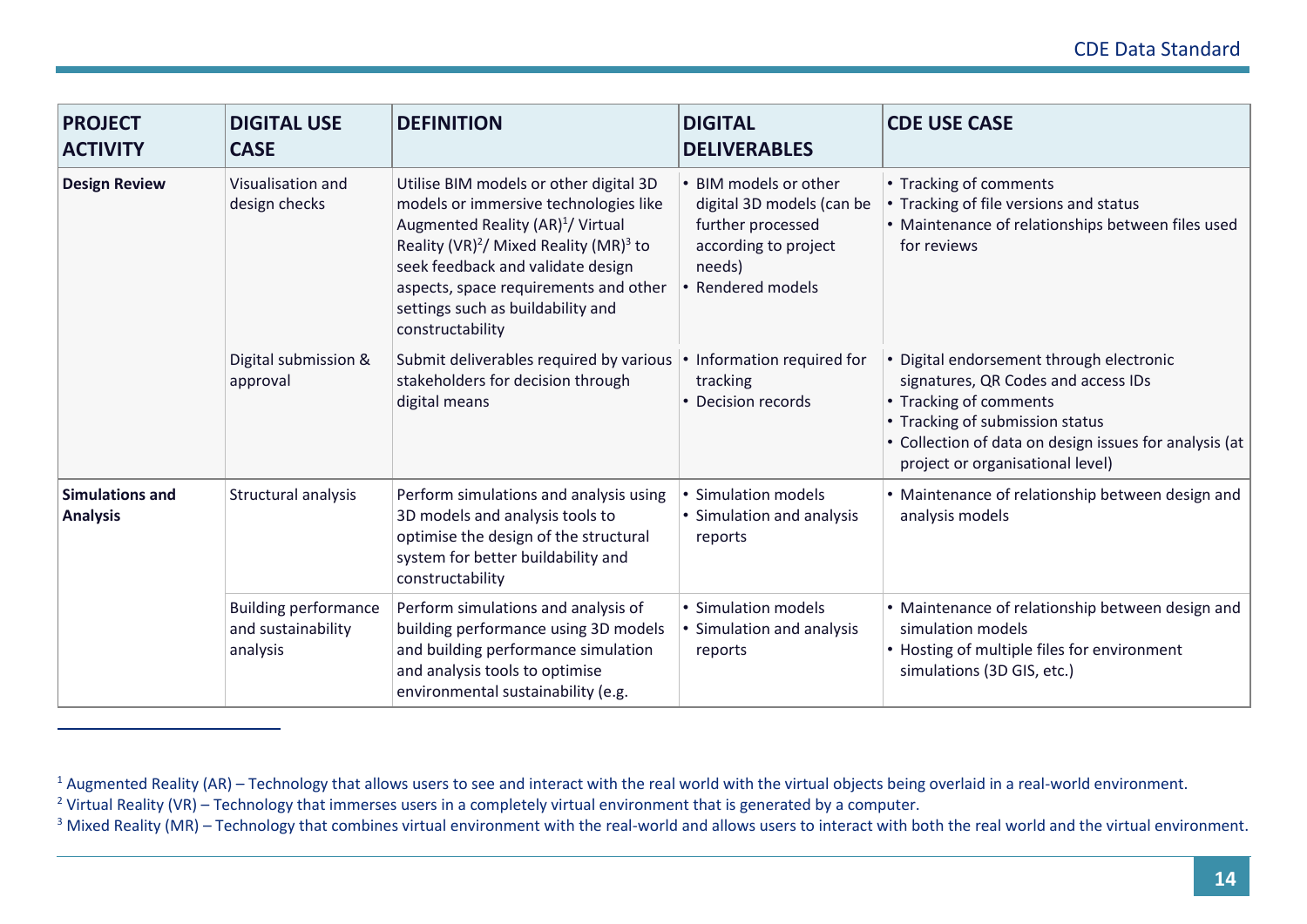| <b>PROJECT</b><br><b>ACTIVITY</b>      | <b>DIGITAL USE</b><br><b>CASE</b>                      | <b>DEFINITION</b>                                                                                                                                                  | <b>DIGITAL</b><br><b>DELIVERABLES</b>                                                        | <b>CDE USE CASE</b>                                                                                                                                                                                                                 |
|----------------------------------------|--------------------------------------------------------|--------------------------------------------------------------------------------------------------------------------------------------------------------------------|----------------------------------------------------------------------------------------------|-------------------------------------------------------------------------------------------------------------------------------------------------------------------------------------------------------------------------------------|
|                                        |                                                        | daylighting, computational fluid<br>dynamics, simulations of energy<br>consumption etc.) and user-centricity<br>of system and building designs                     |                                                                                              |                                                                                                                                                                                                                                     |
| <b>Regulatory</b><br><b>Compliance</b> | Regulatory<br>compliance<br>verification               | Verify compliance with regulatory<br>requirements automatically with BIM<br>models                                                                                 | • Verified BIM models<br>• Compliance reports                                                | • Collection of data on compliance with regulatory<br>requirements for analysis (at project or<br>organisational level)<br>• Maintenance of relationship between BIM<br>models and compliance report                                |
|                                        | Computation of<br>metrics for regulatory<br>compliance | Automatically compute metrics (e.g.<br>buildability score) required to comply<br>with regulatory compliance utilising<br>data from BIM models and other<br>sources | • Metrics                                                                                    | • Collection of data on metrics for analysis (at<br>project or organisational level)                                                                                                                                                |
| <b>Cost Estimation</b>                 | <b>BIM-based cost</b><br>estimation                    | Estimate costs at various project stages<br>based on available information from<br><b>BIM</b> models                                                               | Costing models<br>• Costing and quantity-<br>take-off documentation                          | • Maintenance of relationship between design<br>information and cost database                                                                                                                                                       |
| <b>Tender</b>                          | <b>BIM-based tender</b><br>documentation               | Prepare tender documents based on<br>information primarily generated from<br><b>BIM</b> models                                                                     | • BIM models<br>• Drawings<br>• Tender specifications                                        | • Management of tender documents<br>• Management of tenderers<br>• Access control of tenderers to tender documents<br>• Collection of data and dashboarding of tenderers'<br>past performance                                       |
| Fabrication                            | Detailing for<br>fabrication                           | Develop fabrication detailing and<br>create shop drawings / shop models                                                                                            | • Detail drawings<br>generated from BIM<br>models<br>• Shop models for direct<br>fabrication | • Tracking of versions<br>• Tracking of changes made to files (e.g. person<br>making the change, date and time of change etc.)<br>• Tracking of approvals<br>• Maintenance of relationship between BIM model<br>and detail drawings |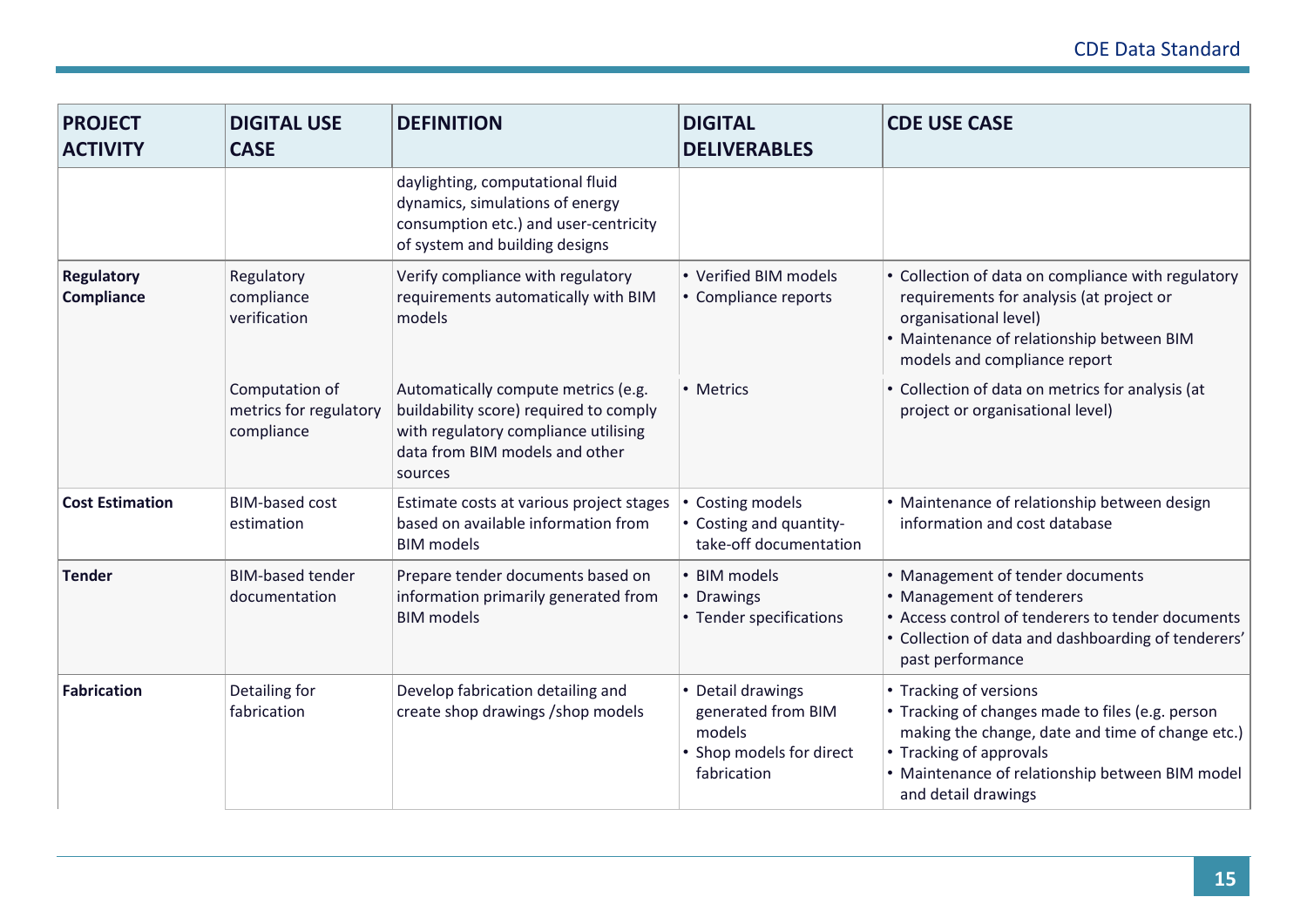| <b>PROJECT</b><br><b>ACTIVITY</b>              | <b>DIGITAL USE</b><br><b>CASE</b>                    | <b>DEFINITION</b>                                                                                                                                       | <b>DIGITAL</b><br><b>DELIVERABLES</b>                                                                                              | <b>CDE USE CASE</b>                                                                                                                                                                                                                                                                                                                              |
|------------------------------------------------|------------------------------------------------------|---------------------------------------------------------------------------------------------------------------------------------------------------------|------------------------------------------------------------------------------------------------------------------------------------|--------------------------------------------------------------------------------------------------------------------------------------------------------------------------------------------------------------------------------------------------------------------------------------------------------------------------------------------------|
|                                                | Digital production                                   | Utilise BIM and digital information to<br>facilitate the production of precast<br>components and prefab modules in a<br>controlled environment          | • Fabrication models<br>• BIM-based shop<br>drawings/models                                                                        | • Common reference for the latest revision of<br>fabrication drawings/models<br>• Digital reference between fabricated part and<br>fabrication drawings                                                                                                                                                                                          |
| <b>Logistics Planning and</b><br>Management    | Digital logistics                                    | Plan the prefabrication production<br>schedule and track and monitor the<br>production, delivery and installation of<br>the prefab components digitally | • Production schedule<br>• Digital logistic delivery<br>records<br>• Simulations of logistic<br>paths and conditions<br>(optional) | • Maintaining relationship between environment<br>model and construction model<br>• Connectivity of production schedule to logistics<br>management system<br>• Extraction of contents for digital dashboarding of<br>logistics progress<br>• Digital dashboards/models of tracking and<br>monitoring of production, delivery and<br>installation |
| <b>Site Preparation</b>                        | Digital setting out                                  | Conduct site setting-out using BIM<br>models and digital surveying solutions                                                                            | • Records of digital setting-<br>out data and site photos                                                                          | • Tracking of versions of digital survey files<br>• Maintenance of relationship between digital<br>survey files and design construction models                                                                                                                                                                                                   |
| <b>Construction Planning</b><br>and Scheduling | Digital construction<br>scheduling and<br>sequencing | Plan and monitor construction activities<br>using digital construction scheduling,<br>simulation and sequencing                                         | • 4D time-based<br>construction schedules,<br>simulations or sequencing<br>models                                                  | • Tracking of versions<br>• Tracking of changes made to schedule (e.g.<br>person making the change, date and time of<br>change etc.)<br>• Tracking of approvals<br>• Maintenance of relationship between BIM<br>models and schedule                                                                                                              |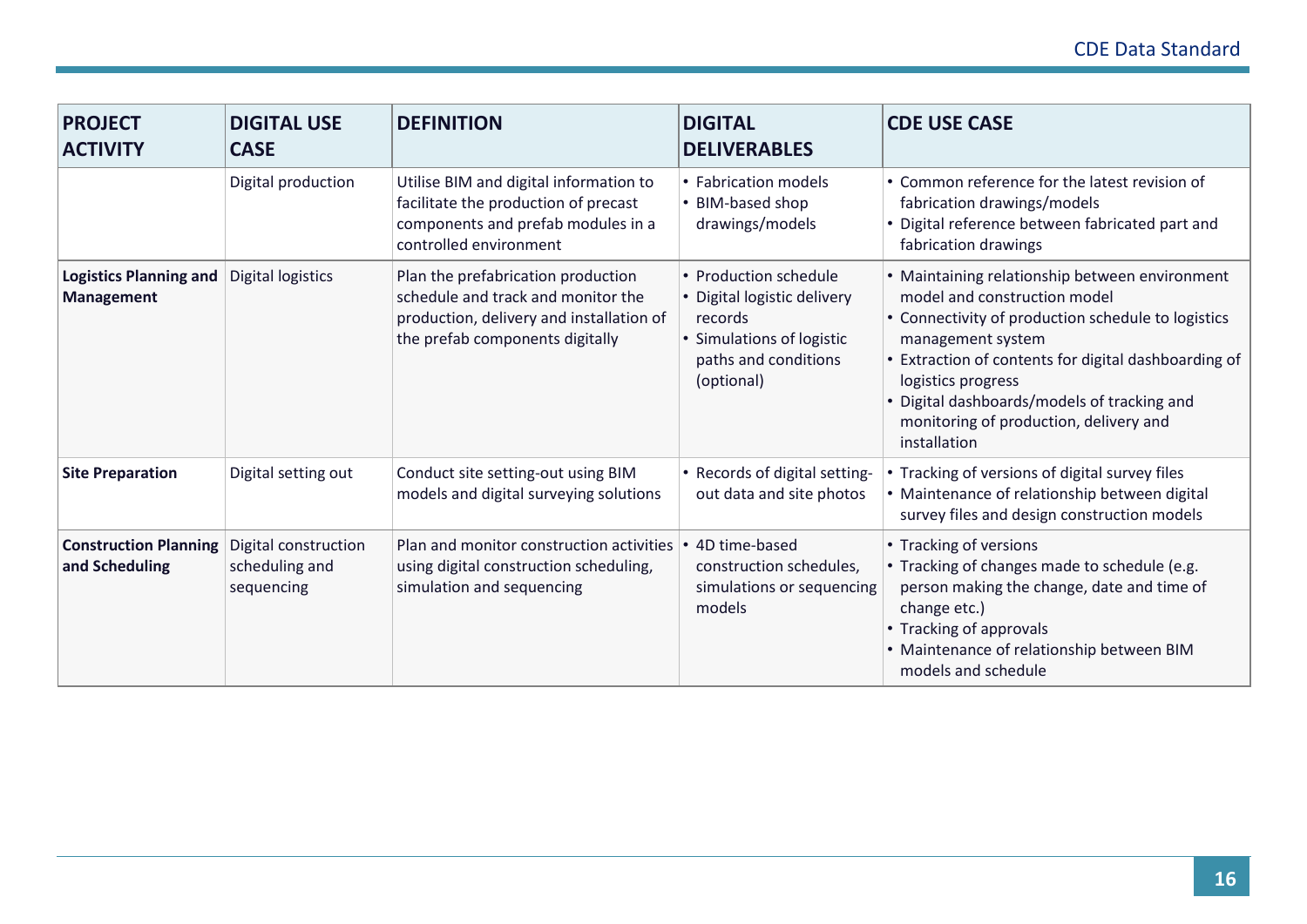| <b>PROJECT</b><br><b>ACTIVITY</b>     | <b>DIGITAL USE</b><br><b>CASE</b> | <b>DEFINITION</b>                                                                                                                    | <b>DIGITAL</b><br><b>DELIVERABLES</b>                                                                                                                                  | <b>CDE USE CASE</b>                                                                                                             |
|---------------------------------------|-----------------------------------|--------------------------------------------------------------------------------------------------------------------------------------|------------------------------------------------------------------------------------------------------------------------------------------------------------------------|---------------------------------------------------------------------------------------------------------------------------------|
| <b>Progress Monitoring</b>            | Digital progress<br>monitoring    | Monitor site progress using digital<br>solutions/scanning and update<br>schedules and 3D models for progress<br>reports and payments | • Records of site progress<br>photos, updates to<br>schedules and 3D models;<br>or<br>• Progress reports<br>(actual vs planned;<br>current month vs<br>previous month) | • Tracking of progress (actual vs planned; current<br>month vs previous month)                                                  |
| <b>Contracts</b><br><b>Management</b> | Digital procurement               | Procure materials and services based<br>on information primarily generated<br>from BIM models and automate<br>purchase orders        | • Digital BQ<br>• Digital procurement<br>orders                                                                                                                        | • Tracking of statuses for orders and deliveries                                                                                |
|                                       | Digital claims                    | Generate progress claims based on<br>digital records of works completed                                                              | • Digital payment claims<br>• Digital records of<br>completion (e.g. point<br>cloud)<br>· Digital endorsement of<br>completion<br>• Digital payment                    | • Tracking of payment claims and statuses<br>• Tracking of approvals for claims<br>• Authentication of endorsement identity     |
|                                       | Digital variations                | Highlight changes from contractual<br>provision and generate estimates of<br>costs and time implications of changes<br>for decisions | • List of variations with<br>details on costs and time                                                                                                                 | • Tracking of statuses<br>• Tracking of approvals<br>• Collection of data for analysis (at project or<br>organisational levels) |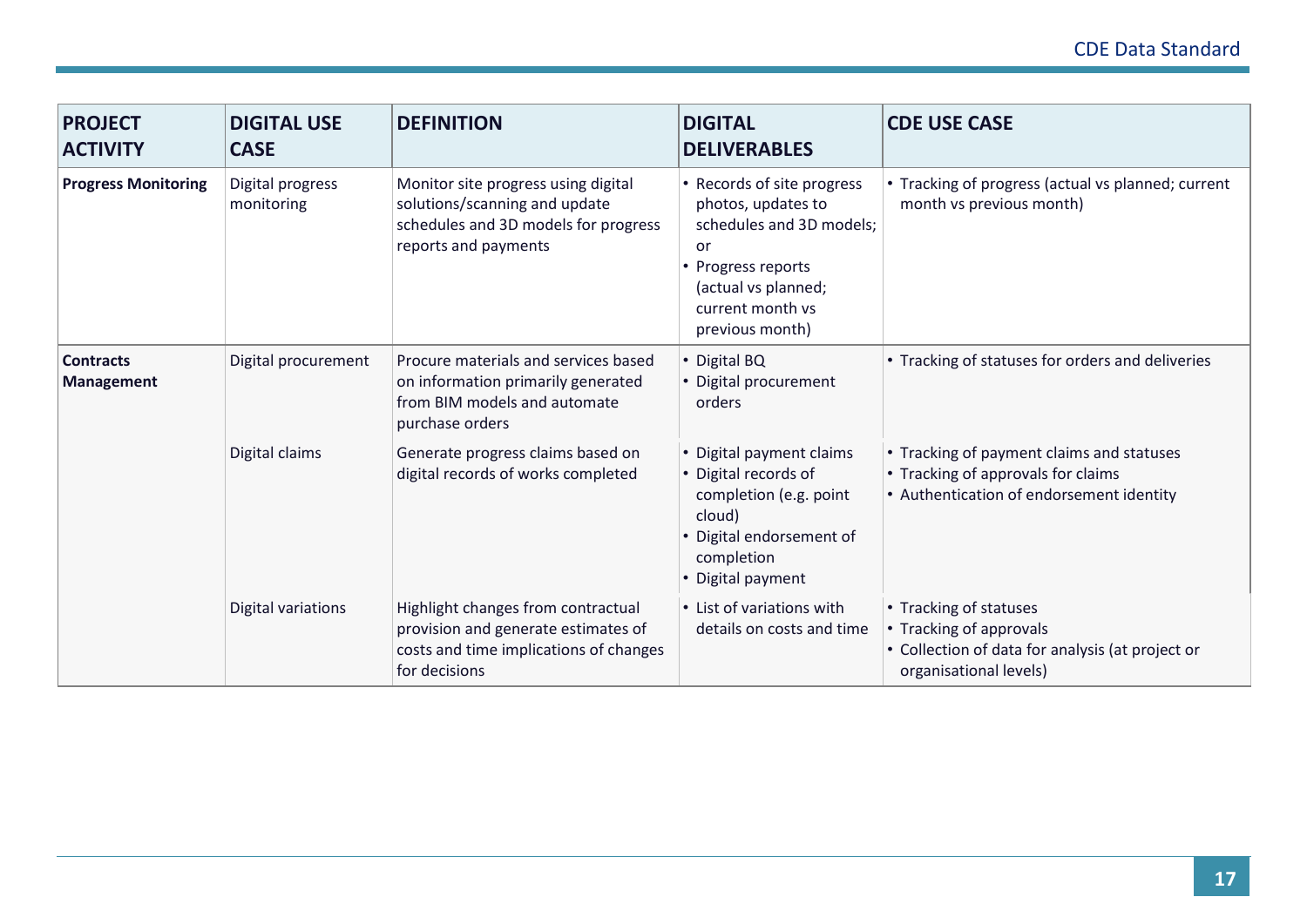| <b>PROJECT</b><br><b>ACTIVITY</b>         | <b>DIGITAL USE</b><br><b>CASE</b>                                          | <b>DEFINITION</b>                                                                                                                                                                                                 | <b>DIGITAL</b><br><b>DELIVERABLES</b>                                                                                                                                                       | <b>CDE USE CASE</b>                                                                                                                                                                                                                                                                                              |
|-------------------------------------------|----------------------------------------------------------------------------|-------------------------------------------------------------------------------------------------------------------------------------------------------------------------------------------------------------------|---------------------------------------------------------------------------------------------------------------------------------------------------------------------------------------------|------------------------------------------------------------------------------------------------------------------------------------------------------------------------------------------------------------------------------------------------------------------------------------------------------------------|
| Site Installation/<br><b>Construction</b> | Digital-enabled<br>assembly and<br>installation                            | Deploy and operate construction<br>equipment (e.g. cranes) with the help<br>of digital technologies such as IoT,<br>sensors, cameras for automatic or<br>assisted installation of building<br>components on-site  | • Construction schedules<br>Simulations of assembly<br>& installation sequence                                                                                                              | • Maintenance of relationship between<br>construction schedule and construction<br>equipment                                                                                                                                                                                                                     |
|                                           | Digital QA/QC<br>inspections                                               | Record observations and track follow-<br>ups using digital solutions                                                                                                                                              | • Records of QA/QC site<br>inspections conducted<br>• Audit trails of<br>resolution/approvals                                                                                               | • Enable lite BIM viewing for QA/QC reference<br>• Version tracking of QA/QC report and inspection<br>records<br>• Tracking of resolution/approvals                                                                                                                                                              |
| <b>Safety Management</b>                  | Digital safety planning,<br>geofencing,<br>surveillance and<br>inspections | Track workers movement and ring-<br>fence dangerous site spaces to manage<br>safety practices compliances and non-<br>compliances and safety incidents and<br>observation reports digitally and via<br>dashboards | • BIM models with safety<br>zones<br>Digital demarcation of<br>dangerous zones<br>• Digital forms for safety<br>incidents and observation<br>reports<br>· Digital records of<br>inspections | • Maintaining relationship between construction<br>sequence model and safety zoning model<br>• Tracking of version modification of safety zoning<br>model<br>• Tracking of changes between different safety<br>dashboards<br>• Digital dashboards/systems of safety practices<br>compliances and non-compliances |
| <b>Manpower</b><br><b>Management</b>      | Manpower<br>management                                                     | Monitor and manage manpower<br>utilisation, certifications and<br>productivity metrics digitally                                                                                                                  | • Digital records of<br>manpower activities<br>• Digital certifications and<br>identity of workers                                                                                          | • Real-time tracking of manpower deployment<br>• Automated alerts based on pre-determined<br>parameters<br>• Collection of data for analysis (at project or<br>organisational levels)                                                                                                                            |
| <b>Defects Management</b>                 | Digital defects<br>management                                              | Manage and track defects and<br>rectification using digital checklists and<br>dashboards                                                                                                                          | • Master defects list<br>Digital defects location<br>record<br>• Defects rectification<br>reports                                                                                           | • Tracking of rectification (e.g. party to follow up,<br>due date, status)<br>• Collection of data for analysis (at project or<br>organisational levels)                                                                                                                                                         |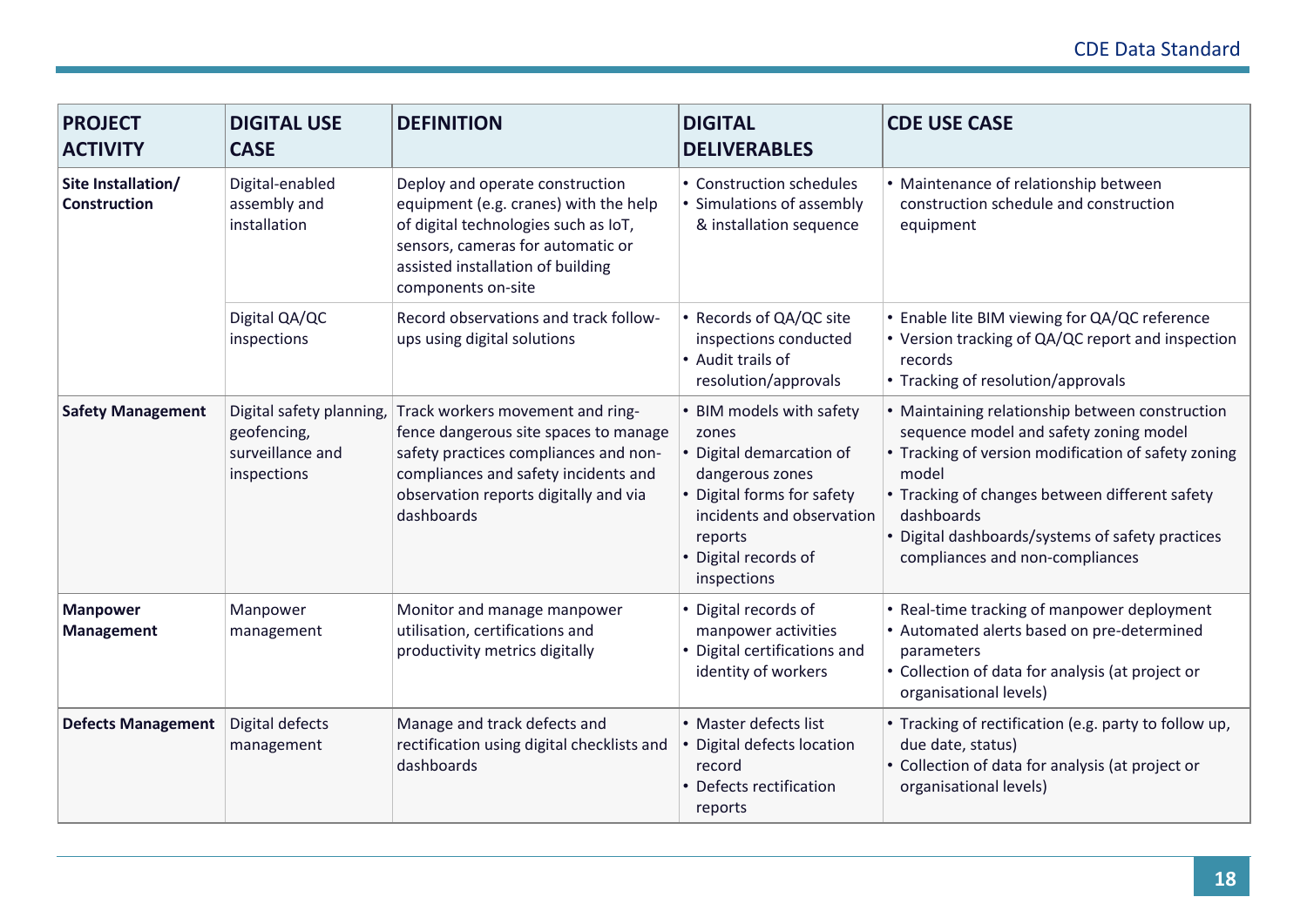| <b>PROJECT</b><br><b>ACTIVITY</b>                          | <b>DIGITAL USE</b><br><b>CASE</b>             | <b>DEFINITION</b>                                                                                                                                                                  | <b>DIGITAL</b><br><b>DELIVERABLES</b>                                                                                                       | <b>CDE USE CASE</b>                                                                                                                                                                                                                               |
|------------------------------------------------------------|-----------------------------------------------|------------------------------------------------------------------------------------------------------------------------------------------------------------------------------------|---------------------------------------------------------------------------------------------------------------------------------------------|---------------------------------------------------------------------------------------------------------------------------------------------------------------------------------------------------------------------------------------------------|
| <b>As-Built Records</b>                                    | As-Built<br>documentation                     | Generate digital as-built information<br>and verify against actual built<br>progressively                                                                                          | • BIM models<br>• Drawings                                                                                                                  | • Maintenance of relationships between model<br>files                                                                                                                                                                                             |
| Handover                                                   | Digital handover                              | Generate digital asset information of<br>the built physical assets and hand over<br>as-built records, manufacturers'<br>specifications and warranties and O&M<br>manuals digitally | • 3D asset models with<br>assets information<br>• As-built records<br>• Manufacturers'<br>specifications and<br>warranties<br>• O&M manuals | • Connectivity between asset BIM models and<br>organisational FM Systems<br>• Compilation of all documentation for handover                                                                                                                       |
| <b>Operations and</b><br>Maintenance<br>(where applicable) | Real-time monitoring<br>of assets performance | Track key operating parameters of<br>assets such as utilisation, downtime,<br>availability etc. real-time                                                                          | • Digital operating data<br>• Object/system centric FM<br>data collection                                                                   | • Operating information link to Asset BIM<br>Digital dashboards/systems for real-time<br>monitoring                                                                                                                                               |
|                                                            | Digital operations and<br>maintenance         | Perform operations and maintenance<br>of assets and facilities using digital<br>platforms integrated with technologies<br>such as IoT, sensors, data analytics etc.                | • Digital maintenance<br>records<br>Digital records of work<br>orders<br>• Audit trails of<br>resolution/follow-ups                         | • Maintaining of relationship between monitoring<br>data, work orders<br>• Dashboarding of asset performances<br>• Dashboarding of FMC performances<br>• Work order status tracking<br>• Management of work orders against<br>maintenance records |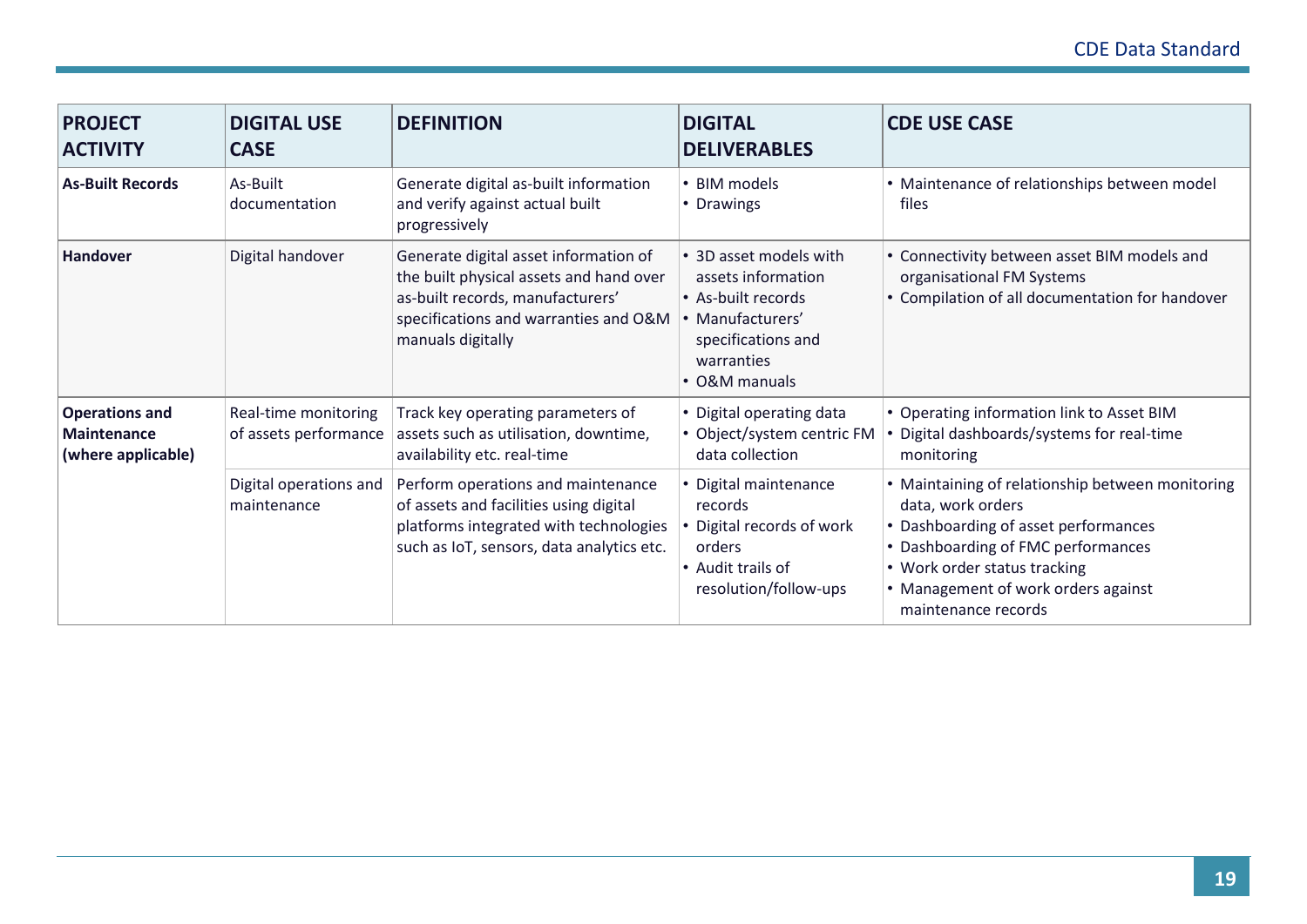#### **8.2** *Example***: Project Activities at IDD Stages and \*Organisation-Specific Project Stages**

The Project Activities in this table are based on IDD Stages. The respective organisations will specify their Organisation-Specific Project Stages and determine the Digital Use Cases required for their projects accordingly.

<span id="page-19-0"></span>

| <b>DESIGN</b>                             | <b>FABRICATION</b>                            | <b>CONSTRUCTION</b>                        | <b>ASSET MANAGEMENT</b> |
|-------------------------------------------|-----------------------------------------------|--------------------------------------------|-------------------------|
| *Concept/Preliminary/                     | *Prefabrication/Production                    | <i>*Construction</i>                       | *As-Built               |
| Detailed/Tender                           |                                               |                                            |                         |
| <b>Design Generation</b>                  |                                               |                                            |                         |
| Design for Safety                         |                                               |                                            |                         |
| Quality Assurance/Quality Control (QA/QC) |                                               |                                            |                         |
| Coordination                              |                                               |                                            |                         |
| <b>Design Review</b>                      |                                               |                                            |                         |
| <b>Simulations &amp; Analysis</b>         |                                               |                                            |                         |
| <b>Regulatory Compliance</b>              |                                               |                                            |                         |
| Cost                                      |                                               | . .                                        |                         |
| Estimation                                |                                               |                                            |                         |
| <b>Building</b>                           |                                               |                                            |                         |
| Tender                                    |                                               |                                            |                         |
| Fabrication                               |                                               |                                            |                         |
|                                           | Logistics Planning & Management               |                                            |                         |
|                                           |                                               | <b>Site</b>                                |                         |
|                                           |                                               | Preparation                                |                         |
|                                           | <b>Construction Planning &amp; Scheduling</b> |                                            |                         |
|                                           | <b>Progress Monitoring</b>                    |                                            |                         |
|                                           | <b>Contracts Management</b>                   | Site Installation/Construction             |                         |
|                                           | Safety Management                             |                                            |                         |
|                                           | <b>Manpower Management</b>                    |                                            |                         |
|                                           | <b>Defects Management</b>                     |                                            |                         |
|                                           |                                               | As-Built Records (including As-Fabricated) |                         |
|                                           |                                               | Handover                                   |                         |
| * Organisation-Specific Project Stages    |                                               |                                            |                         |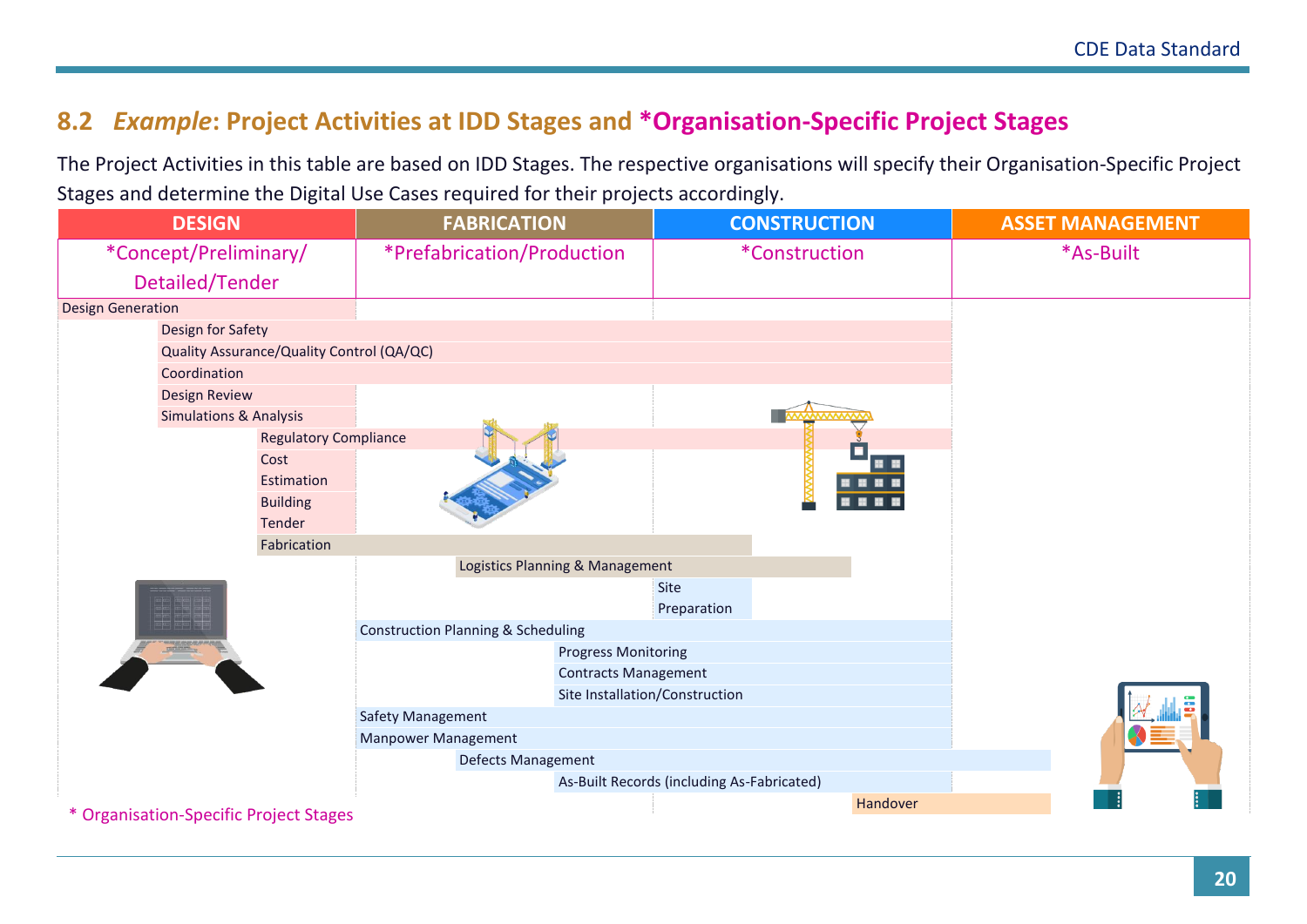#### **8.3 Key Performance Metrics**

#### **Definitions:**

#### **Objective**

Activities or actions to achieve the outcome.

#### **Performance Metric**

Quantifiable measure that gauges how well a specific activity or action performs

<span id="page-20-0"></span>

| <b>PROJECT</b><br><b>ACTIVITY</b> | <b>DIGITAL USE</b><br><b>CASE</b> | <b>OBJECTIVE</b>                                                                   | <b>VISIBILITY TO ACHIEVE</b><br><b>OBJECTIVE</b>                                                                                                         | <b>PERFORMANCE METRICS</b>                                                                                                                                                                                                                                                                                                                                                                                                                                                                                                                                                            |
|-----------------------------------|-----------------------------------|------------------------------------------------------------------------------------|----------------------------------------------------------------------------------------------------------------------------------------------------------|---------------------------------------------------------------------------------------------------------------------------------------------------------------------------------------------------------------------------------------------------------------------------------------------------------------------------------------------------------------------------------------------------------------------------------------------------------------------------------------------------------------------------------------------------------------------------------------|
| <b>Design Review</b>              | <b>Digital Submission</b>         | • Track project progress<br>• Enable faster, efficient and<br>seamless submissions | • Percentage completion of all project<br>documents - linked to project<br>progress<br>• Percentage completion of project<br>activities for design stage | • No. of submitted documents against target no. of<br>total submissions per project<br>. No. of documents at each state e.g. submitted,<br>under review, approved, rejected etc. - further drill<br>down by discipline, organisation, user ID etc. as<br>specified by the client<br>• Cumulative no. of submissions for each type of<br>submission e.g. letters, SOI, RFAs, RFIs etc. over<br>time<br>• No. of submissions for each project activity<br>• Time taken to complete each project activity<br>Drill-down:<br>$\circ$ No. of documents in each state by each<br>discipline |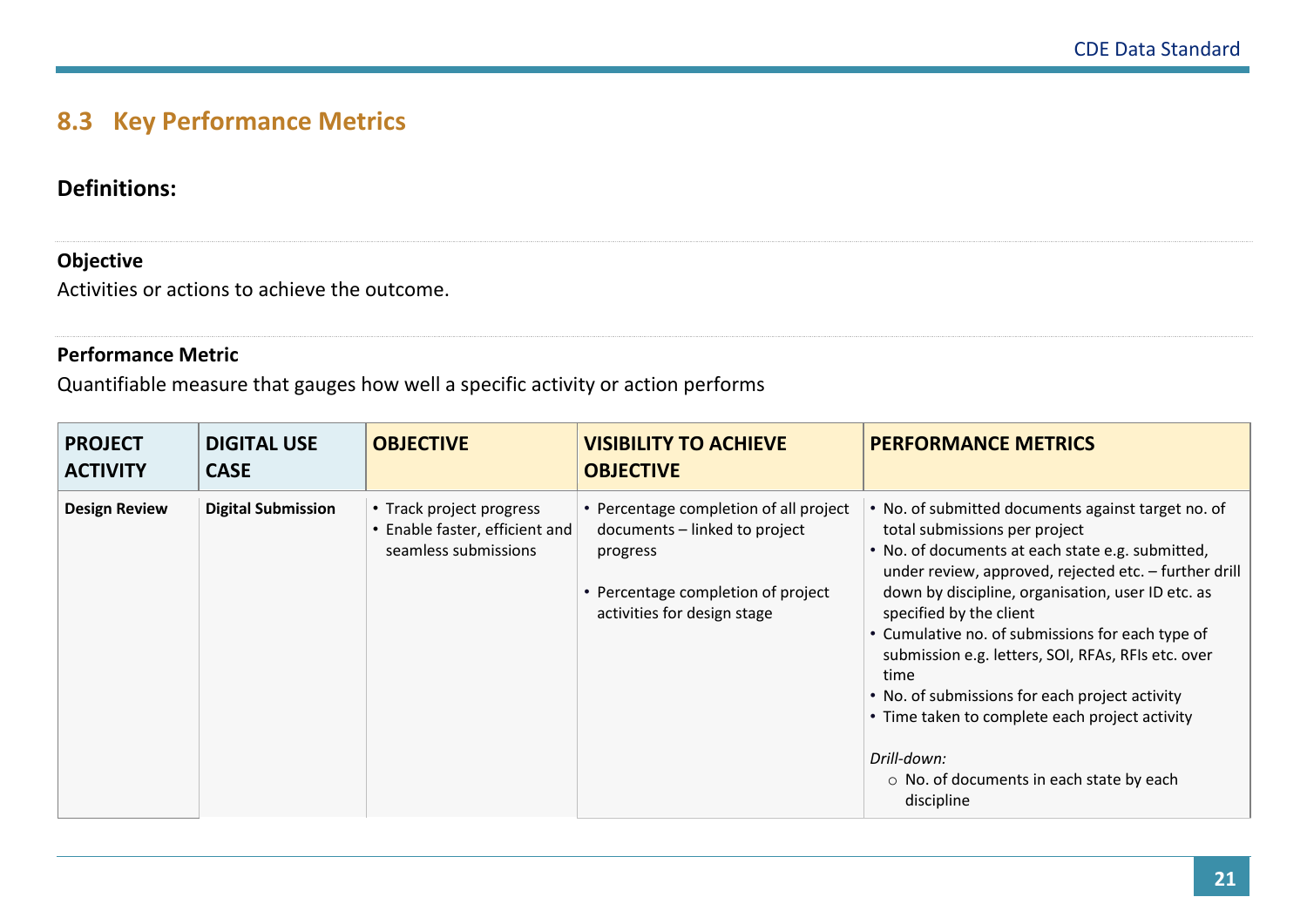| <b>PROJECT</b><br><b>ACTIVITY</b>     | <b>DIGITAL USE</b><br><b>CASE</b>                          | <b>OBJECTIVE</b>         | <b>VISIBILITY TO ACHIEVE</b><br><b>OBJECTIVE</b>                                                                          | <b>PERFORMANCE METRICS</b>                                                                                                                                                                                                                                                                           |
|---------------------------------------|------------------------------------------------------------|--------------------------|---------------------------------------------------------------------------------------------------------------------------|------------------------------------------------------------------------------------------------------------------------------------------------------------------------------------------------------------------------------------------------------------------------------------------------------|
|                                       |                                                            |                          |                                                                                                                           | $\circ$ No. of documents in each state by each<br>organization<br>o No. of documents in each state by each user ID<br>○ No. of outstanding documents by discipline &<br>organization<br>o Time and quality of submissions                                                                            |
|                                       |                                                            |                          | • Source/cause of delay in approvals<br>e.g. frequent submissions, late<br>reviewer, irregular submissions etc.           | • Reasons/categories for rejection or resubmission<br>(e.g. bad quality, insufficient data, incorrect format,<br>etc.)<br>• Cumulative no. of outstanding/late review response<br>per discipline/sub-discipline/organisation/reviewer<br>over time<br>• Cumulative no. of submissions made over time |
|                                       | • Overdues or upcoming deadlines for<br>project activities |                          | . No. of submissions due within the next x no. of days<br>. No. of overdue submissions against the no. of days<br>overdue |                                                                                                                                                                                                                                                                                                      |
| <b>Contracts</b><br><b>Management</b> | Digital claims                                             | • Monitor project budget | • Monitor budget and spending<br>• Progress claims                                                                        | • Project budget and spending over time<br>Actual claims vs projected claims                                                                                                                                                                                                                         |
|                                       | Digital variations                                         |                          | • Project budget/spending's approval<br>limits<br>• Variations                                                            | Budget approval gateways<br>• No. of requests for variations<br>• Value of each variation<br>• Cumulative value of variations approved                                                                                                                                                               |
| <b>Progress</b><br><b>Monitoring</b>  | Digital progress<br>monitoring                             | • Monitor site progress  | • Actual vs planned schedule<br>• Payments disbursement                                                                   | • Actual on-site progress vs planned schedule<br>• Percentage of works done by trades/activities<br>• Amount disbursed and outstanding payments                                                                                                                                                      |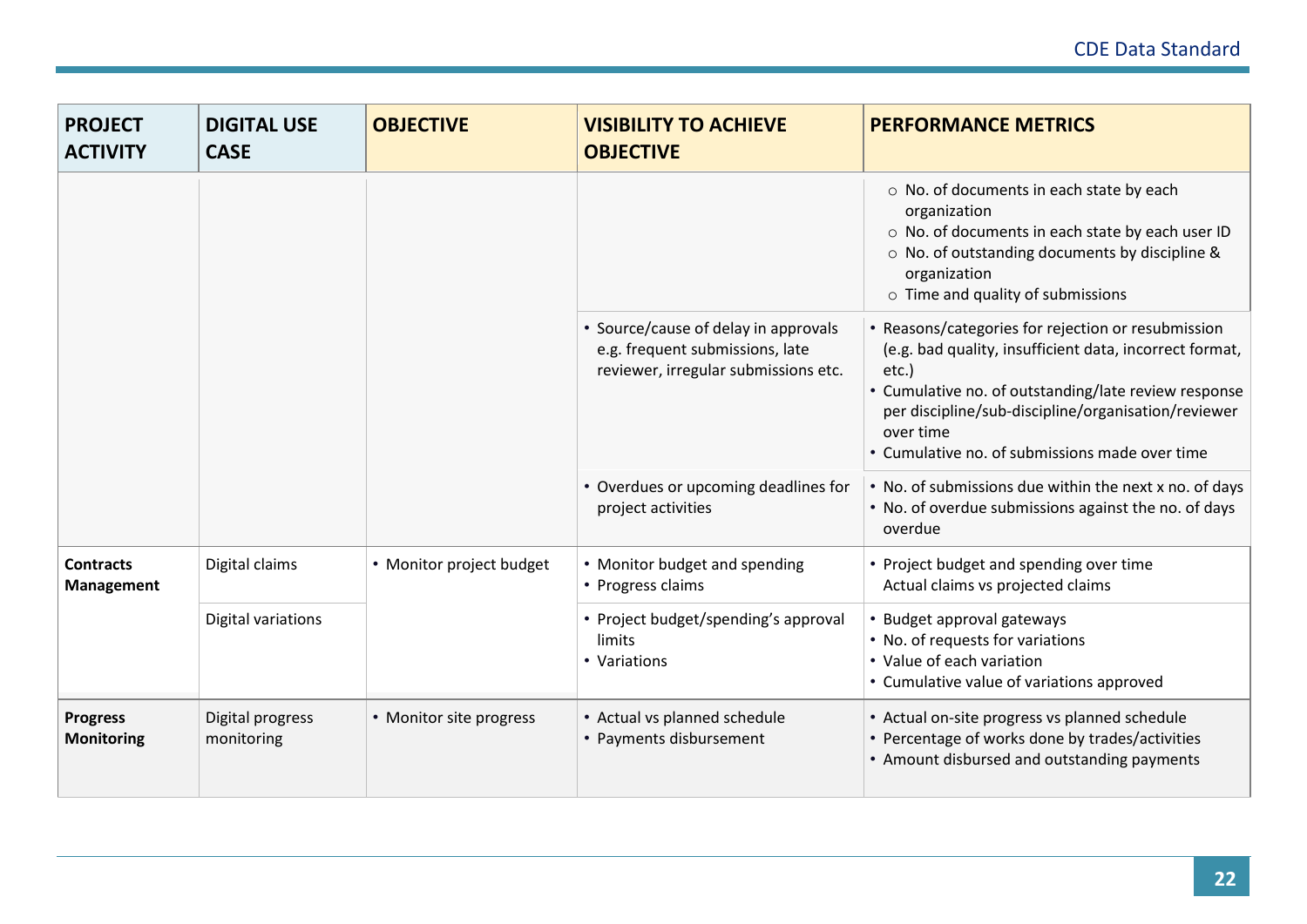| <b>PROJECT</b><br><b>ACTIVITY</b>  | <b>DIGITAL USE</b><br><b>CASE</b>                                          | <b>OBJECTIVE</b>                                                                                                   | <b>VISIBILITY TO ACHIEVE</b><br><b>OBJECTIVE</b>                            | <b>PERFORMANCE METRICS</b>                                                                                                                                                                   |
|------------------------------------|----------------------------------------------------------------------------|--------------------------------------------------------------------------------------------------------------------|-----------------------------------------------------------------------------|----------------------------------------------------------------------------------------------------------------------------------------------------------------------------------------------|
| <b>Safety</b><br><b>Management</b> | Digital safety<br>planning, geofencing,<br>surveillance and<br>inspections | • Track and ensure timely<br>closure of safety issues<br>• Identify and investigate<br>reasons for safety issues   | • No. of safety occurrences, types and<br>frequency                         | • No. of occurrences of each type of safety issues by<br>month<br>• Cumulative no. of safety observations and severity<br>with time                                                          |
|                                    |                                                                            | • Monthly safety bonus and overall<br>safety score<br>• No. of defects and criticality                             |                                                                             | • Tabulation of safety observations and match scores<br>to corresponding records, computation of monthly<br>scoring<br>• Safety score by month and current average                           |
|                                    |                                                                            |                                                                                                                    | • No. of recorded and outstanding<br>safety issues                          | • Cumulative no. of safety observations logged and<br>cumulative no. of resolved logs over time<br>• Safety issues by disciplines/trades/organisation                                        |
|                                    |                                                                            |                                                                                                                    | • Location of safety issue<br>occurrences/observations                      | • No. of occurrences of each type of safety issues<br>break down by project locations (or BIM spaces)                                                                                        |
| <b>Defects</b><br>Management       | Digital defects<br>management                                              | • Track and ensure timely<br>closure of defects<br>• Identify and investigate<br>reasons for defect<br>occurrences | • No. of defect occurrences and types                                       | • No. of defect occurrences and types<br>• Cumulative no. of defects identified by type and<br>time                                                                                          |
|                                    |                                                                            |                                                                                                                    | • Quality scoring and penalty                                               | • Cumulative quality score and penalty over time                                                                                                                                             |
|                                    |                                                                            |                                                                                                                    | • Master defects list of total defects<br>items and their resolution status | • List of defects items and resolution status<br>• Cumulative no. of defects vs cumulation no. of<br>resolutions over time<br>• Type of defects by location, disciplines and<br>organisation |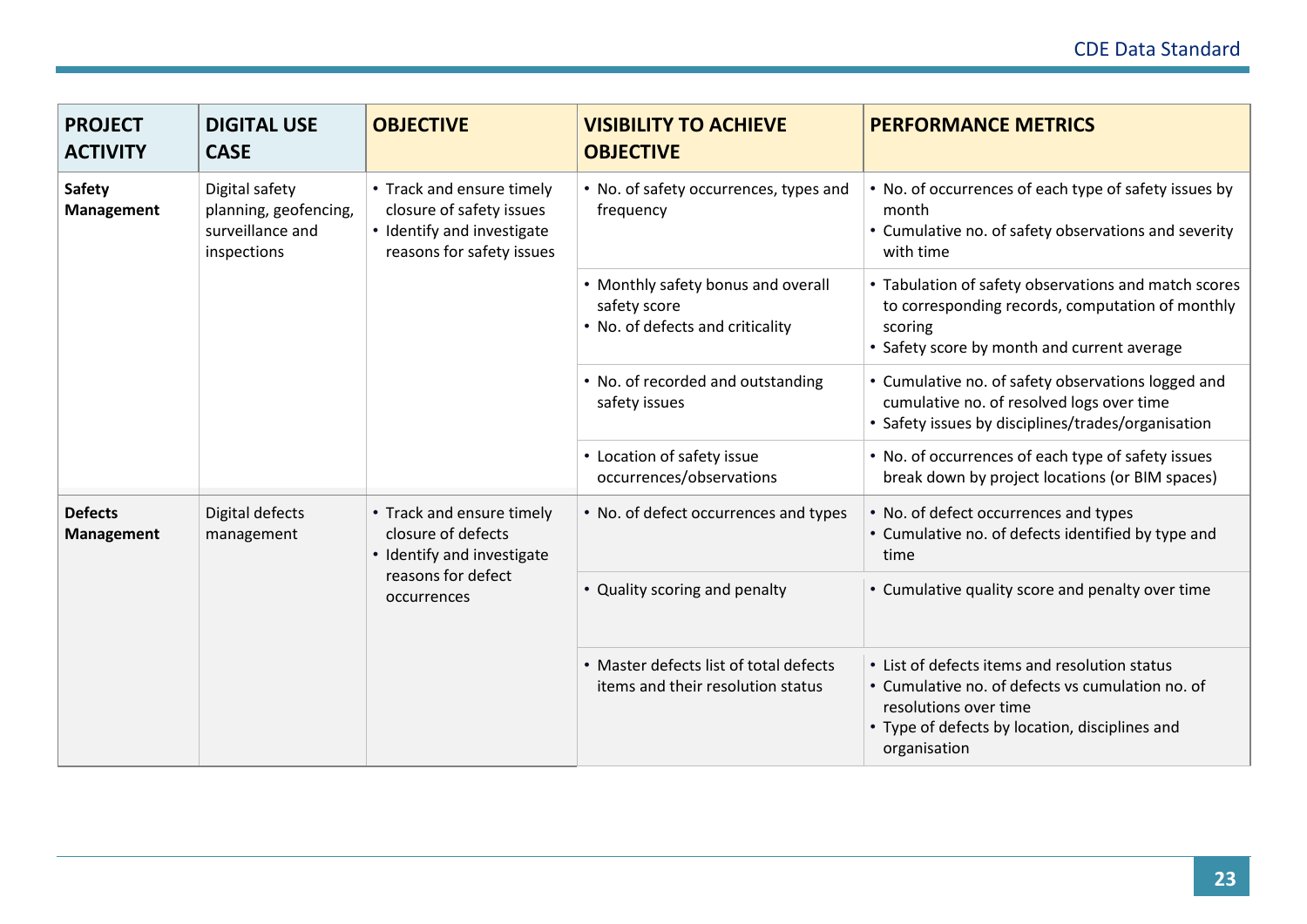| <b>PROJECT</b><br><b>ACTIVITY</b> | <b>DIGITAL USE</b><br><b>OBJECTIVE</b><br><b>CASE</b> |  | <b>VISIBILITY TO ACHIEVE</b><br><b>OBJECTIVE</b> | <b>PERFORMANCE METRICS</b>                                                                                        |  |
|-----------------------------------|-------------------------------------------------------|--|--------------------------------------------------|-------------------------------------------------------------------------------------------------------------------|--|
|                                   |                                                       |  | • Type and location of defects<br>observation    | • Type of defects recorded sorted by location<br>• Type of defects recorded sorted by<br>disciplines/organisation |  |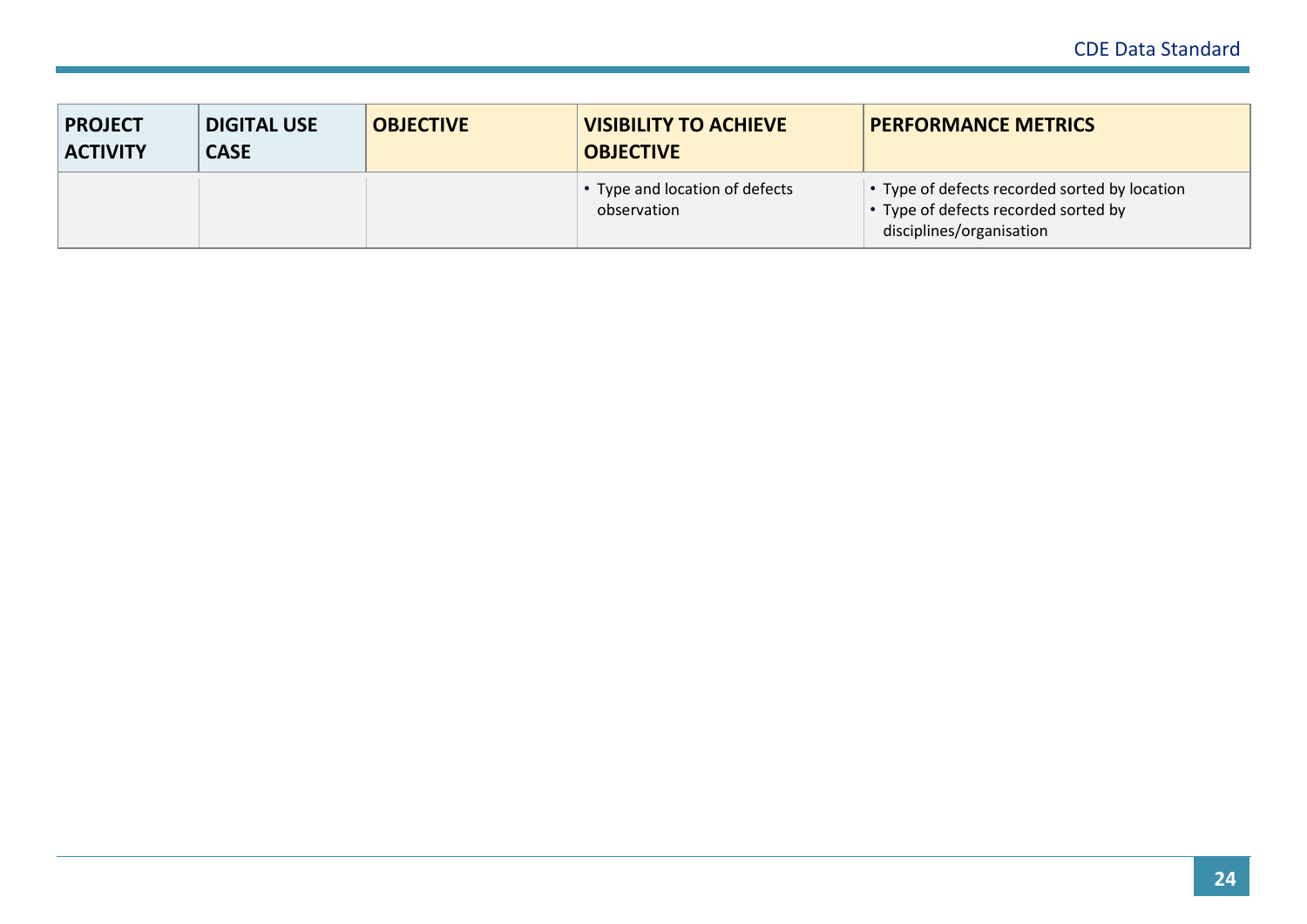### *9* **Model Element Parameters, Data Type and Units**

BIM Models are one of the key deliverables for the Digital Use Cases in the CDE. They contain the information required by the various stakeholders for sharing, collaboration and communication amongst the different project members to successfully deliver a project.

Hence, the standardisation of the model element names and specification of the element attributes or parameters will provide better consistency and clarity in the communication of the information required between the project members.

<span id="page-24-0"></span>Note: Will align to *ISO 16739-1:2018 Industry Foundation Classes (IFC) for Data Sharing in Construction and Facility Management Industries – Part 1: Data schema*.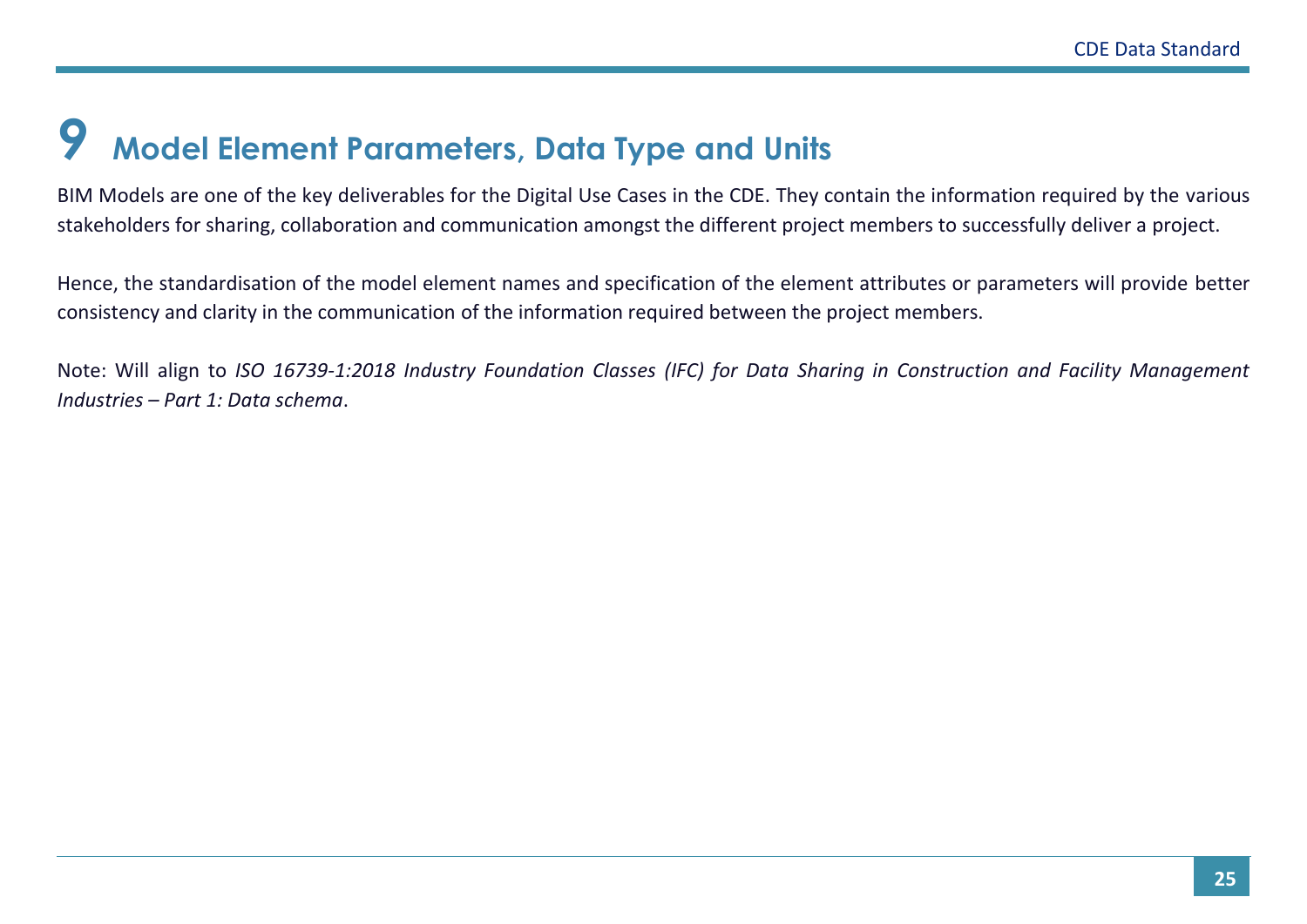#### **9.1 Requirements for Model Elements, Parameters, Data Type and Units**

#### **NOTES:**

- 1. 'Main Element' and 'Sub-Element' names and 'Parameters' are **generic terms commonly used**.
- 2. Parameters if indicated for 'Sub-Element', are add-ons to those shown for the 'Main Element' e.g. 'Ramp' has an additional parameter *Gradient* on top of the other parameters such as *Type*, *Description*, *Level/Storey* etc. under 'Main Element' - 'Floor'.
- 3. Vendors are to map the generic parameters to their respective software parameters and to add on any required parameters as new parameters if not already found in the software.
- 4. Software-specific element names are provided for ArchiCAD and Revit only for now.

<span id="page-25-0"></span>

| <b>LEGEND:</b>      |                                                                                                                                                                                                                  |
|---------------------|------------------------------------------------------------------------------------------------------------------------------------------------------------------------------------------------------------------|
| <b>Blue Text</b>    | Derivable from geometry                                                                                                                                                                                          |
| <b>SUB-ELEMENT*</b> | Organisations can add on sub-elements depending on project needs                                                                                                                                                 |
| $\ast$              | Specified in this Data Standard and required for regulatory submissions<br>(Additional parameters required for regulatory submissions should be referred to<br>the respective regulatory agency's requirements.) |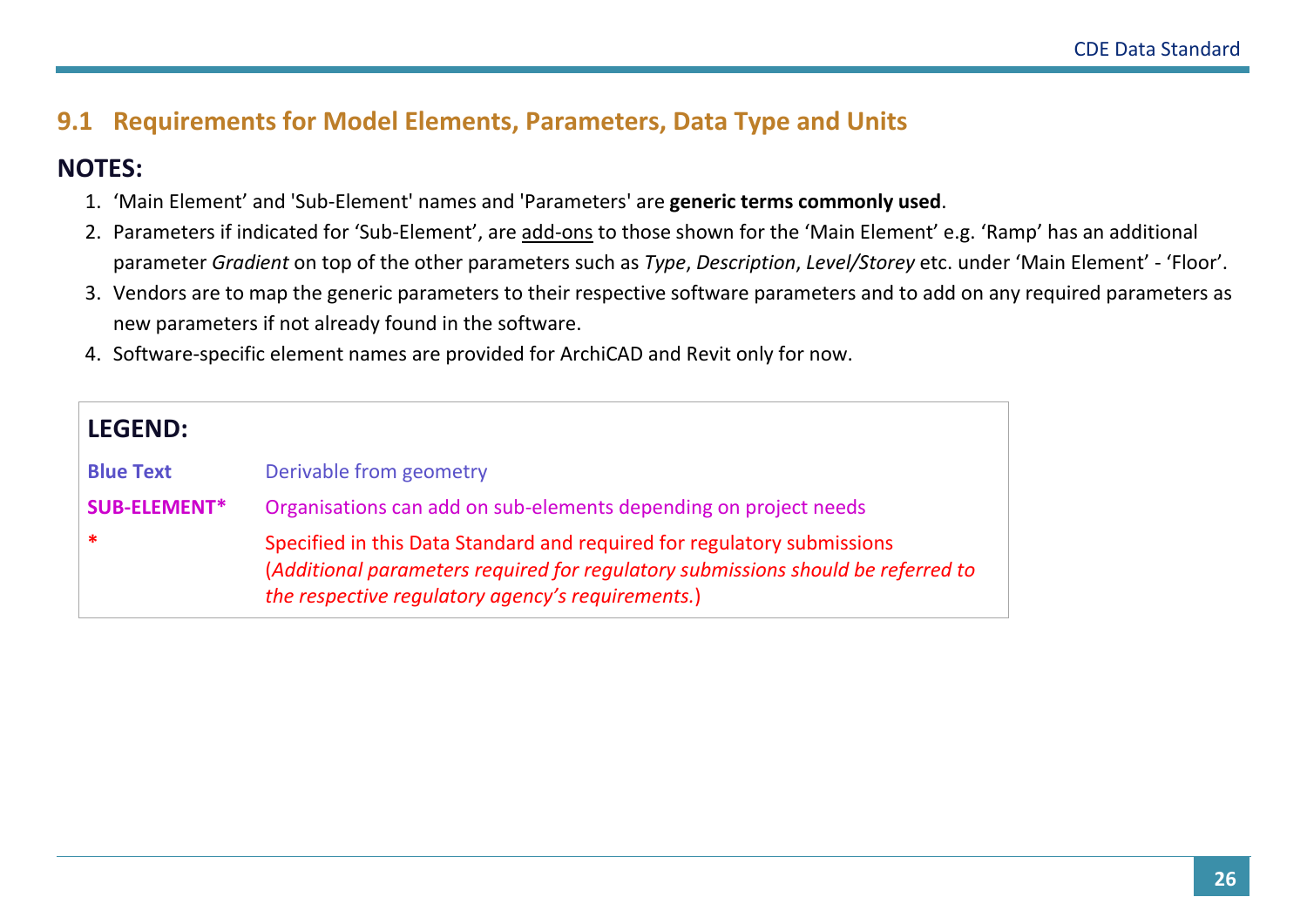| <b>MAIN</b><br><b>ELEMENT</b> | <b>SUB-ELEMENT*</b> | <b>ELEMENT NAME:</b><br>$\bullet$ IFC<br>• ARCHICAD (A)<br>• REVIT $(R)$ | <b>DISCIPLINE</b>  | <b>PARAMETERS</b><br><b>(GENERIC TERMS)</b>  | <b>PARAMETER</b><br><b>DATA TYPE</b> | <b>UNIT</b>    |
|-------------------------------|---------------------|--------------------------------------------------------------------------|--------------------|----------------------------------------------|--------------------------------------|----------------|
| <b>Ceiling</b>                |                     | • IfcCovering                                                            | Architecture       | Type                                         | Text                                 | N.A.           |
|                               |                     | • Slab/Morph/Roof/                                                       |                    | Description                                  | Text                                 | N.A.           |
|                               |                     | Shell (A)<br>$\bullet$ Ceiling (R)                                       |                    | Height (AFFL)                                | <b>Number</b>                        | mm             |
|                               |                     |                                                                          |                    | Area                                         | Number                               | m <sup>2</sup> |
|                               |                     |                                                                          |                    | Material (visible surface e.g. plasterboard) | Text                                 | N.A.           |
|                               |                     |                                                                          | <b>Fire Rating</b> | Number                                       | hr                                   |                |
|                               |                     |                                                                          | R-Value            | Number                                       | $m^2/W$                              |                |
|                               |                     |                                                                          |                    | Acoustic Rating (if applicable)              |                                      |                |

| Door | • IfcDoor &<br>IfcDoorPanelProperties      | Architecture | Type                          | Text   | N.A. |
|------|--------------------------------------------|--------------|-------------------------------|--------|------|
|      |                                            |              | ID                            | Text   | N.A. |
|      | $\bullet$ Door (A)<br>$\bullet$ Door $(R)$ |              | Description                   | Text   | N.A. |
|      |                                            |              | Material, Finish              | Text   | N.A. |
|      |                                            |              | Frame Type, Material & Finish | Text   | N.A. |
|      |                                            |              | Level/Storey                  | Text   | N.A. |
|      |                                            |              | <b>Overall Width</b>          | Number | mm   |
|      |                                            |              | <b>Overall Height</b>         | Number | mm   |
|      |                                            |              | <b>Overall Leaf Width</b>     | Number | mm   |
|      |                                            |              | <b>Overall Leaf Height</b>    | Number | mm   |
|      |                                            |              | Leaf Count, Thickness         | Number | mm   |
|      |                                            |              | Fire Rating*                  | Number | hr   |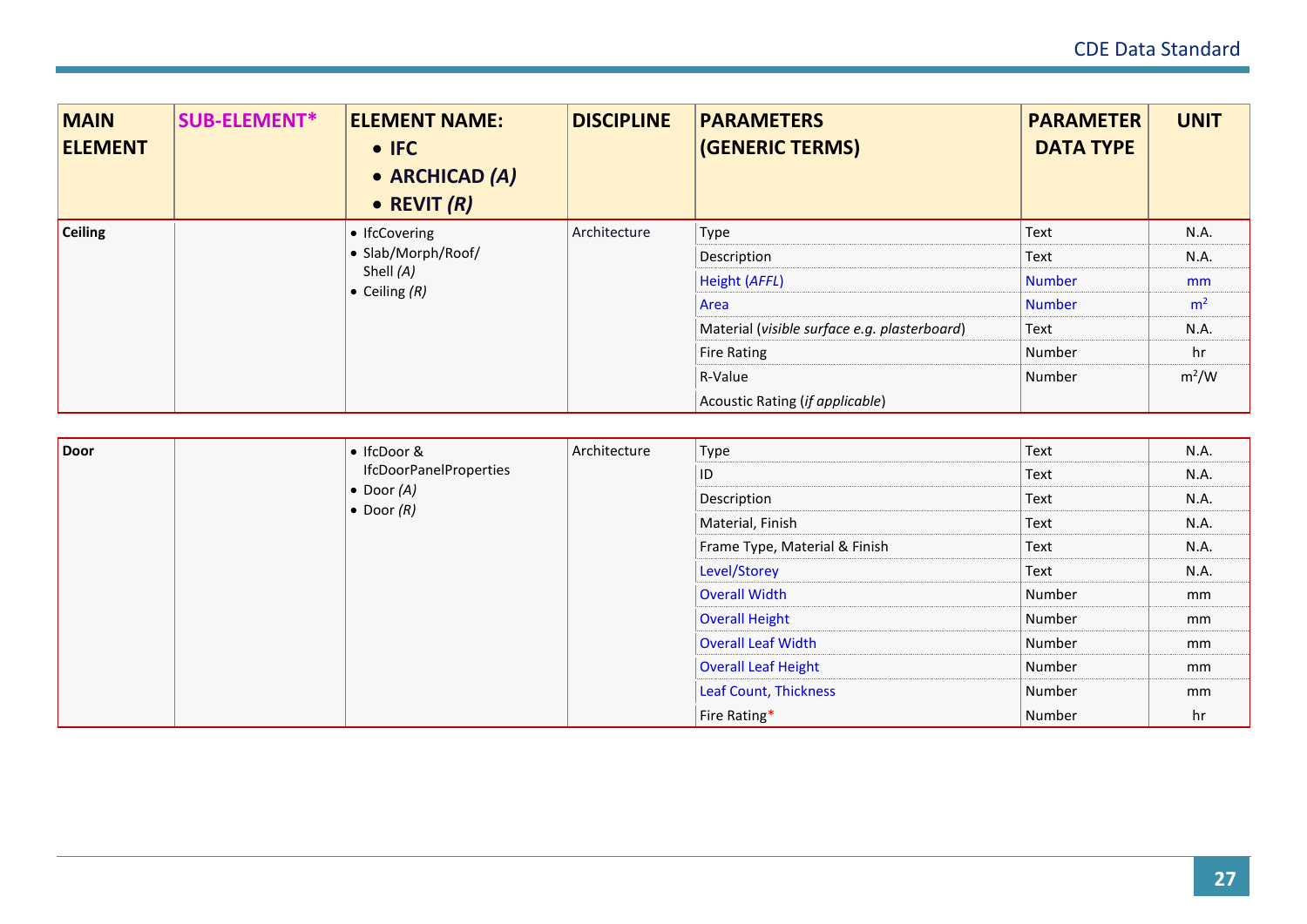| <b>MAIN</b><br><b>ELEMENT</b> | <b>SUB-ELEMENT*</b> | <b>ELEMENT NAME:</b><br>$\bullet$ IFC<br>• ARCHICAD (A)<br>• REVIT $(R)$ | <b>DISCIPLINE</b>          | <b>PARAMETERS</b><br><b>(GENERIC TERMS)</b>                      | <b>PARAMETER</b><br><b>DATA TYPE</b> | <b>UNIT</b>     |
|-------------------------------|---------------------|--------------------------------------------------------------------------|----------------------------|------------------------------------------------------------------|--------------------------------------|-----------------|
| <b>Floor</b>                  |                     | $\bullet$ IfcSlab<br>$\bullet$ Slab/Morph $(A)$                          | Architecture,<br>Structure | Type (e.g. Slab Edge, Slab, Strip Footing, Ramp,<br>Screed etc.) | Text                                 | N.A.            |
|                               |                     | (Same slab can be used by                                                |                            | Description                                                      | Text                                 | N.A.            |
|                               |                     | Architectural and Structural<br>discipline)                              |                            | Level/Storey                                                     | Text                                 | N.A.            |
|                               |                     | • Floor: Architectural/<br>Floor: Structural (R)                         |                            | <b>Thickness</b>                                                 | Number                               | mm              |
|                               |                     |                                                                          |                            | Area                                                             | Number                               | m <sup>2</sup>  |
|                               |                     |                                                                          |                            | Volume                                                           | Number                               | m <sup>3</sup>  |
|                               |                     |                                                                          |                            | Material                                                         | Text                                 | N.A.            |
|                               |                     |                                                                          |                            | Rebar Ratio                                                      | Number                               | $\text{kg/m}^3$ |
|                               |                     |                                                                          |                            | Concrete Grade* (where applicable)                               | Text                                 | N.A.            |
| <b>Floor</b>                  | Ramp                | • IfcRamp & IfcRampFlight<br>• Slab/Morph (A)<br>• Ramp $(R)$            | Architecture,<br>Structure | Gradient*                                                        | Number                               | N.A.            |

| Plumbing<br>Fixture |                                                                      | • IfcSanitaryTerminal/<br><b>IfcWasteTerminal</b><br>$\bullet$ Object (A)<br>• Plumbing Fixture $(R)$ | Architecture, MEP | Type<br>Description<br><b>Overall Dimensions</b><br>System<br>Material<br>Manufacturer/Model | Text<br>Text<br>Number<br>Text<br>Text<br>Text | N.A.<br>N.A.<br>mm<br>N.A.<br>N.A.<br>N.A. |
|---------------------|----------------------------------------------------------------------|-------------------------------------------------------------------------------------------------------|-------------------|----------------------------------------------------------------------------------------------|------------------------------------------------|--------------------------------------------|
| Plumbing<br>Fixture | <b>Basin</b><br><b>Bath</b><br>Shower<br>Sink<br><b>Urinal</b><br>WC |                                                                                                       |                   | As per Plumbing Fixture above for each Sub-Element                                           |                                                |                                            |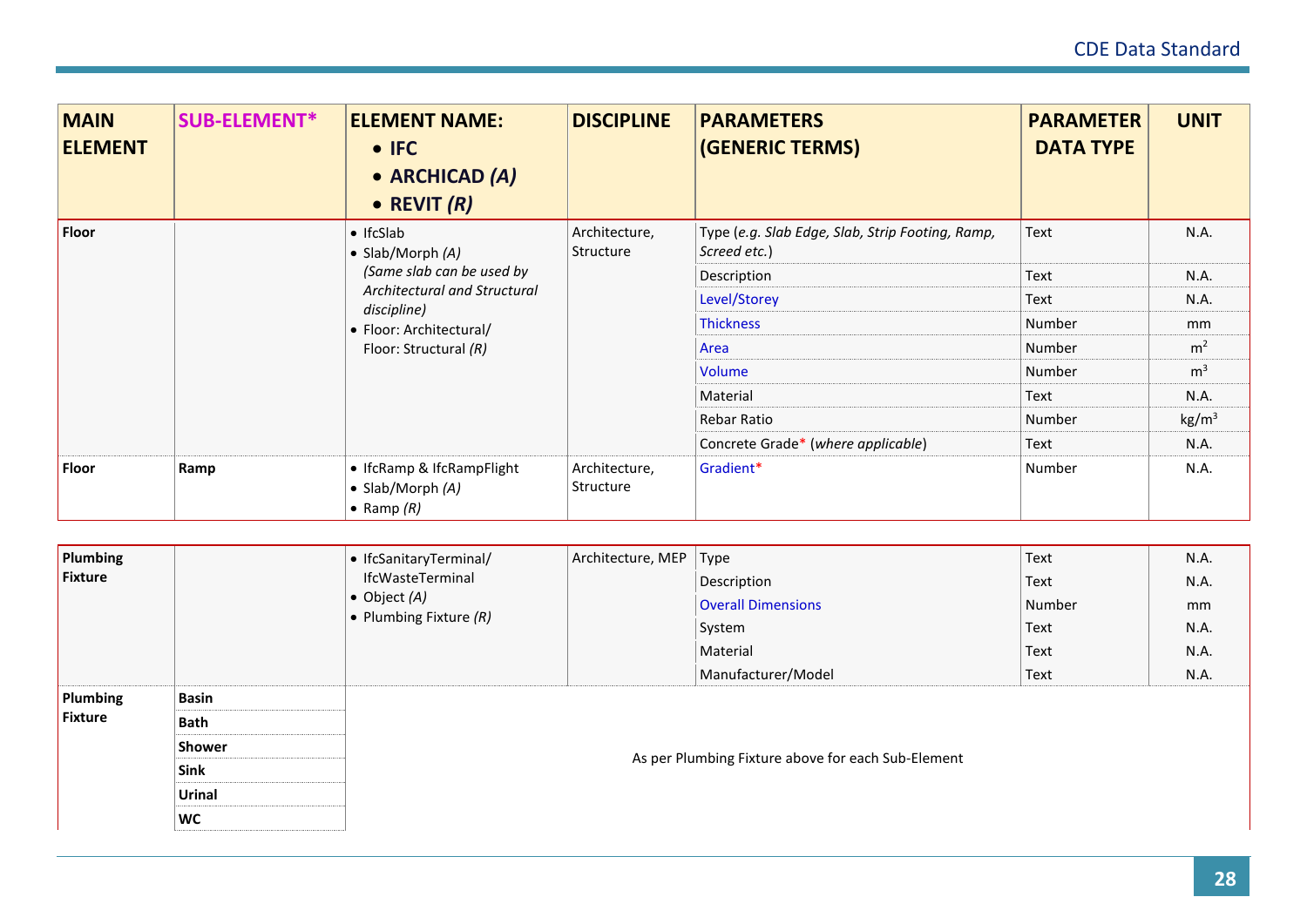| <b>MAIN</b><br><b>ELEMENT</b> | <b>SUB-ELEMENT*</b>        | <b>ELEMENT NAME:</b><br>$\bullet$ IFC<br>• ARCHICAD (A)<br>$\bullet$ REVIT $(R)$ | <b>DISCIPLINE</b> | <b>PARAMETERS</b><br><b>(GENERIC TERMS)</b> | <b>PARAMETER</b><br><b>DATA TYPE</b> | <b>UNIT</b> |
|-------------------------------|----------------------------|----------------------------------------------------------------------------------|-------------------|---------------------------------------------|--------------------------------------|-------------|
|                               | <b>Floor Waste/Tundish</b> |                                                                                  |                   |                                             |                                      |             |
| Plumbing                      | Downpipe & Sump            | • IfcDistributionPort                                                            | Architecture, MEP | Length                                      | Number                               | mm          |
| <b>Fixture</b>                |                            | • Pipe $(A)$<br>• Pipe $(R)$                                                     |                   | <sup>1</sup> Cross-sectional Profile        | Text                                 | N.A.        |

| <b>Railings/</b> | $\bullet$ IfcRailing | Architecture | Type                              | Text   | N.A.           |
|------------------|----------------------|--------------|-----------------------------------|--------|----------------|
| Balustrade       | • Railing $(A)$      |              | Description (of Assembly/Pattern) | Text   | N.A.           |
|                  | • Railing $(R)$      |              | Length                            | Number | mm             |
|                  |                      |              | Height*                           | Number | mm             |
|                  |                      |              | Cross-sectional size of members   | Text   | $mm \times mm$ |
|                  |                      |              | Material                          | Text   | N.A.           |

| <b>Roof</b> |                    | $\bullet$ IfcRoof             | Architecture, | Type                                           | Text     | N.A.           |
|-------------|--------------------|-------------------------------|---------------|------------------------------------------------|----------|----------------|
|             |                    | • Roof/Morph/Slab/Shell $(A)$ | Structure     | Description (material & construction assembly) | Text     | N.A.           |
|             | $\bullet$ Roof (R) |                               | Material      | Text                                           | N.A.     |                |
|             |                    |                               | Thickness     | Number                                         | mm       |                |
|             |                    |                               |               | Perimeter                                      | Number   | mm             |
|             |                    |                               |               | Area                                           | Number   | m <sup>2</sup> |
|             |                    |                               |               | Volume                                         | Number   | m <sup>3</sup> |
|             |                    |                               | U-Value       | Number                                         | $W/m^2K$ |                |
|             |                    |                               |               | Concrete Grade (where applicable)              | Text     | N.A.           |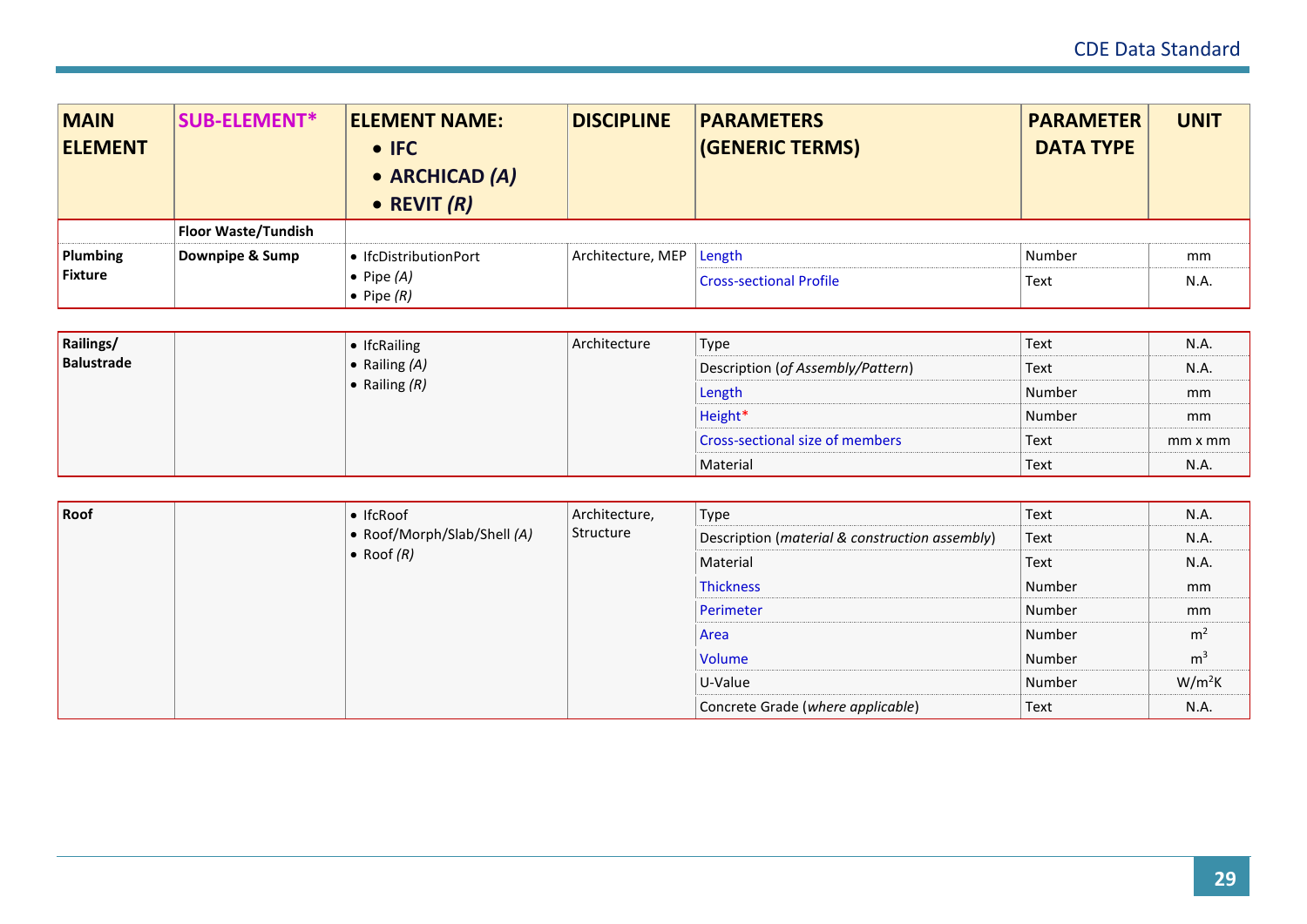| <b>MAIN</b><br><b>ELEMENT</b>       | <b>SUB-ELEMENT*</b>                        | <b>ELEMENT NAME:</b><br>$\bullet$ IFC<br>• ARCHICAD (A)<br>$\bullet$ REVIT $(R)$ | <b>DISCIPLINE</b>                 | <b>PARAMETERS</b><br><b>(GENERIC TERMS)</b>             | <b>PARAMETER</b><br><b>DATA TYPE</b> | <b>UNIT</b>    |  |  |
|-------------------------------------|--------------------------------------------|----------------------------------------------------------------------------------|-----------------------------------|---------------------------------------------------------|--------------------------------------|----------------|--|--|
| Site                                |                                            |                                                                                  | Architecture,                     | Type                                                    | Text                                 | N.A.           |  |  |
| (External                           |                                            |                                                                                  | Structure, Civil                  | Description                                             | Text                                 | N.A.           |  |  |
| <b>Works</b> )                      |                                            |                                                                                  |                                   | <b>Nominal Dimensions</b>                               | <b>Number</b>                        | mm             |  |  |
|                                     |                                            |                                                                                  |                                   | Material                                                | Text                                 | N.A.           |  |  |
|                                     |                                            |                                                                                  |                                   | Cross-sectional Profile (where applicable)              | Text                                 | N.A.           |  |  |
|                                     |                                            |                                                                                  |                                   | RLs (where applicable)                                  | Number<br>(Platform level)           | m              |  |  |
| Site<br>(External<br><b>Works</b> ) | Road/Driveway                              | • IfcCivilElement<br>• Mesh/Slab (A)<br>• Toposurface $(R)$                      |                                   |                                                         |                                      |                |  |  |
|                                     | <b>Fence</b>                               | $\bullet$ IfcWall<br>$\bullet$ Wall $(A)$<br>$\bullet$ Wall: Architectural (R)   |                                   |                                                         |                                      |                |  |  |
|                                     | <b>Surface Drainage</b>                    | • IfcDistributionSystem<br>$\bullet$ Object (A)                                  |                                   | As per Site (External Works) above for each Sub-Element |                                      |                |  |  |
|                                     | <b>Culvert</b>                             | $\bullet$ Object (A)                                                             |                                   |                                                         |                                      |                |  |  |
|                                     | <b>Inspection Chamber</b><br>(ICs)/Manhole | • IfcDistributionChamberElement<br>$\bullet$ Object (A)                          |                                   |                                                         |                                      |                |  |  |
|                                     | <b>Linkway &amp; Covered Area</b>          | • IfcCivilElement<br>• Mesh/Slab (A)                                             |                                   |                                                         |                                      |                |  |  |
| <b>Site</b>                         | <b>Topographic Surface</b>                 | • IfcSite                                                                        | Architecture, Civil,              | Area                                                    | Number                               | m <sup>2</sup> |  |  |
| (External<br><b>Works</b> )         |                                            | $\bullet$ Object (A)<br>$\bullet$ Toposurface (R)                                | Landscape                         | Cut/Fill Volume                                         | Number                               | m <sup>3</sup> |  |  |
| Site<br>(External<br><b>Works</b> ) | <b>Parking</b>                             | • IfcSpace<br>$\bullet$ Object (A)<br>• Parking Component (R)                    | Architecture, Civil,<br>Landscape | Count                                                   | Number                               | N.A.           |  |  |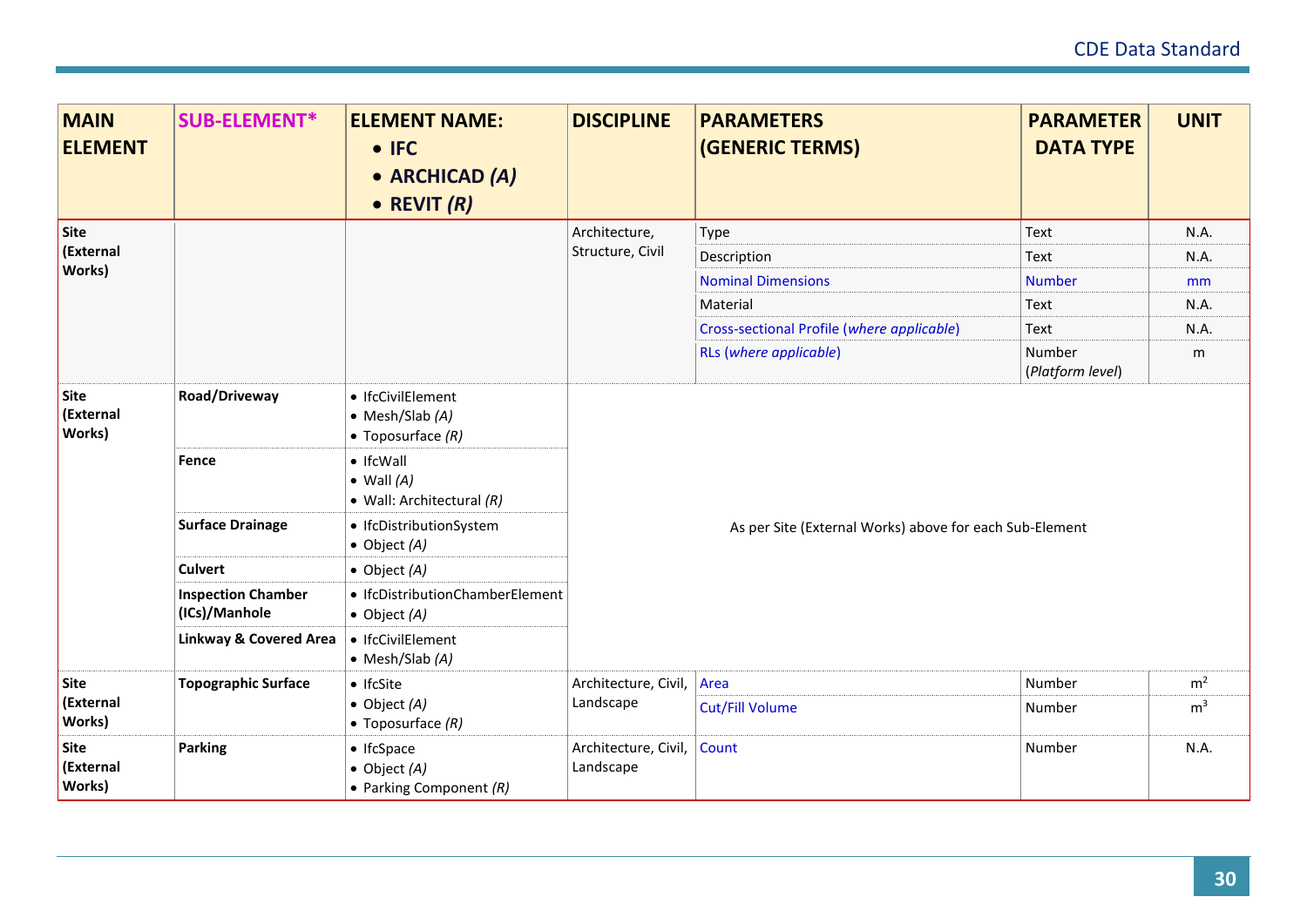| <b>MAIN</b><br><b>ELEMENT</b>        | <b>SUB-ELEMENT*</b>      | <b>ELEMENT NAME:</b><br>$\bullet$ IFC<br>• ARCHICAD (A)<br>• REVIT $(R)$ | <b>DISCIPLINE</b> | <b>PARAMETERS</b><br><b>(GENERIC TERMS)</b>           | <b>PARAMETER</b><br><b>DATA TYPE</b> | <b>UNIT</b>    |
|--------------------------------------|--------------------------|--------------------------------------------------------------------------|-------------------|-------------------------------------------------------|--------------------------------------|----------------|
| <b>Specialty</b>                     | $\bullet$ Object (A)     | Architecture                                                             | <b>Type</b>       | Text                                                  | N.A.                                 |                |
| <b>Equipment</b>                     |                          | • Mechanical Equipment $(R)$                                             |                   | Description                                           | Text                                 | N.A.           |
|                                      |                          |                                                                          |                   | <b>Overall Dimensions</b>                             | Number                               | $mm \times mm$ |
|                                      |                          |                                                                          |                   | Manufacturer/Model                                    | Text                                 | N.A.           |
| <b>Specialty</b><br><b>Equipment</b> | <b>Medical Equipment</b> | $\bullet$ Object (A)<br>• Mechanical Equipment $(R)$                     | Architecture      | As per Specialty Equipment above for each Sub-Element |                                      |                |

| Stair | • IfcStair & IfcStairFlight    | Architecture,                               | Type              | Text   | N.A. |
|-------|--------------------------------|---------------------------------------------|-------------------|--------|------|
|       | • Stair $(A)$<br>• Stair $(R)$ | Structure                                   | Description       | Text   | N.A. |
|       |                                |                                             | <b>Base Level</b> | Number | mm   |
|       |                                |                                             | Width             | Number | mm   |
|       |                                |                                             | No. of Risers     | Number | N.A. |
|       |                                |                                             | Riser Height*     | Number | mm   |
|       |                                |                                             | Tread Length*     | Number | mm   |
|       |                                | Stair Height (top to bottom, vertical rise) | Number            | mm     |      |
|       |                                | Construction Method*                        | Text (Selection)  | N.A.   |      |
|       |                                | Concrete Grade (where applicable)           | Text              | N.A.   |      |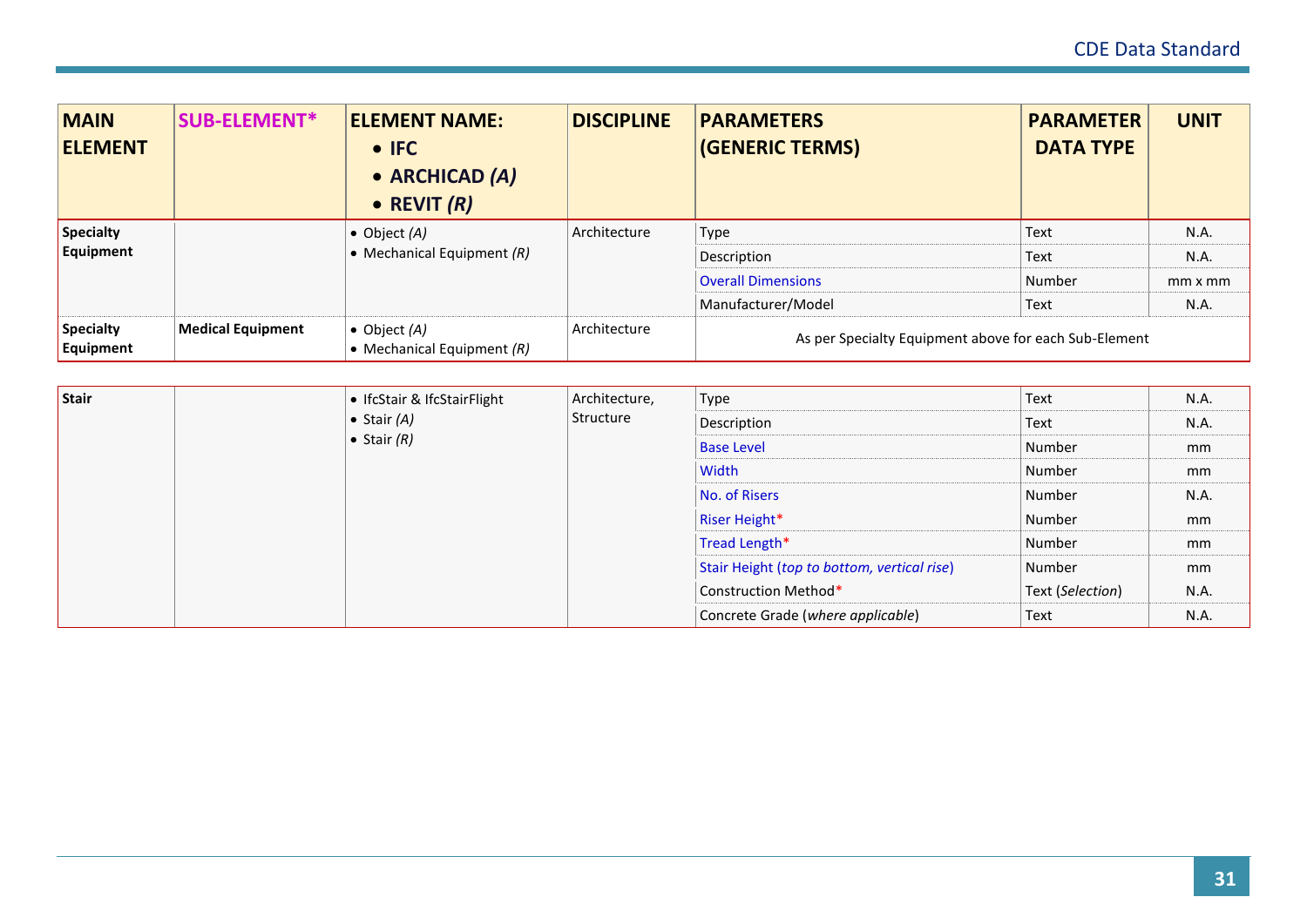| <b>MAIN</b><br><b>ELEMENT</b> | <b>SUB-ELEMENT*</b>                           | <b>ELEMENT NAME:</b><br>$\bullet$ IFC<br>• ARCHICAD (A)<br>$\bullet$ REVIT $(R)$                                              | <b>DISCIPLINE</b>                               | <b>PARAMETERS</b><br>(GENERIC TERMS)                                                 | <b>PARAMETER</b><br><b>DATA TYPE</b> | <b>UNIT</b>                      |
|-------------------------------|-----------------------------------------------|-------------------------------------------------------------------------------------------------------------------------------|-------------------------------------------------|--------------------------------------------------------------------------------------|--------------------------------------|----------------------------------|
| Wall                          |                                               | • IfcWall & IfcWallType<br>$\bullet$ Wall $(A)$<br>(Same wall can be used for<br>Architectural and Structural<br>disciplines) | Architecture,<br>Structure                      | Type<br>Description (indicate material assembly including<br>thickness per material) | Text<br>Text                         | N.A.<br>N.A.                     |
|                               |                                               |                                                                                                                               |                                                 | Wall Type (Structural/Non-Structural)<br>Material                                    | Text<br>Text                         | N.A.<br>N.A.                     |
|                               | · Wall: Architectural/Wall:<br>Structural (R) |                                                                                                                               | <b>Bottom Elevation</b><br><b>Top Elevation</b> | Number<br>Number                                                                     | mm<br>mm                             |                                  |
|                               |                                               |                                                                                                                               |                                                 | Thickness (overall)<br>Length                                                        | Number<br>Number                     | mm<br>mm                         |
|                               |                                               |                                                                                                                               |                                                 | Height                                                                               | Number                               | mm                               |
|                               |                                               |                                                                                                                               |                                                 | Area<br>Volume                                                                       | Number<br>Number                     | m <sup>2</sup><br>m <sup>3</sup> |
| Wall                          | <b>Architectural Wall</b>                     | • IfcWall & IfcWallType<br>$\bullet$ Wall $(A)$<br>• Wall: Architectural (R)                                                  | Architecture                                    | Fire Rating*                                                                         | Number                               | hr                               |
|                               | <b>Structural Wall</b>                        | • IfcWall & IfcWallType<br>$\bullet$ Wall $(A)$<br>• Wall: Structural $(R)$                                                   | Structure                                       | As per Wall above for each Sub-Element                                               |                                      |                                  |
| Wall                          | <b>Curtain Wall</b>                           | • IfcCurtainWall                                                                                                              | Architecture                                    | <b>Panel Height</b>                                                                  | Number                               | mm                               |
|                               |                                               | $\bullet$ Curtain Wall (A)                                                                                                    |                                                 | <b>Panel Width</b>                                                                   | Number                               | mm                               |
|                               |                                               | • Wall: Architectural Wall (R)                                                                                                |                                                 | <b>Panel Thickness</b>                                                               | Number                               | mm                               |
|                               |                                               |                                                                                                                               |                                                 | <b>Typical Mullion Profile Size</b>                                                  | Text                                 | mm x mm                          |
|                               |                                               |                                                                                                                               |                                                 | <b>Glazing Acoustic Rating (External)</b>                                            | Text                                 | N.A.                             |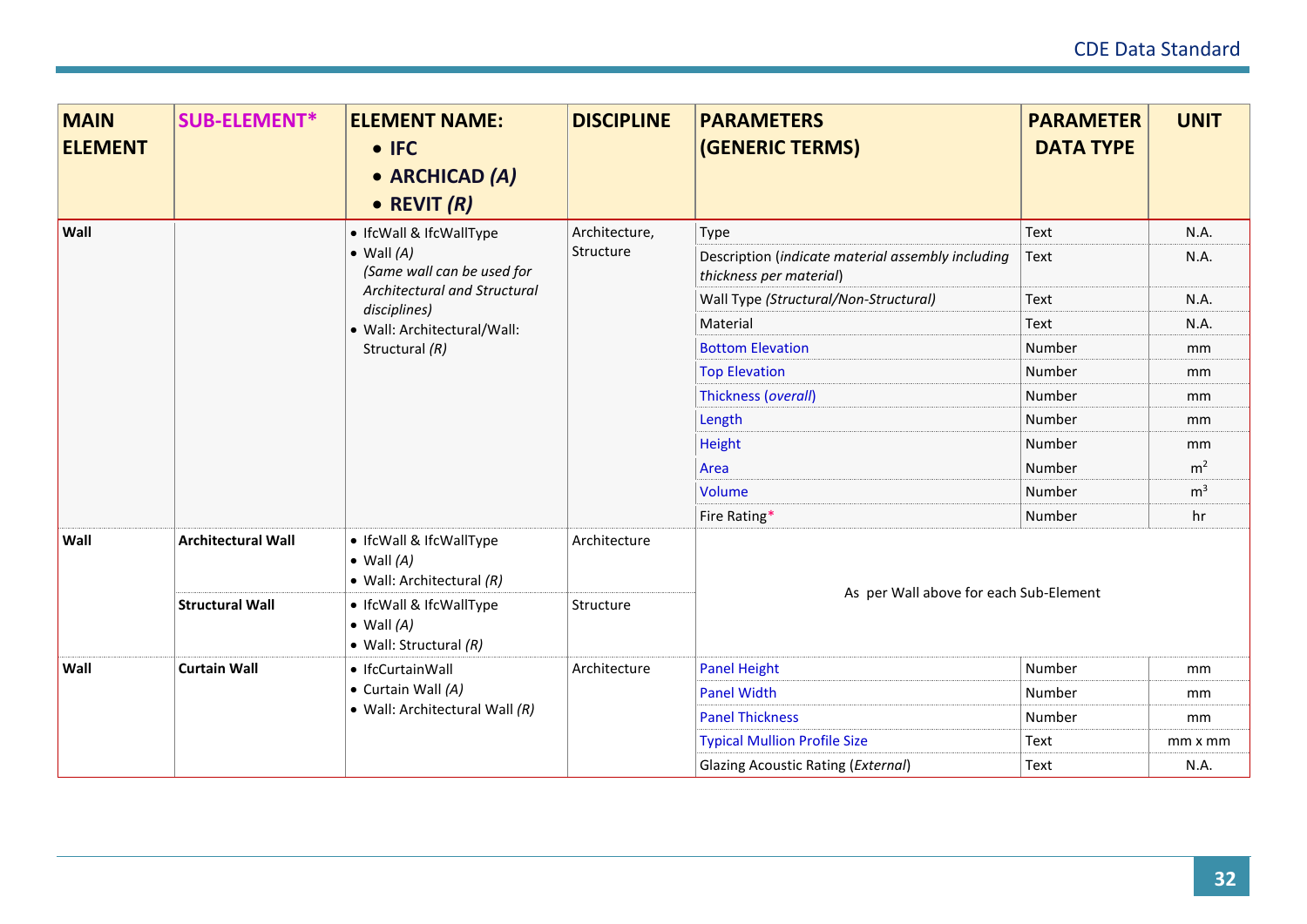| <b>MAIN</b><br><b>ELEMENT</b> | <b>SUB-ELEMENT*</b>                               | <b>ELEMENT NAME:</b><br>$\bullet$ IFC<br>• ARCHICAD (A)<br>• REVIT $(R)$ | <b>DISCIPLINE</b>     | <b>PARAMETERS</b><br><b>(GENERIC TERMS)</b> | <b>PARAMETER</b><br><b>DATA TYPE</b> | <b>UNIT</b>    |
|-------------------------------|---------------------------------------------------|--------------------------------------------------------------------------|-----------------------|---------------------------------------------|--------------------------------------|----------------|
| Window                        | · IfcWindow, IfcWindowStyle,                      | Architecture                                                             | Type                  | Text                                        | N.A.                                 |                |
|                               |                                                   | IfcWindowPanelProperties &                                               |                       | Description                                 | Text                                 | N.A.           |
|                               | IfcWindowLiningProperties<br>$\bullet$ Window (A) |                                                                          | <b>Opening Action</b> | Text                                        | N.A.                                 |                |
|                               |                                                   | $\bullet$ Window $(R)$                                                   |                       | Glass Type                                  | Text                                 | N.A.           |
|                               |                                                   |                                                                          |                       | <b>Overall Width</b>                        | Number                               | mm             |
|                               |                                                   |                                                                          |                       | <b>Overall Height</b>                       | <b>Number</b>                        | mm             |
|                               |                                                   |                                                                          |                       | <b>Panel Thickness</b>                      | Number                               | mm             |
|                               |                                                   |                                                                          |                       | Area of Unit/Panel                          | Number                               | m <sup>2</sup> |
|                               |                                                   |                                                                          |                       | <b>Frame Cross-sectional Size</b>           | Text                                 | mm x mm        |
|                               |                                                   |                                                                          |                       | <b>Frame Material</b>                       | Text                                 | N.A.           |
|                               |                                                   |                                                                          |                       | Frame Finish                                | Text                                 | N.A.           |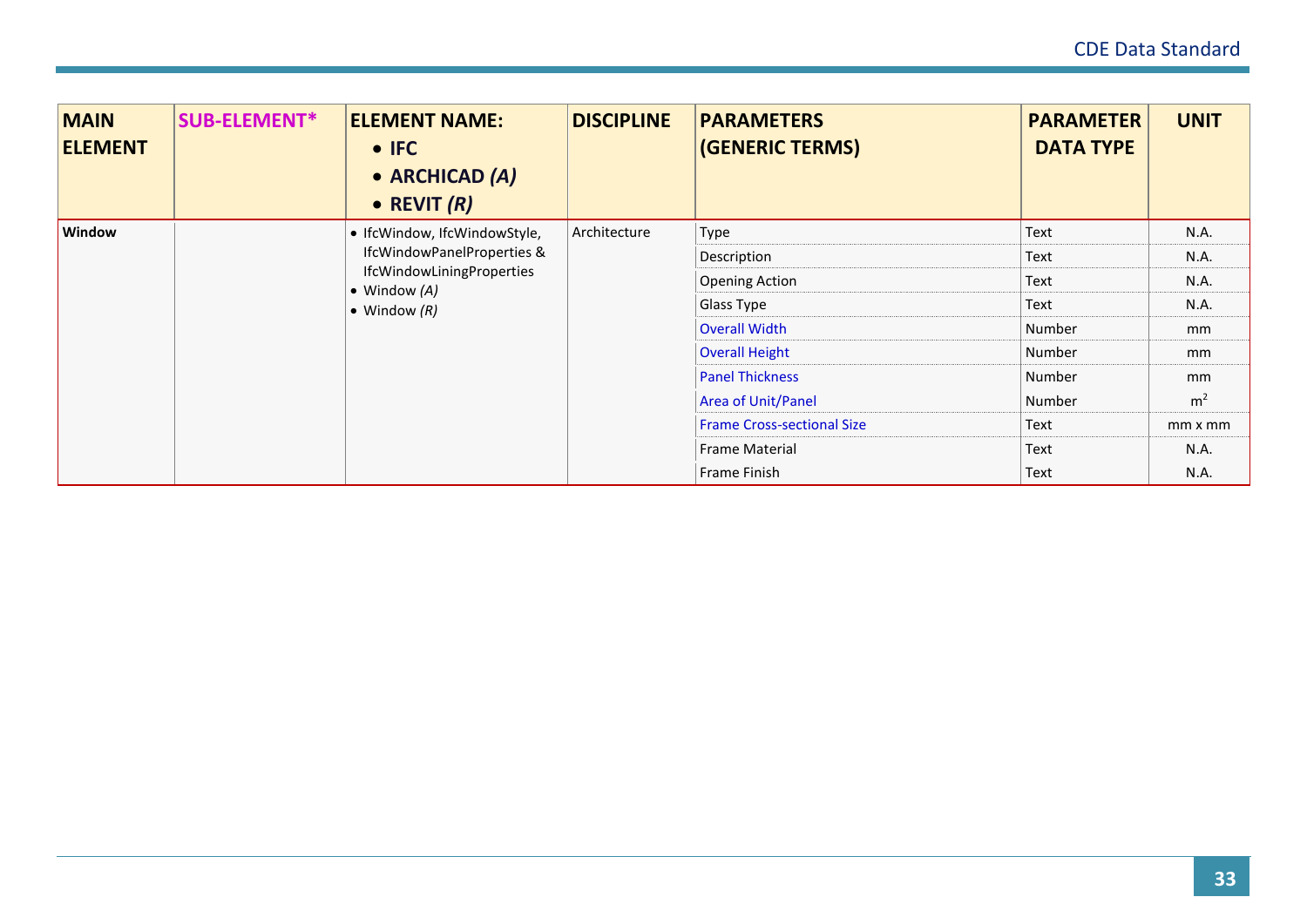| <b>MAIN</b><br><b>ELEMENT</b>   | <b>SUB-ELEMENT*</b>         | <b>ELEMENT NAME:</b><br>$\bullet$ IFC<br>• ARCHICAD (A)<br>• REVIT $(R)$                                                           | <b>DISCIPLINE</b>                                         | <b>PARAMETERS</b><br>(GENERIC TERMS) | <b>PARAMETER</b><br><b>DATA TYPE</b> | <b>UNIT</b>    |  |
|---------------------------------|-----------------------------|------------------------------------------------------------------------------------------------------------------------------------|-----------------------------------------------------------|--------------------------------------|--------------------------------------|----------------|--|
| Structural                      |                             | • IfcPile/IfcFooting                                                                                                               | Structure                                                 | Type                                 | Text                                 | N.A.           |  |
| Foundation                      |                             | • Object/Slab/Morph (A)                                                                                                            |                                                           | Description                          | Text                                 | N.A.           |  |
|                                 |                             | • Structural Foundation:<br>Isolated/Structural Foundation:                                                                        |                                                           | Level/Storey                         | Text                                 | N.A.           |  |
|                                 |                             | Slab/Structural Foundation:                                                                                                        |                                                           | Length (or Diameter)                 | Number                               | mm             |  |
|                                 |                             | Wall $(R)$                                                                                                                         |                                                           | Width                                | Number                               | mm             |  |
|                                 |                             |                                                                                                                                    |                                                           | Height                               | Number                               | mm             |  |
|                                 |                             |                                                                                                                                    |                                                           | <b>Cross-sectional Size/Profile</b>  | Text                                 | $mm \times mm$ |  |
|                                 |                             |                                                                                                                                    |                                                           | Volume                               | Number                               | m <sup>3</sup> |  |
|                                 |                             |                                                                                                                                    |                                                           | Material                             | Text                                 | N.A.           |  |
|                                 |                             |                                                                                                                                    |                                                           | Loading                              | Number                               | kg             |  |
|                                 |                             |                                                                                                                                    | Strength                                                  | Number                               | kN                                   |                |  |
|                                 |                             |                                                                                                                                    | Reinforcement Type & Rate (weight/unit area or<br>volume) | Number                               | $kg/m2$ or<br>kg/m <sup>3</sup>      |                |  |
|                                 |                             |                                                                                                                                    |                                                           | Concrete Grade* (where applicable)   | Text                                 | N.A.           |  |
| Structural<br><b>Foundation</b> | <b>Pile Cap</b><br>Pile     | • IfcPile<br>• Object/Slab/Morph (A)<br>• Structural Foundation:<br>Isolated/Structural Foundation:<br>Slab/Structural Foundation: | As per Structural Foundation above for each Sub-Element   |                                      |                                      |                |  |
| <b>Structural</b><br>Foundation | <b>Isolated Pad Footing</b> | Wall $(R)$<br>• IfcFooting<br>$\bullet$ Slab/Morph (A)<br>• Structural Foundation: Isolated<br>(R)                                 | Structure                                                 | Concrete Grade*                      | Text                                 | N.A.           |  |
| <b>Structural</b>               | <b>Strip Footing</b>        | • IfcFooting                                                                                                                       | Structure                                                 | <b>Cross-sectional Size</b>          | Text                                 | mm x mm        |  |
| <b>Foundation</b>               |                             | • Slab/Morph (A)<br>• Structural Foundation: Wall (R)                                                                              |                                                           | Concrete Grade*                      | Text                                 | N.A.           |  |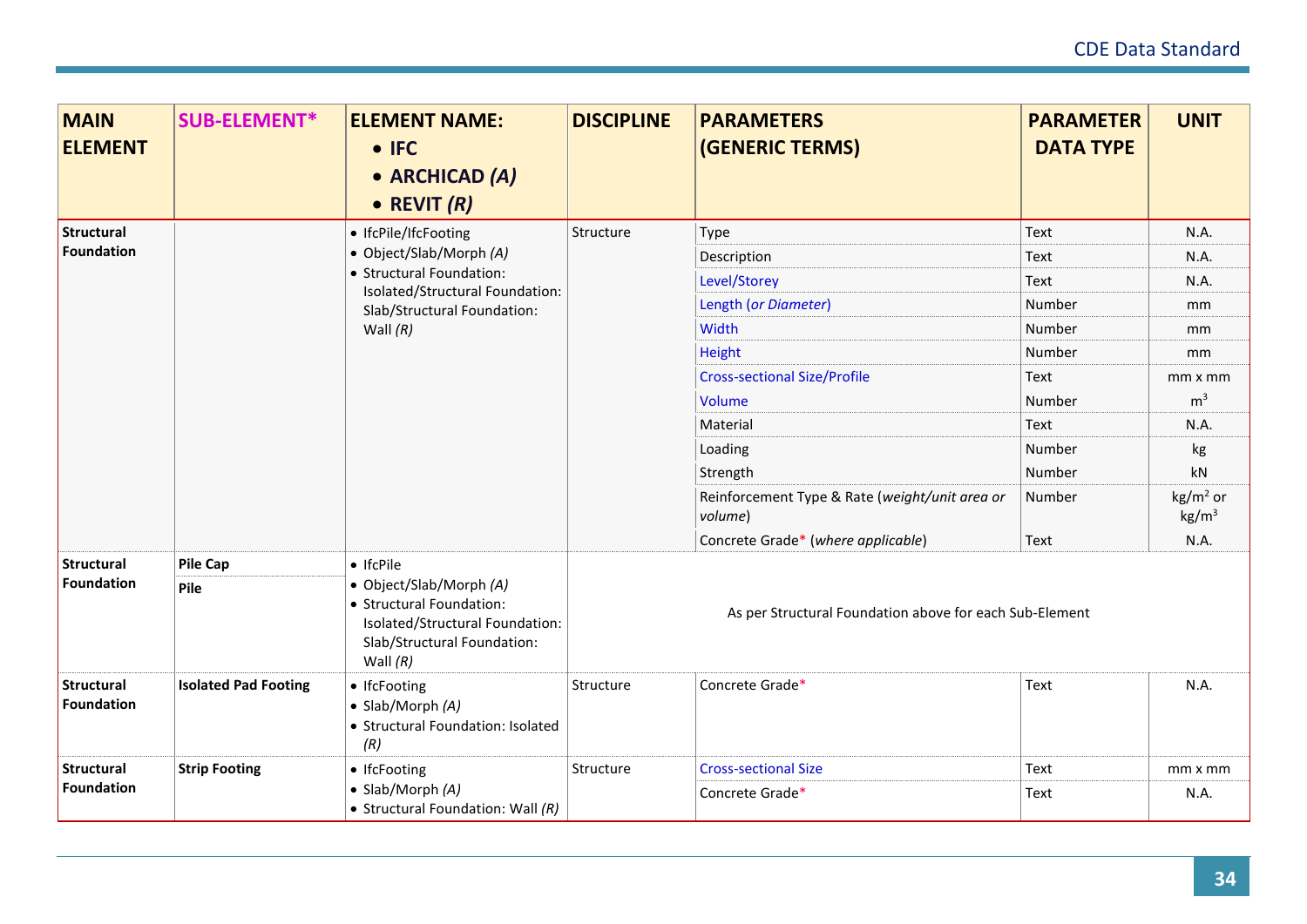| <b>MAIN</b><br><b>ELEMENT</b> | <b>SUB-ELEMENT*</b>         | <b>ELEMENT NAME:</b><br>$\bullet$ IFC<br>• ARCHICAD (A)<br>• REVIT $(R)$       | <b>DISCIPLINE</b> | <b>PARAMETERS</b><br>(GENERIC TERMS)     | <b>PARAMETER</b><br><b>DATA TYPE</b> | <b>UNIT</b>       |
|-------------------------------|-----------------------------|--------------------------------------------------------------------------------|-------------------|------------------------------------------|--------------------------------------|-------------------|
| <b>Column</b>                 | • IfcColumn                 | Architecture,                                                                  | Description       | Text                                     | N.A.                                 |                   |
|                               | $\bullet$ Column (A)        | Structure                                                                      | Level/Storey      | Text                                     | N.A.                                 |                   |
|                               |                             | (Same column can be used for<br><b>Architectural and Structural</b>            |                   | Perimeter                                | Number                               | mm                |
|                               |                             | disciplines)                                                                   |                   | Length (Height) & Cut Length             | Number                               | mm                |
|                               |                             | • Column:                                                                      |                   | Volume                                   | Number                               | m <sup>3</sup>    |
|                               |                             | Architectural/Structural<br>Column (R)                                         |                   | Cross-sectional Size or configuration    | Text                                 | $mm \times mm$    |
|                               |                             |                                                                                |                   | Material                                 | Text                                 | N.A.              |
|                               |                             |                                                                                |                   | Mass/m or Mass/m3                        | Number                               | kg/m <sup>3</sup> |
|                               |                             |                                                                                |                   | Material Strength (Tensile/Compressive)  | Text                                 | N.A.              |
|                               |                             |                                                                                |                   | Nominal Reinforcement Rate               | Number                               | kg/m <sup>3</sup> |
|                               |                             |                                                                                |                   | Concrete Grade*                          | Text                                 | N.A.              |
| <b>Column</b>                 | <b>Architectural Column</b> | • IfcColumn<br>$\bullet$ Column (A)<br>• Column: Architectural Column<br>(R)   | Architecture      | As per Column above for each Sub-Element |                                      |                   |
| <b>Column</b>                 | <b>Structural Column</b>    | $\bullet$ IfcColumn<br>$\bullet$ Column (A)<br>• Column: Structural Column (R) | Structure         |                                          |                                      |                   |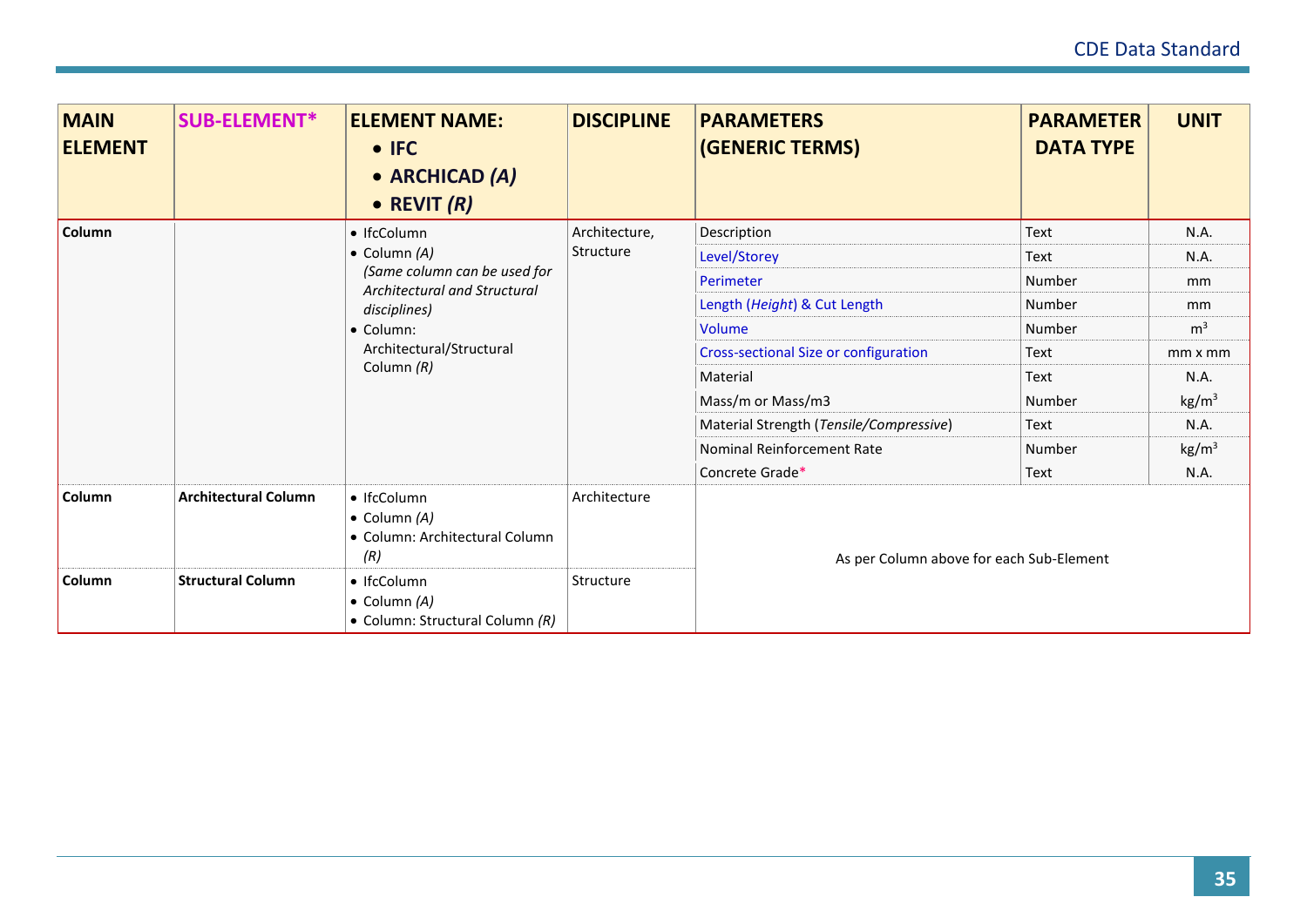| <b>MAIN</b><br><b>ELEMENT</b>       | <b>SUB-ELEMENT*</b> | <b>ELEMENT NAME:</b><br>$\bullet$ IFC<br>• ARCHICAD (A)<br>$\bullet$ REVIT $(R)$ | <b>DISCIPLINE</b> | <b>PARAMETERS</b><br><b>(GENERIC TERMS)</b>               | <b>PARAMETER</b><br><b>DATA TYPE</b> | <b>UNIT</b>                   |
|-------------------------------------|---------------------|----------------------------------------------------------------------------------|-------------------|-----------------------------------------------------------|--------------------------------------|-------------------------------|
| <b>Structural</b><br>Framing        |                     | $\bullet$ IfcBeam<br>• Complex Profile Beam/Beam                                 | Structure         | Beam Type<br>(primary/secondary/tertiary/bracing/other)   | Text (Selection)                     | N.A.                          |
|                                     | (A)                 |                                                                                  | Material          | Text                                                      | N.A.                                 |                               |
|                                     |                     | $\bullet$ Beam $(R)$                                                             |                   | Level/Storey                                              | Text                                 | N.A.                          |
|                                     |                     |                                                                                  |                   | <b>Cut Length</b>                                         | Number                               | <sub>mm</sub>                 |
|                                     |                     |                                                                                  |                   | Length                                                    | Number                               | <sub>mm</sub>                 |
|                                     |                     |                                                                                  |                   | <b>Cross-sectional Size/Profile</b>                       | Text                                 | $mm \times mm$                |
|                                     |                     |                                                                                  |                   | Volume                                                    | Number                               | m <sup>3</sup>                |
|                                     |                     |                                                                                  |                   | Mass per unit length (for profiled steel)                 | Number                               | kg/m                          |
|                                     |                     |                                                                                  |                   | Fire Protection/Treatment                                 | Text                                 | N.A.                          |
|                                     |                     |                                                                                  |                   | Concrete Grade*                                           | Text                                 | N.A.                          |
| <b>Structural</b><br><b>Framing</b> | <b>Beam</b>         | $\bullet$ IfcBeam<br>$\bullet$ Beam (A)<br>$\bullet$ Beam $(R)$                  | Structure         | Reinforcement Type & Rate (weight/unit area or<br>volume) | Number                               | $kg/m2$ or<br>$\text{kg/m}^3$ |
|                                     |                     |                                                                                  |                   | Construction Method (Prestressed/Post-<br>Tensioned)      | Text (Selection)                     | N.A.                          |
|                                     |                     |                                                                                  |                   | Concrete Grade* (where applicable)                        | Text                                 | N.A.                          |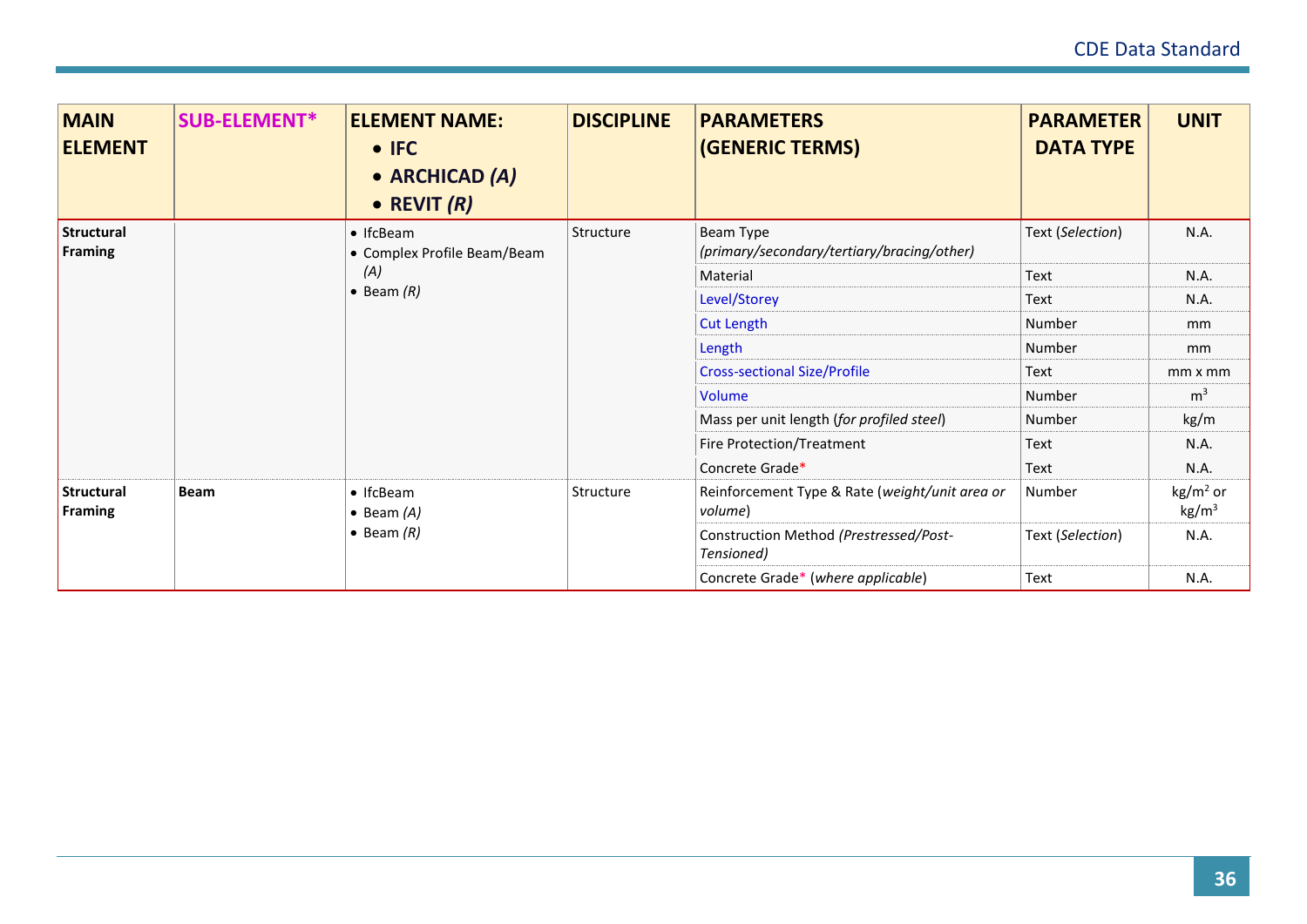| <b>MAIN</b><br><b>ELEMENT</b>      | <b>SUB-ELEMENT*</b>             | <b>ELEMENT NAME:</b><br>$\bullet$ IFC<br>• ARCHICAD (A)<br>• REVIT $(R)$                                                                                             | <b>DISCIPLINE</b> | <b>PARAMETERS</b><br>(GENERIC TERMS)                                      | <b>PARAMETER</b><br><b>DATA TYPE</b> | <b>UNIT</b>    |  |  |
|------------------------------------|---------------------------------|----------------------------------------------------------------------------------------------------------------------------------------------------------------------|-------------------|---------------------------------------------------------------------------|--------------------------------------|----------------|--|--|
| <b>Services Routing</b>            |                                 | • IfcDuctSegment/                                                                                                                                                    | <b>MEP</b>        | Type                                                                      | Text                                 | N.A.           |  |  |
|                                    |                                 | IfcPipeSegment/<br>IfcCableCarrierSegment/<br>IfcCableSegment<br>• Duct/Pipe/Cable Tray with<br>Cover/Pipe / Cable Tray (A)<br>• Duct/Pipe/Conduit/Cable Tray<br>(R) |                   | Description (include insulation)                                          | Text                                 | N.A.           |  |  |
|                                    |                                 |                                                                                                                                                                      |                   | System                                                                    | Text                                 | N.A.           |  |  |
|                                    |                                 |                                                                                                                                                                      |                   | Material                                                                  | <b>Text</b>                          | N.A.           |  |  |
|                                    |                                 |                                                                                                                                                                      |                   | <b>Insulation Material, Thickness</b>                                     | Text                                 | N.A.           |  |  |
|                                    |                                 |                                                                                                                                                                      |                   | Length per run/per system                                                 | Number                               | mm             |  |  |
|                                    |                                 |                                                                                                                                                                      |                   | <b>Exact intended Cross-sectional Size</b><br>(Inside/Outside Dimensions) | Text                                 | $mm \times mm$ |  |  |
| <b>Services Routing   Ductwork</b> |                                 | • IfcDuctSegment<br>$\bullet$ Duct (A)<br>• Duct $(R)$                                                                                                               |                   |                                                                           |                                      |                |  |  |
|                                    | Pipework                        | • IfcPipeSegment<br>• Pipe $(A)$<br>• Pipe $(R)$                                                                                                                     |                   |                                                                           |                                      |                |  |  |
|                                    | Conduit                         | • IfcCableCarrierSegment<br>• Cable Tray with Cover/Pipe (A)<br>• Conduit $(R)$                                                                                      |                   | As per Services Routing above for each Sub-Element                        |                                      |                |  |  |
|                                    | <b>Cable Tray &amp; Bus Bar</b> | • IfcCableSegment<br>• Cable Tray $(A)$<br>• Cable Tray $(R)$                                                                                                        |                   |                                                                           |                                      |                |  |  |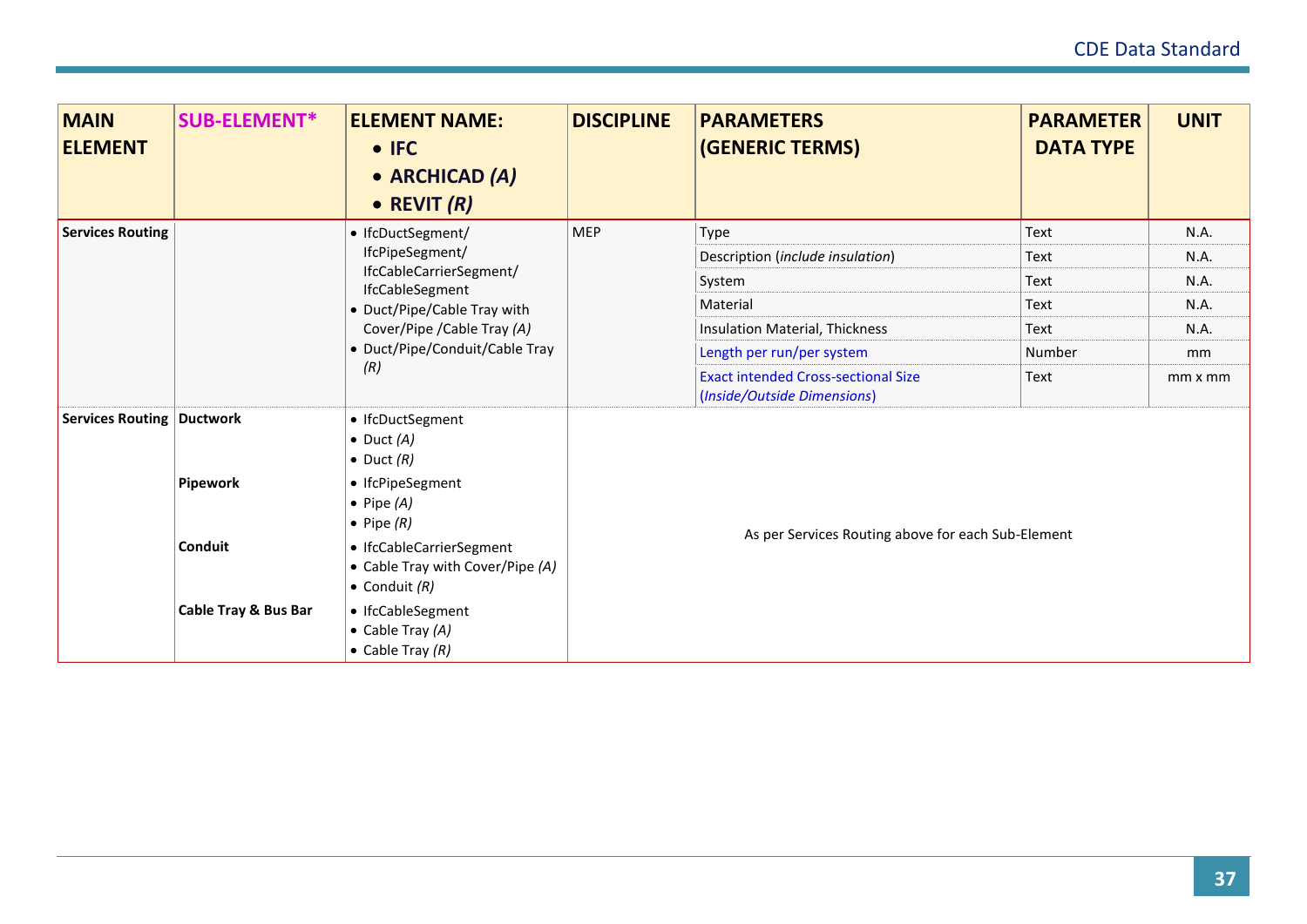| <b>MAIN</b><br><b>ELEMENT</b> | <b>SUB-ELEMENT*</b>  | <b>ELEMENT NAME:</b><br>$\bullet$ IFC<br>• ARCHICAD (A)<br>• REVIT $(R)$     | <b>DISCIPLINE</b>                                                                         | <b>PARAMETERS</b><br><b>(GENERIC TERMS)</b>                               | <b>PARAMETER</b><br><b>DATA TYPE</b> | <b>UNIT</b> |  |  |
|-------------------------------|----------------------|------------------------------------------------------------------------------|-------------------------------------------------------------------------------------------|---------------------------------------------------------------------------|--------------------------------------|-------------|--|--|
| Equipment                     |                      | • Ifc - varies                                                               | Architecture, MEP                                                                         | Type                                                                      | Text                                 | N.A.        |  |  |
| (Primary)                     |                      | • Equipment/Object (A)                                                       |                                                                                           | Description                                                               | Text                                 | N.A.        |  |  |
|                               |                      | • Mechanical<br>Equipment/Electrical<br>Equipment/Plumbing Fixture           |                                                                                           | System                                                                    | Text                                 | N.A.        |  |  |
|                               |                      |                                                                              |                                                                                           | Overall Height, Width, Length                                             | Number                               | mm          |  |  |
|                               | (R)                  |                                                                              | Capacity<br>(for Chillers, Cooling Towers, AHUs, Pumps, FCUs,<br><b>Heat Exchangers</b> ) | Number                                                                    | kW/kg/litres                         |             |  |  |
|                               |                      |                                                                              |                                                                                           | Location                                                                  | Text                                 | N.A.        |  |  |
|                               |                      |                                                                              |                                                                                           | Manufacturer                                                              | Text                                 | N.A.        |  |  |
|                               |                      |                                                                              |                                                                                           | <b>Model Number</b>                                                       | Text                                 | N.A.        |  |  |
|                               |                      |                                                                              |                                                                                           | <b>Electrical Panel Name</b><br>(not applicable for plumbing fixtures)    | Text                                 | N.A.        |  |  |
|                               |                      |                                                                              |                                                                                           | <b>Electrical Panel Circuit</b><br>(not applicable for plumbing fixtures) | Text                                 | N.A.        |  |  |
|                               |                      |                                                                              |                                                                                           | Asset Code                                                                | Text                                 | N.A.        |  |  |
|                               |                      |                                                                              |                                                                                           | Barcode/QR Code                                                           | Text                                 | N.A.        |  |  |
|                               |                      |                                                                              |                                                                                           | <b>Installation Date</b>                                                  | Date                                 | dd/mm/yyyy  |  |  |
|                               |                      |                                                                              |                                                                                           | Warrantor                                                                 | Text                                 | N.A.        |  |  |
|                               |                      |                                                                              |                                                                                           | <b>Warranty Description</b>                                               | Text                                 | N.A.        |  |  |
|                               |                      |                                                                              |                                                                                           | <b>Warranty Duration</b>                                                  | Number                               | years       |  |  |
| Equipment<br>(Primary)        | <b>Boiler</b>        | • IfcBoiler<br>• Equipment/Object (A)<br>• Mechanical Equipment $(R)$        |                                                                                           |                                                                           |                                      |             |  |  |
|                               | Chiller              | • IfcChiller<br>• Equipment/Object (A)<br>$\bullet$ Mechanical Equipment (R) | As per Equipment (Primary) above for each Sub-Element                                     |                                                                           |                                      |             |  |  |
|                               | <b>Cooling Tower</b> | • IfcCoolingTower                                                            |                                                                                           |                                                                           |                                      |             |  |  |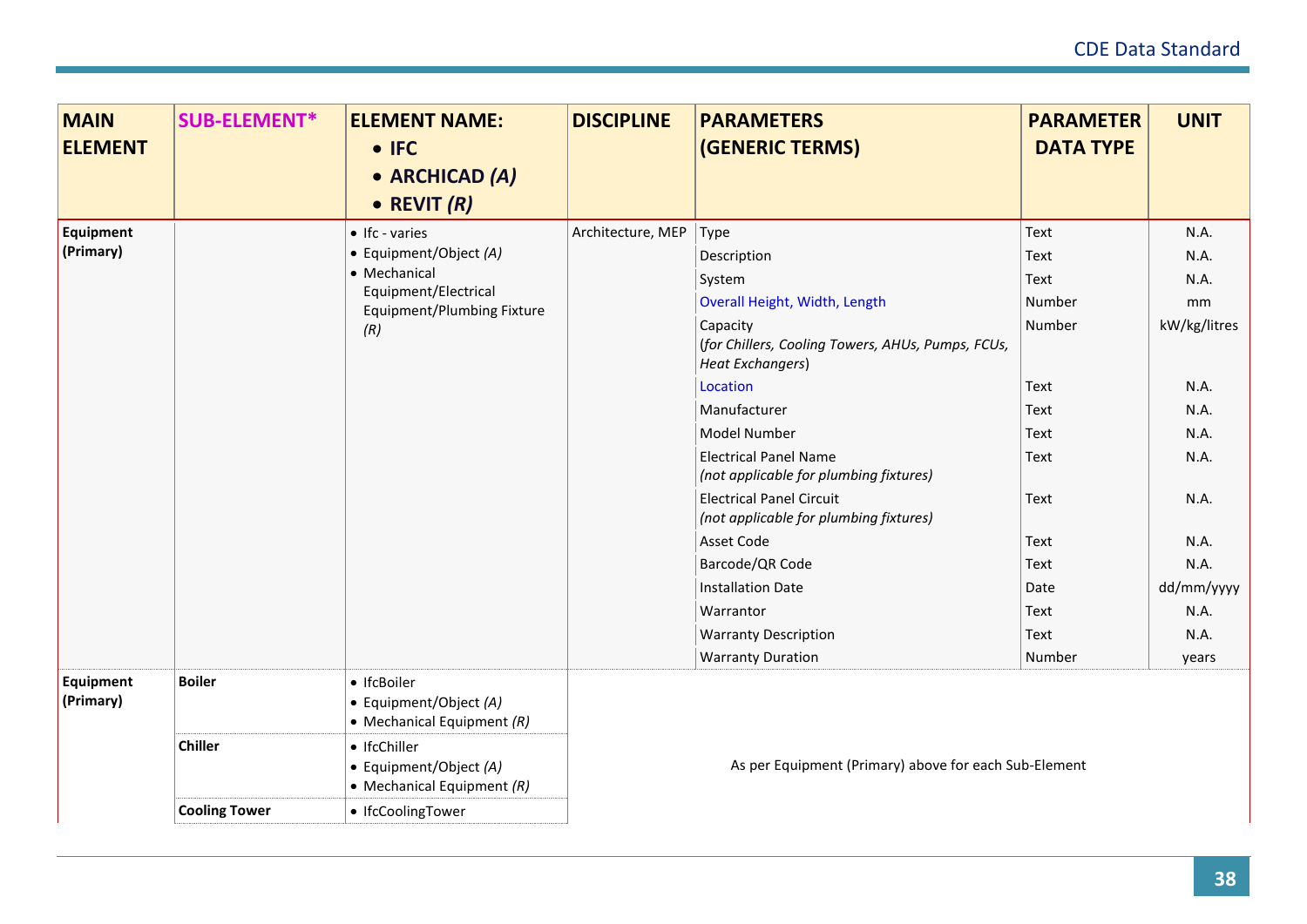| <b>MAIN</b><br><b>ELEMENT</b> | <b>SUB-ELEMENT*</b>                                                                           | <b>ELEMENT NAME:</b><br>$\bullet$ IFC<br>• ARCHICAD (A)<br>• REVIT $(R)$                                                                    | <b>DISCIPLINE</b> | <b>PARAMETERS</b><br>(GENERIC TERMS)              | <b>PARAMETER</b><br><b>DATA TYPE</b> | <b>UNIT</b> |  |  |  |
|-------------------------------|-----------------------------------------------------------------------------------------------|---------------------------------------------------------------------------------------------------------------------------------------------|-------------------|---------------------------------------------------|--------------------------------------|-------------|--|--|--|
|                               | Pump                                                                                          | • Equipment/Object (A)<br>• Mechanical Equipment $(R)$<br>• IfcPump<br>• Equipment/Object (A)                                               |                   |                                                   |                                      |             |  |  |  |
|                               | <b>AHU</b><br>Fan Coil Unit (FCU)<br><b>Package Air Conditioning</b><br><b>Heat Exchanger</b> | $\bullet$ Mechanical Equipment (R)<br>• IfcUnitaryEquipment<br>• Equipment/Object (A)<br>• Mechanical Equipment $(R)$<br>• IfcHeatExchanger |                   |                                                   |                                      |             |  |  |  |
|                               | <b>Distribution</b>                                                                           | • Equipment/Object (A)<br>• Mechanical Equipment $(R)$<br>• IfcElectricDistributionBoard                                                    |                   |                                                   |                                      |             |  |  |  |
|                               | Board/Switchboard<br>Switchgear                                                               | • Equipment/Object (A)<br>• Electrical Equipment $(R)$                                                                                      |                   | As Equipment (Primary) above for each Sub-Element |                                      |             |  |  |  |
|                               | <b>Transformer</b>                                                                            | • IfcTransformer<br>• Equipment/Object (A)<br>• Electrical Equipment $(R)$                                                                  |                   |                                                   |                                      |             |  |  |  |
|                               | <b>Uninterruptible Power</b><br><b>Supply (UPS)</b>                                           | • IfcElectricFlowStorageDevice<br>• Equipment/Object (A)<br>• Electrical Equipment $(R)$                                                    |                   |                                                   |                                      |             |  |  |  |
|                               | Generator                                                                                     | • IfcElectricGenerator<br>• Equipment/Object (A)<br>• Electrical Equipment $(R)$                                                            |                   |                                                   |                                      |             |  |  |  |
|                               | <b>Water Treatment</b><br><b>Assembly</b>                                                     | • IfcWasteTerminal<br>• Equipment/Object (A)<br>• Plumbing Fixture $(R)$                                                                    |                   |                                                   |                                      |             |  |  |  |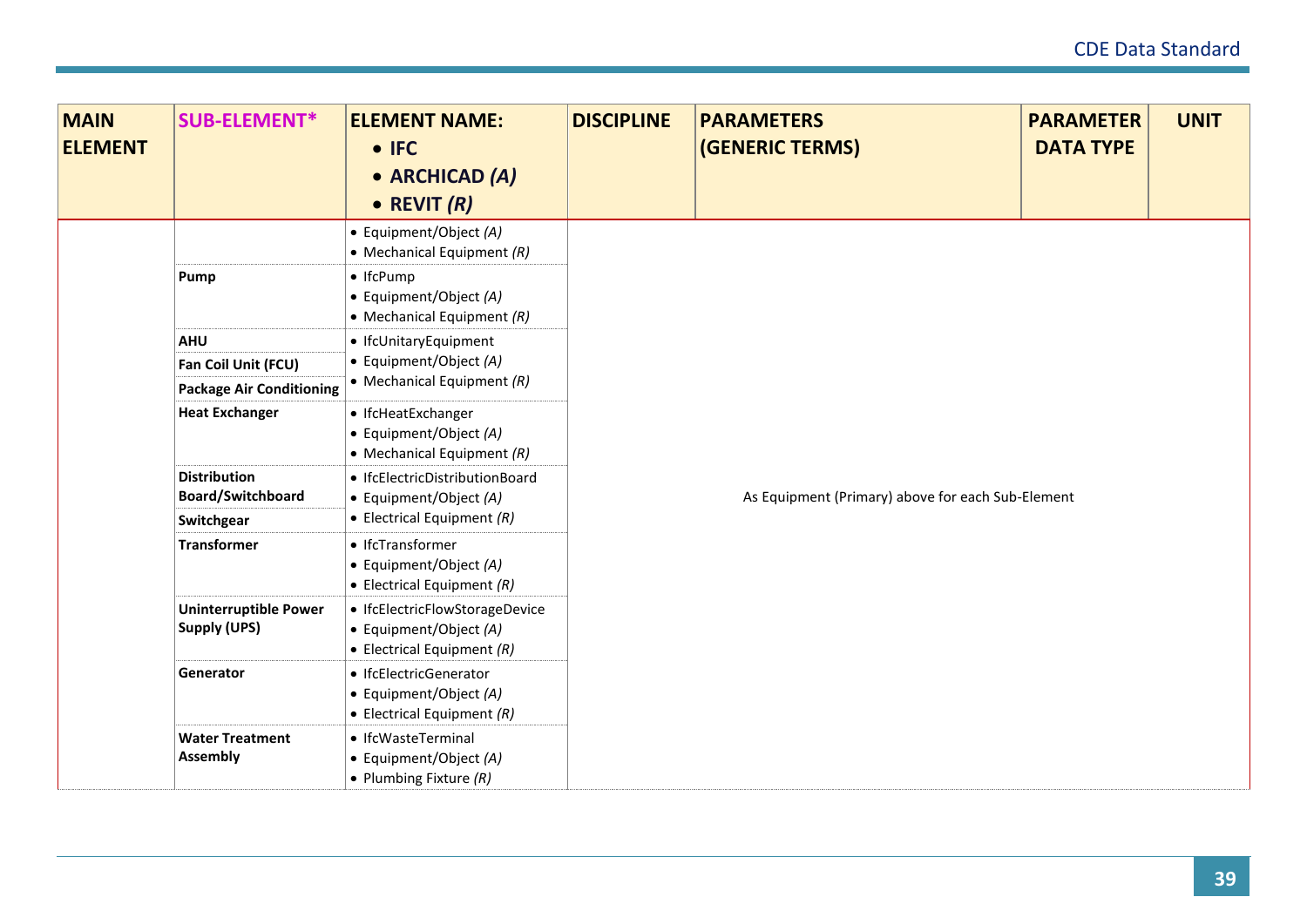| <b>Equipment</b> | Elevator         | • IfcTransportElement        | Architecture, MEP | <b>Overall Dimensions</b>     | Number         | mm                          |
|------------------|------------------|------------------------------|-------------------|-------------------------------|----------------|-----------------------------|
| (Primary)        |                  | $\bullet$ Object (A)         |                   | Minimum shaft width and depth | Number         | mm                          |
|                  |                  | • Mechanical Equipment $(R)$ |                   | Capacity (kg)                 | Number         | kg                          |
|                  |                  |                              |                   | Capacity (persons)            | Number (Count) | N.A.                        |
|                  |                  |                              |                   | Door Size (H x W)             | Text           | $mm \times mm$              |
|                  |                  |                              |                   | Internal Car Size (H x W x D) | Text           | $mm \times mm \times$<br>mm |
|                  |                  |                              |                   | Speed                         | Number         | m/s                         |
|                  |                  |                              |                   | Power System Description      | Text           | N.A.                        |
|                  |                  |                              |                   | Current                       | Number         | Α                           |
|                  |                  |                              |                   | Voltage                       | Number         | V                           |
|                  |                  |                              |                   | Frequency                     | Number         | Hz                          |
| <b>Equipment</b> | <b>Escalator</b> | • IfcTransportElement        | Architecture, MEP | <b>Overall Dimensions</b>     | Number         | mm                          |
| (Primary)        |                  | $\bullet$ Object (A)         |                   | Minimum shaft width and depth | Number         | mm                          |
|                  |                  | • Mechanical Equipment $(R)$ |                   | Capacity (kg)                 | Number         | kg                          |
|                  |                  |                              |                   | Capacity (persons)            | Number (Count) | N.A.                        |
|                  |                  |                              |                   | Speed $(m/s)$                 | Number         | m/s                         |
|                  |                  |                              |                   | Power System Description      | Text           | N.A.                        |
|                  |                  |                              |                   | Current                       | Number         | Α                           |
|                  |                  |                              |                   | Voltage                       | Number         | $\vee$                      |
|                  |                  |                              |                   | Frequency                     | Number         | Hz                          |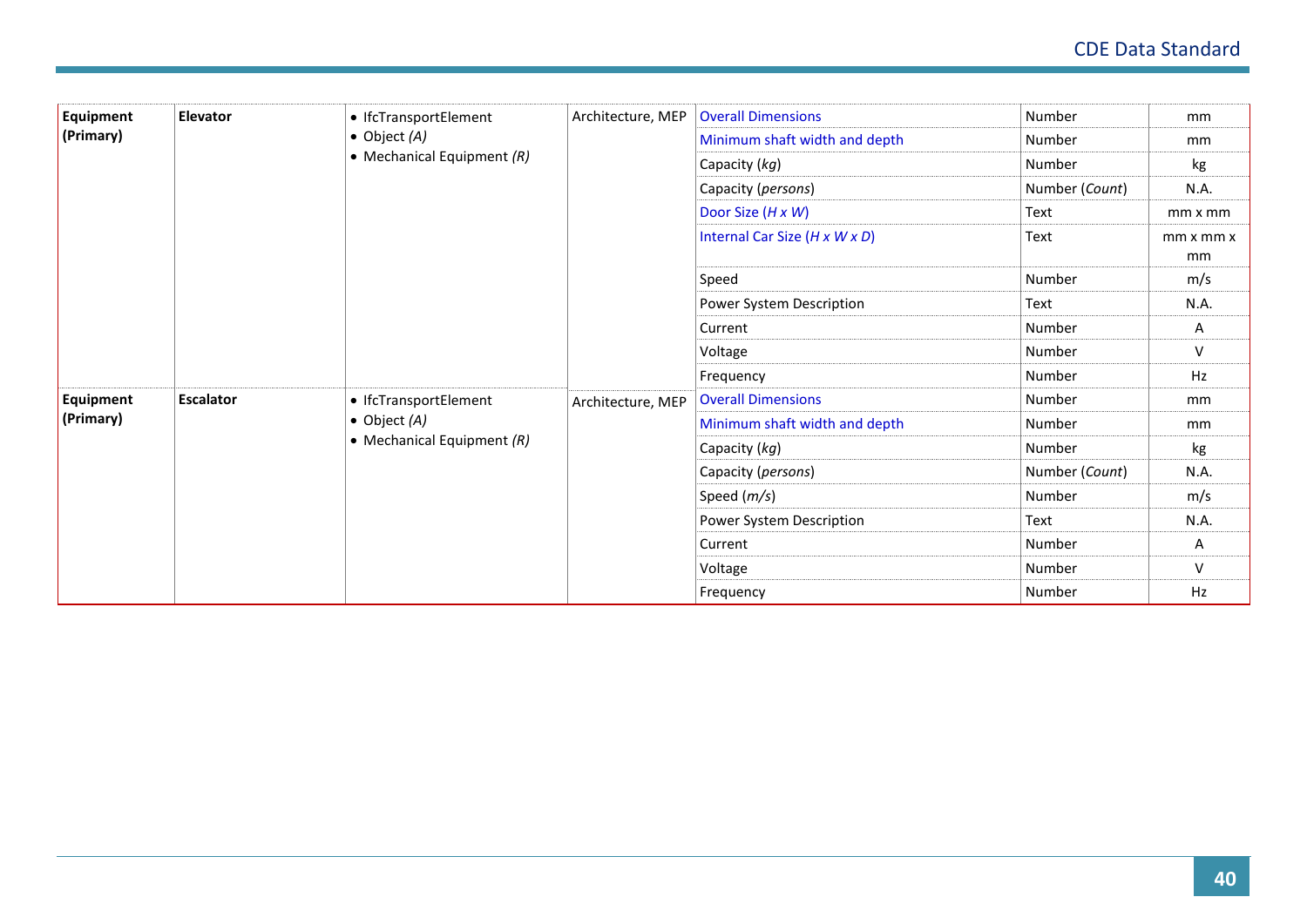| <b>MAIN</b><br><b>ELEMENT</b> | <b>SUB-ELEMENT*</b>          | <b>ELEMENT NAME:</b><br>$\bullet$ IFC<br>• ARCHICAD (A)<br>• REVIT $(R)$         | <b>DISCIPLINE</b> | <b>PARAMETERS</b><br><b>(GENERIC TERMS)</b>                                                                    | <b>PARAMETER</b><br><b>DATA TYPE</b> | <b>UNIT</b>  |
|-------------------------------|------------------------------|----------------------------------------------------------------------------------|-------------------|----------------------------------------------------------------------------------------------------------------|--------------------------------------|--------------|
| <b>Equipment</b>              |                              | Varies                                                                           | <b>MEP</b>        | Type                                                                                                           | Text                                 | N.A.         |
| (Secondary)                   |                              |                                                                                  |                   | Description                                                                                                    | Text                                 | N.A.         |
|                               |                              |                                                                                  |                   | System                                                                                                         | Text                                 | N.A.         |
|                               |                              |                                                                                  |                   | Capacity<br>(for Compressors, Condensers, Waste Disposal<br>Equipment)                                         | Number                               | kW/kg/litres |
|                               |                              |                                                                                  |                   | <b>Electrical Panel Name</b><br>(not applicable for plumbing fixtures, air terminals<br>& duct accessories)    | Text                                 | N.A.         |
|                               |                              |                                                                                  |                   | <b>Electrical Panel Circuit</b><br>(not applicable for plumbing fixtures, air terminals<br>& duct accessories) | Text                                 | N.A.         |
|                               |                              |                                                                                  |                   | Overall Height, Width, Length                                                                                  | Number                               | mm           |
|                               |                              |                                                                                  |                   | Manufacturer & Mode/Series                                                                                     | Text                                 | N.A.         |
|                               |                              |                                                                                  |                   | Serial Number                                                                                                  | Text                                 | N.A.         |
|                               |                              |                                                                                  |                   | <b>Warranty Data</b>                                                                                           | Text                                 | N.A.         |
| Equipment<br>(Secondary)      | Fan                          | $\bullet$ IfcFan<br>• Equipment/Object (A)<br>$\bullet$ Mechanical Equipment (R) | <b>MEP</b>        |                                                                                                                |                                      |              |
|                               | Variable Air Volume<br>(VAV) | • IfcAirTerminalBox<br>• Equipment/Object (A)<br>• Mechanical Equipment $(R)$    |                   |                                                                                                                |                                      |              |
|                               | Radiator                     | • IfcSpaceHeater<br>• Equipment/Object (A)<br>• Mechanical Equipment $(R)$       |                   |                                                                                                                |                                      |              |
|                               | <b>Filter</b>                | • IfcFilter<br>• Equipment/Object (A)<br>$\bullet$ Mechanical Equipment (R)      |                   | As per Equipment (Secondary) above for each Sub-Element                                                        |                                      |              |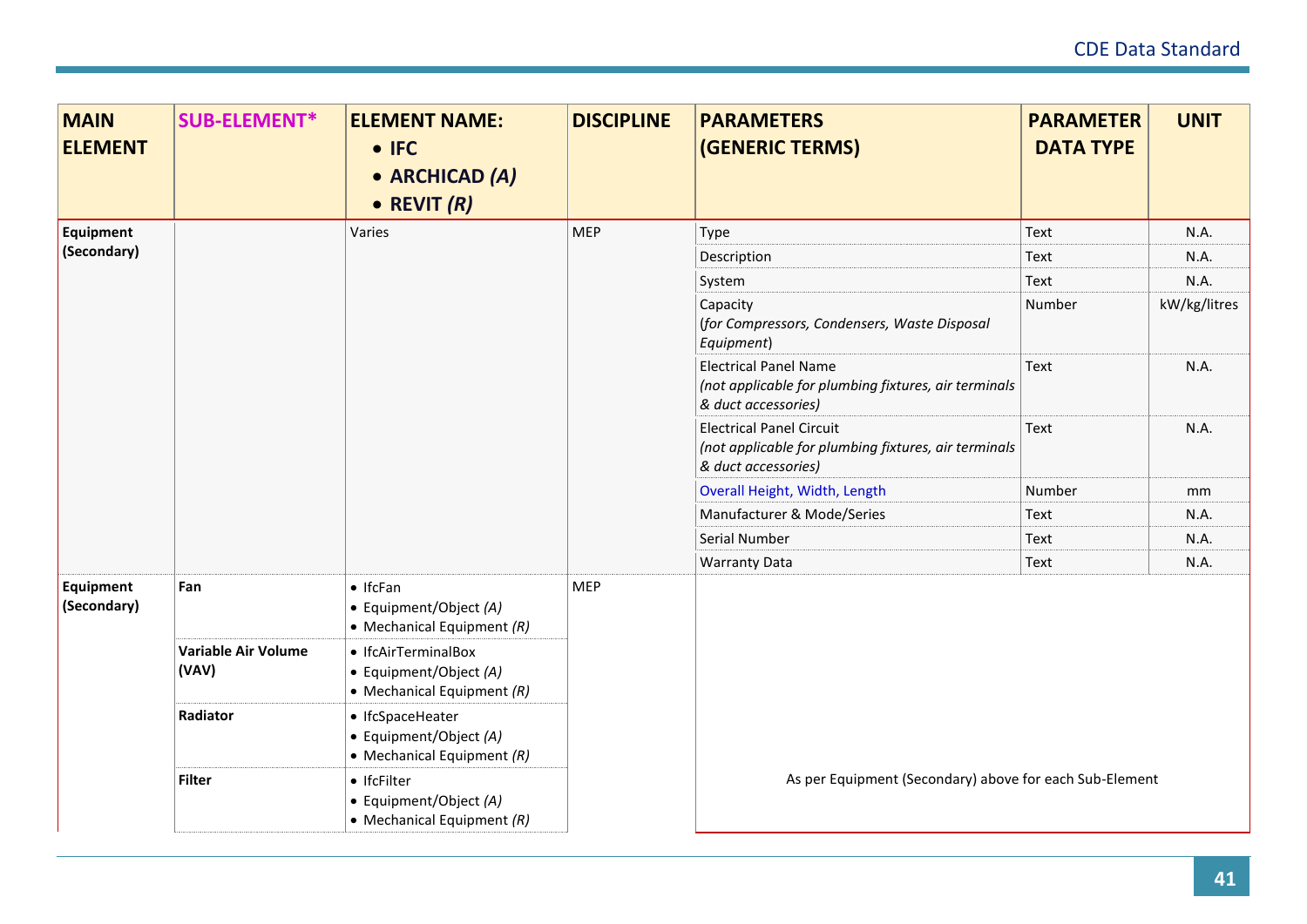| <b>MAIN</b><br><b>ELEMENT</b> | <b>SUB-ELEMENT*</b>         | <b>ELEMENT NAME:</b><br>$\bullet$ IFC<br>• ARCHICAD (A)<br>• REVIT $(R)$           | <b>DISCIPLINE</b> | <b>PARAMETERS</b><br><b>(GENERIC TERMS)</b>             | <b>PARAMETER</b><br><b>DATA TYPE</b> | <b>UNIT</b> |
|-------------------------------|-----------------------------|------------------------------------------------------------------------------------|-------------------|---------------------------------------------------------|--------------------------------------|-------------|
|                               | <b>Motor</b>                | • IfcMotor<br>• Equipment/Object (A)<br>• Mechanical Equipment $(R)$               |                   |                                                         |                                      |             |
|                               | Compressor                  | • IfcCompressor<br>• Equipment/Object (A)<br>• Mechanical Equipment $(R)$          |                   |                                                         |                                      |             |
|                               | Condenser                   | • IfcCondenser<br>• Equipment/Object (A)<br>• Mechanical Equipment $(R)$           |                   |                                                         |                                      |             |
|                               | Valve                       | • IfcValve<br>• Inline Equipment (A)<br>• Pipe Accessory $(R)$                     |                   |                                                         |                                      |             |
|                               | <b>Trap</b>                 | • IfcWasteTerminal<br>$\bullet$ Terminal (A)<br>• Plumbing Fixture $(R)$           |                   |                                                         |                                      |             |
|                               | <b>Strainer</b>             | • IfcWasteTerminal<br>• Equipment/Object (A)<br>• Plumbing Fixture $(R)$           |                   |                                                         |                                      |             |
|                               | <b>Air Terminal</b>         | • IfcAirTerminal<br>$\bullet$ Terminal (A)<br>• Air Terminal $(R)$                 |                   | As per Equipment (Secondary) above for each Sub-Element |                                      |             |
|                               | Damper                      | • IfcDamper<br>• Inline Equipment (A)<br>• Duct Accessory (R)                      |                   |                                                         |                                      |             |
|                               | <b>Fire Indicator Panel</b> | • IfcUnitaryControlElement<br>$\bullet$ Object (A)<br>• Electrical Equipment $(R)$ |                   |                                                         |                                      |             |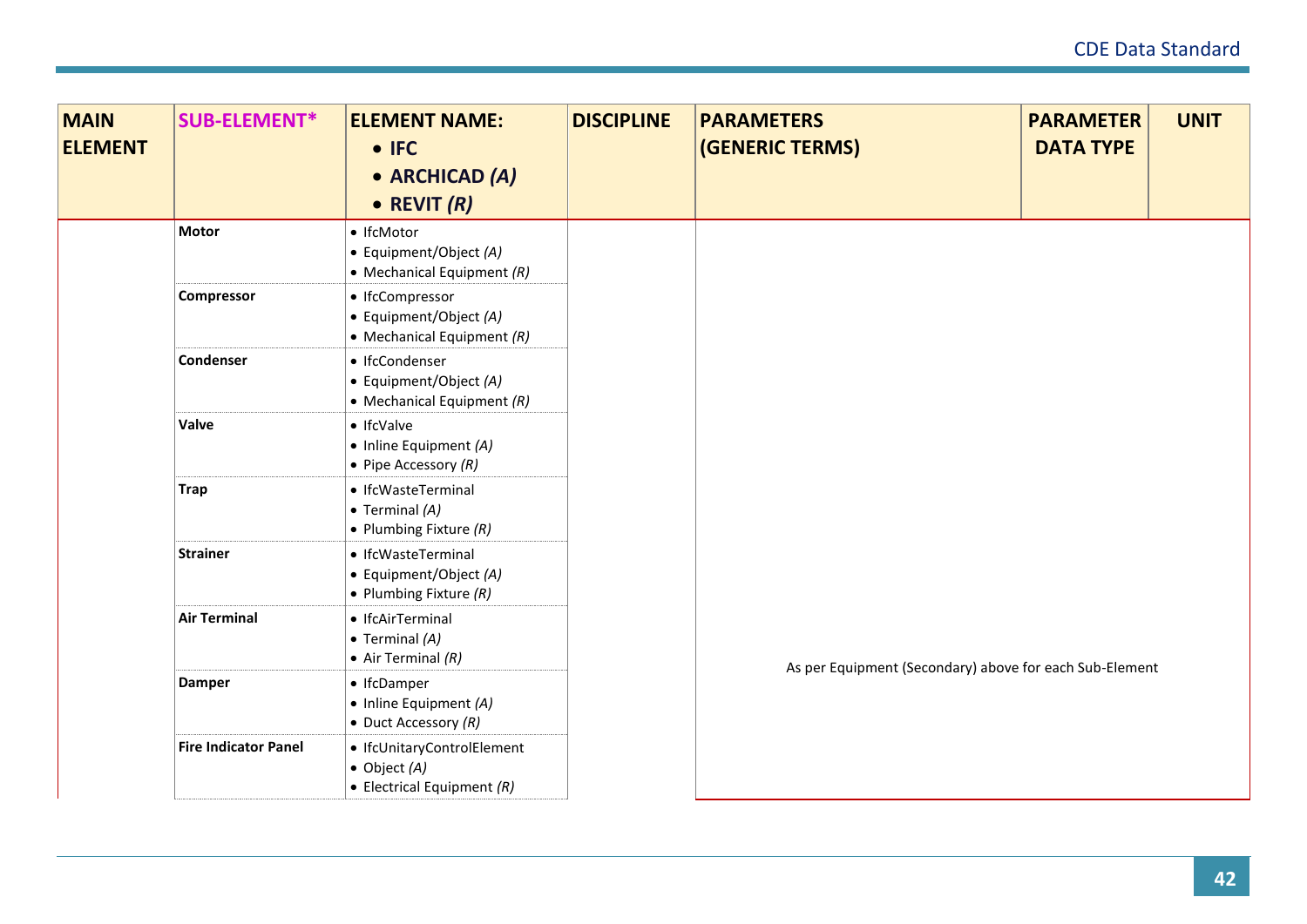| <b>MAIN</b><br><b>ELEMENT</b>   | <b>SUB-ELEMENT*</b>                                        | <b>ELEMENT NAME:</b><br>$\bullet$ IFC<br>• ARCHICAD (A)<br>• REVIT $(R)$ | <b>DISCIPLINE</b> | <b>PARAMETERS</b><br><b>(GENERIC TERMS)</b> | <b>PARAMETER</b><br><b>DATA TYPE</b> | <b>UNIT</b> |
|---------------------------------|------------------------------------------------------------|--------------------------------------------------------------------------|-------------------|---------------------------------------------|--------------------------------------|-------------|
|                                 | <b>Waste Disposal</b><br>Equipment                         | • IfcWasteTerminal<br>$\bullet$ Object (A)<br>• Plumbing Fixture $(R)$   |                   |                                             |                                      |             |
|                                 | <b>Boiling Water Unit</b><br>(BWU)/Hot Water Unit<br>(HWU) | • IfcBoiler<br>• Equipment/Object (A)<br>• Plumbing Fixture $(R)$        |                   |                                             |                                      |             |
| <b>Equipment</b><br>(Secondary) | <b>Fire Extinguisher</b><br><b>Fire Hydrant</b>            | Device: Fire Alarm<br><b>Plumbing Fixture</b>                            | Architecture, MEP |                                             |                                      |             |

| <b>Spatial</b><br>Allocation |                         | • IfcSpace/IfcSoatialZone<br>$\bullet$ Zone (A)<br>• Space/Room/Zone $(R)$ | Architecture, MEP                                     | Name<br>Room Type/Classification<br>Area Type/Classification<br>Height | Text<br>Text<br>Text<br>Number | N.A.<br>N.A.<br>N.A.<br>m<br>m <sup>2</sup> |  |  |
|------------------------------|-------------------------|----------------------------------------------------------------------------|-------------------------------------------------------|------------------------------------------------------------------------|--------------------------------|---------------------------------------------|--|--|
| <b>Spatial</b><br>Allocation | Space/Room              | $\bullet$ IfcSpace<br>$\bullet$ Zone (A)<br>• Space/Room $(R)$             |                                                       | Number<br>Area                                                         |                                |                                             |  |  |
|                              | Access/Egress<br>Plenum | $\bullet$ IfcSpace<br>$\bullet$ Zone (A)<br>$\bullet$ Space $(R)$          | As per Spatial Allocations above for each Sub-Element |                                                                        |                                |                                             |  |  |
|                              | Zone                    | • IfcSpatialZone<br>$\bullet$ Zone (A)<br>$\bullet$ Zone $(R)$             |                                                       |                                                                        |                                |                                             |  |  |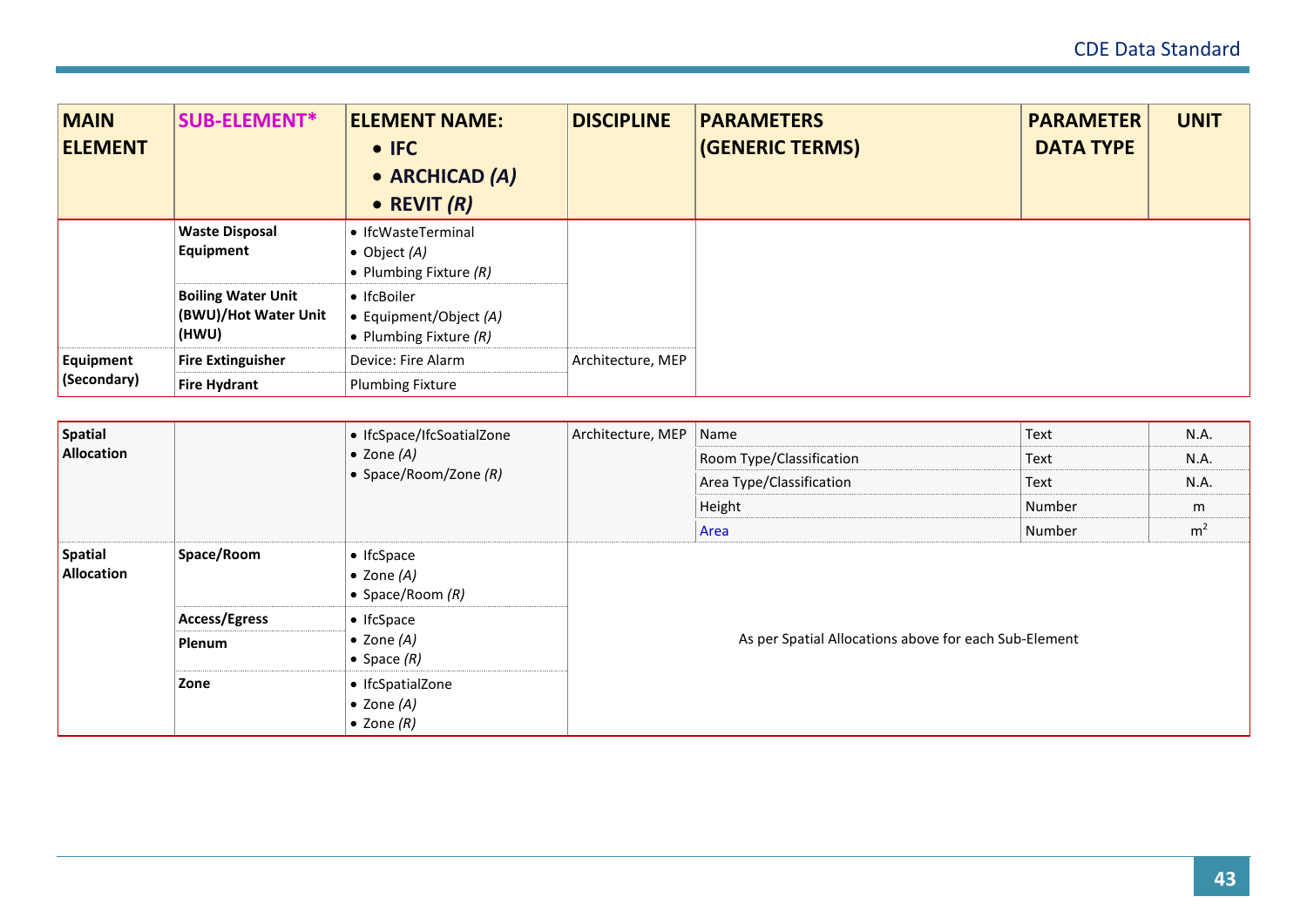| <b>MAIN</b><br><b>ELEMENT</b> | <b>SUB-ELEMENT*</b>                                                             | <b>ELEMENT NAME:</b><br>$\bullet$ IFC<br>• ARCHICAD (A)<br>• REVIT $(R)$                                                                                                                                                                          | <b>DISCIPLINE</b> | <b>PARAMETERS</b><br>(GENERIC TERMS)                     | <b>PARAMETER</b><br><b>DATA TYPE</b> | <b>UNIT</b> |  |  |
|-------------------------------|---------------------------------------------------------------------------------|---------------------------------------------------------------------------------------------------------------------------------------------------------------------------------------------------------------------------------------------------|-------------------|----------------------------------------------------------|--------------------------------------|-------------|--|--|
| <b>Fixture/Device</b>         |                                                                                 | Varies                                                                                                                                                                                                                                            | <b>MEP</b>        | Type                                                     | Text                                 | N.A.        |  |  |
|                               |                                                                                 |                                                                                                                                                                                                                                                   |                   | Description (e.g. ceiling mounted recessed<br>downlight) | Text                                 | N.A.        |  |  |
|                               |                                                                                 |                                                                                                                                                                                                                                                   |                   | Location (Room/Space)                                    | Text                                 | N.A.        |  |  |
|                               |                                                                                 |                                                                                                                                                                                                                                                   |                   | System                                                   | Text                                 | N.A.        |  |  |
|                               |                                                                                 |                                                                                                                                                                                                                                                   |                   | <b>Nominal Size</b>                                      | Text                                 | mm x mm     |  |  |
|                               |                                                                                 |                                                                                                                                                                                                                                                   |                   | Manufacturer & Model/Series                              | Text                                 | N.A.        |  |  |
| <b>Fixture/Device</b>         | <b>Street Lighting</b><br><b>Lighting Switch</b><br><b>Lightning Protection</b> | · IfcLightingFixture<br>$\bullet$ Object (A)<br>$\bullet$ Lighting Fixture (R)<br>• IfcSwitchingDevice<br>$\bullet$ Object (A)<br>• Device: Lighting $(R)$<br>• IfcProtectiveDevice<br>$\bullet$ Object (A)<br>• Device: Electrical Fixture $(R)$ | <b>MEP</b>        |                                                          |                                      |             |  |  |
|                               | Wi-Fi Router/Repeater                                                           | • IfcCommunicationsAppliance                                                                                                                                                                                                                      |                   | As per Fixtures/Devices above for each Sub-Element       |                                      |             |  |  |
|                               | <b>Controller</b>                                                               | $\bullet$ Object (A)<br>• Device: Communication $(R)$                                                                                                                                                                                             |                   |                                                          |                                      |             |  |  |
|                               | Speaker                                                                         |                                                                                                                                                                                                                                                   |                   |                                                          |                                      |             |  |  |
|                               | Intercom                                                                        |                                                                                                                                                                                                                                                   |                   |                                                          |                                      |             |  |  |
|                               | <b>Nurse Call Device</b>                                                        | • IfcCommunicationsAppliance<br>$\bullet$ Object (A)<br>• Device: Nurse Call $(R)$                                                                                                                                                                |                   |                                                          |                                      |             |  |  |
|                               | <b>Manual Call Point</b>                                                        | • IfcAlarm<br>$\bullet$ Object (A)<br>• Device: Fire Alarm $(R)$                                                                                                                                                                                  |                   |                                                          |                                      |             |  |  |
|                               | <b>Security Card Reader</b>                                                     | $\bullet$ Object (A)                                                                                                                                                                                                                              |                   |                                                          |                                      |             |  |  |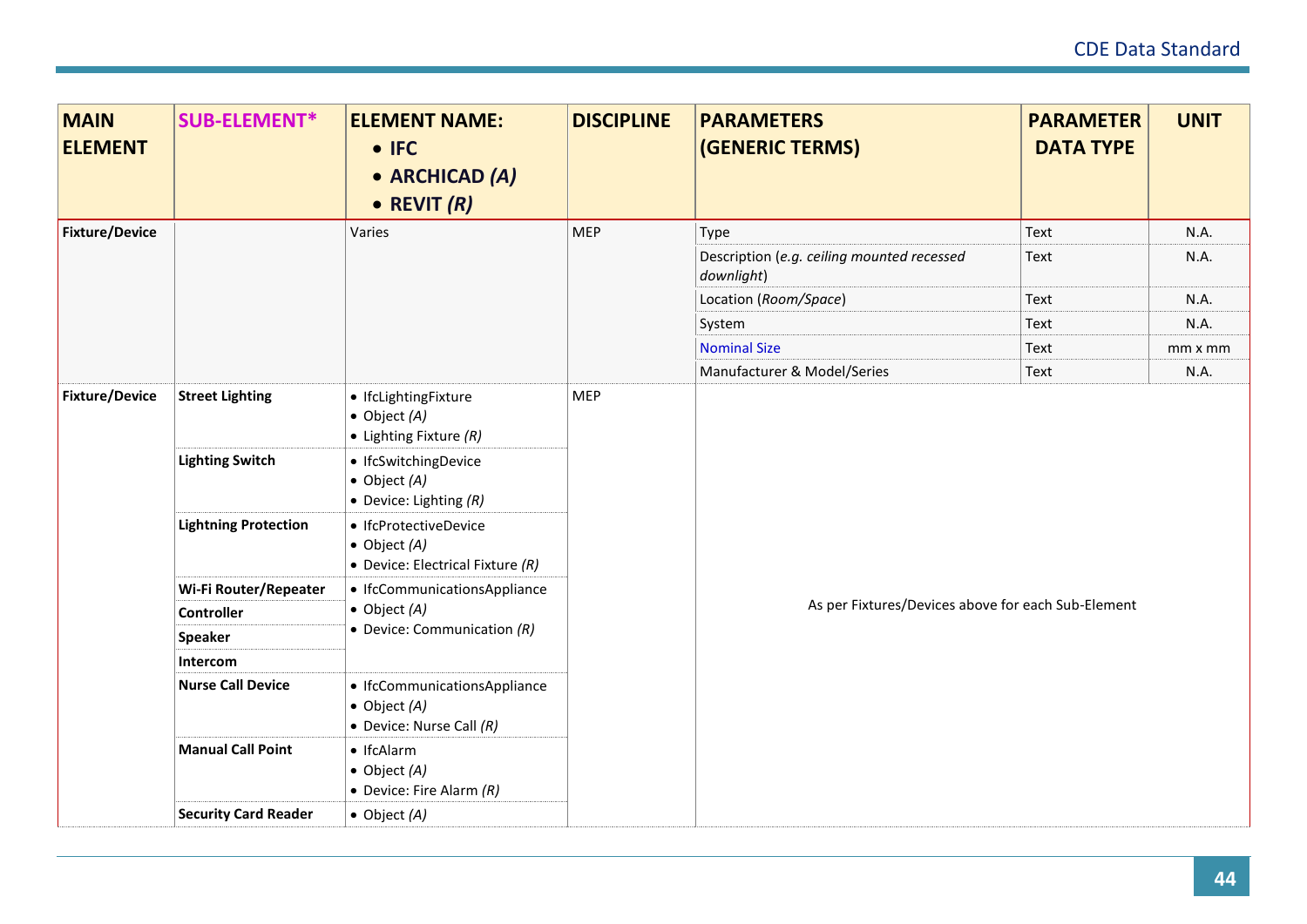| <b>MAIN</b><br><b>ELEMENT</b> | <b>SUB-ELEMENT*</b>          | <b>ELEMENT NAME:</b><br>$\bullet$ IFC<br>• ARCHICAD (A)<br>• REVIT $(R)$    | <b>DISCIPLINE</b> | <b>PARAMETERS</b><br><b>(GENERIC TERMS)</b> | <b>PARAMETER</b><br><b>DATA TYPE</b> | <b>UNIT</b>   |
|-------------------------------|------------------------------|-----------------------------------------------------------------------------|-------------------|---------------------------------------------|--------------------------------------|---------------|
|                               |                              | • Device: Security $(R)$                                                    |                   |                                             |                                      |               |
| <b>Fixture/Device</b>         | <b>Light Fixture</b>         | • IfcLightFixture                                                           | <b>MEP</b>        | Luminance*                                  | Number                               | lumens        |
|                               |                              | $\bullet$ Lamp (A)<br>• Lighting Fixture $(R)$                              |                   | Wattage                                     | Number                               | watts         |
| <b>Fixture/Device</b>         | <b>Power Outlet/Switch</b>   | • IfcSwitchingDevice                                                        | <b>MEP</b>        | <b>Height above FFL</b>                     | Number                               | mm            |
|                               |                              | $\bullet$ Object (A)<br>• Device: Electrical Fixture $(R)$                  |                   | Rated Amps                                  | Number                               | A             |
|                               |                              |                                                                             |                   | Amperage                                    | Number                               | A             |
|                               |                              |                                                                             |                   | Supply Type (ESS/NESS/UPS)                  | Text (Selection)                     | N.A.          |
|                               |                              |                                                                             |                   | Power Type (Single/Three-phase)             | Text (Selection)                     | N.A.          |
|                               |                              |                                                                             |                   | Voltage                                     | Number                               | V             |
| <b>Fixture/Device</b>         | <b>Data Outlet</b>           | • IfcCommunicationsAppliance                                                | <b>MEP</b>        | <b>Height above FFL</b>                     | Number                               | <sub>mm</sub> |
|                               | <b>Telephone Outlet</b>      | $\bullet$ Object (A)<br>• Device: Communication $(R)$                       |                   |                                             |                                      |               |
|                               | <b>Fire Sprinkler</b>        | • IfcFireSuppressionTerminal<br>$\bullet$ Terminal (A)<br>• Sprinkler $(R)$ |                   |                                             |                                      |               |
| <b>Fixture/Device</b>         | <b>Security Camera</b>       | $\bullet$ Object (A)<br>• Device: Security $(R)$                            | <b>MEP</b>        | Physical configuration (fixed/PTZ)          | Text (Selection)                     | N.A.          |
|                               |                              |                                                                             |                   | Housing (dome/anti-vandal/weatherproof)     | Text (Selection)                     | N.A.          |
| <b>Fixture/Device</b>         | <b>Sensor &amp; Detector</b> | $\bullet$ IfcAlarm<br>• Object $(A)$<br>• Device: Fire Alarm (R)            | <b>MEP</b>        | Detector Type                               | Text (Selection)                     | N.A.          |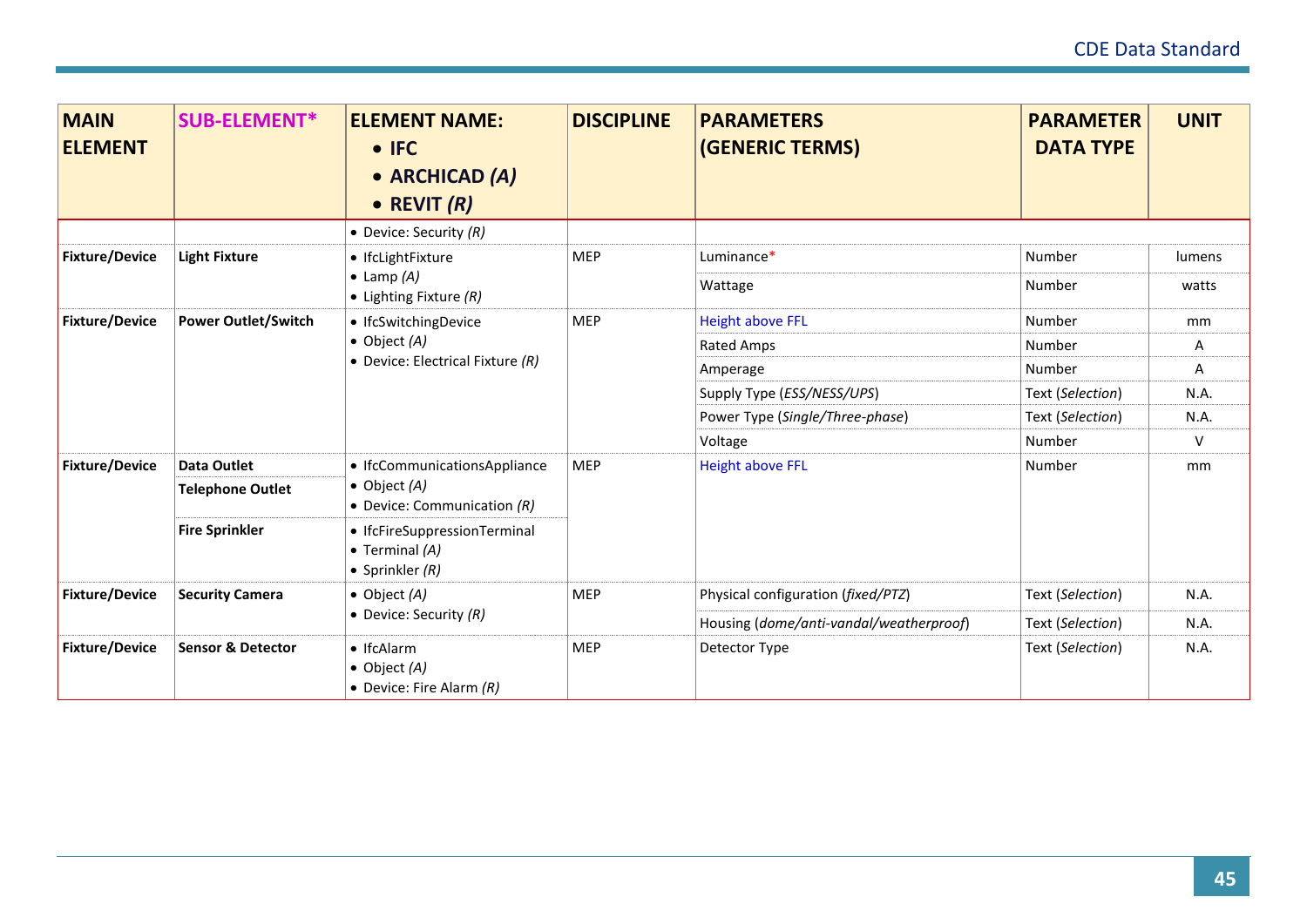#### **9.2** *Example***: Common vs Organisation-Specific Model Elements and Parameters (JTC)**

| <b>PROJECT</b><br><b>STAGES#</b><br><b>ELEMENT</b> | <b>INITIATION/</b><br><b>CONCEPT DESIGN#</b>                                                                                                                                                                                               | <b>PRELIMINARY</b><br><b>DESIGN#</b>                                                                                                                                                                                                                             | <b>DETAILED DESIGN#</b>                                                                                                                                                                                                                                                                                    | <b>TENDER</b><br><b>DOCUMENTATION#</b>                                                                                                                                                                                                                                                                     | <b>CONSTRUCTION#</b>                                                                                                                                                                                                                                                                                       | <b>AS-BUILT#</b>                                                                                                                                                                                                                                                                                                                        |
|----------------------------------------------------|--------------------------------------------------------------------------------------------------------------------------------------------------------------------------------------------------------------------------------------------|------------------------------------------------------------------------------------------------------------------------------------------------------------------------------------------------------------------------------------------------------------------|------------------------------------------------------------------------------------------------------------------------------------------------------------------------------------------------------------------------------------------------------------------------------------------------------------|------------------------------------------------------------------------------------------------------------------------------------------------------------------------------------------------------------------------------------------------------------------------------------------------------------|------------------------------------------------------------------------------------------------------------------------------------------------------------------------------------------------------------------------------------------------------------------------------------------------------------|-----------------------------------------------------------------------------------------------------------------------------------------------------------------------------------------------------------------------------------------------------------------------------------------------------------------------------------------|
| Wall                                               | • Type (key purpose)<br>Description (to<br>describe the wall's<br>including Thickness of<br>each layer and<br>Material)<br><b>Bottom Elevation</b><br>• Top Elevation<br>Thickness (overall)<br>• Length<br>• Height<br>• Area<br>• Volume | Type (key purpose)<br>$\bullet$<br>Description (to<br>describe the wall's<br>including Thickness of<br>each layer and<br>Material)<br><b>Bottom Elevation</b><br>• Top Elevation<br>Thickness (overall)<br>• Length<br>• Height<br>Area<br>$\bullet$<br>• Volume | • Type (key purpose)<br>• Description (to<br>describe the wall's<br>including Thickness of<br>each layer and<br>Material)<br>• Wall Type<br>• Bottom Elevation<br>• Top Elevation<br>• Thickness (overall)<br>• Length<br>• Height<br>• Area<br>• Volume<br>• Fire Rating*<br>• Type Number#<br>• Keynote# | • Type (key purpose)<br>• Description (to<br>describe the wall's<br>including Thickness of<br>each layer and<br>Material)<br>• Wall Type<br>• Bottom Elevation<br>• Top Elevation<br>• Thickness (overall)<br>• Length<br>• Height<br>• Area<br>• Volume<br>• Fire Rating*<br>• Type Number#<br>• Keynote# | • Type (key purpose)<br>• Description (to<br>describe the wall's<br>including Thickness<br>of each layer and<br>Material)<br>• Wall Type<br>• Bottom Elevation<br>• Top Elevation<br>• Thickness (overall)<br>• Length<br>• Height<br>• Area<br>• Volume<br>• Fire Rating*<br>• Type Number#<br>• Keynote# | Type (key<br>purpose)<br>• Description (to<br>describe the wall's<br>including<br>Thickness of each<br>layer and<br>Material)<br>• Wall Type<br>• Bottom Elevation<br>• Top Elevation<br>Thickness<br>$\bullet$<br>(overall)<br>• Length<br>Height<br>$\bullet$<br>• Area<br>• Volume<br>• Fire Rating*<br>• Type Number#<br>• Keynote# |

<span id="page-45-0"></span># Organisation-Specific Project Stages and Parameters